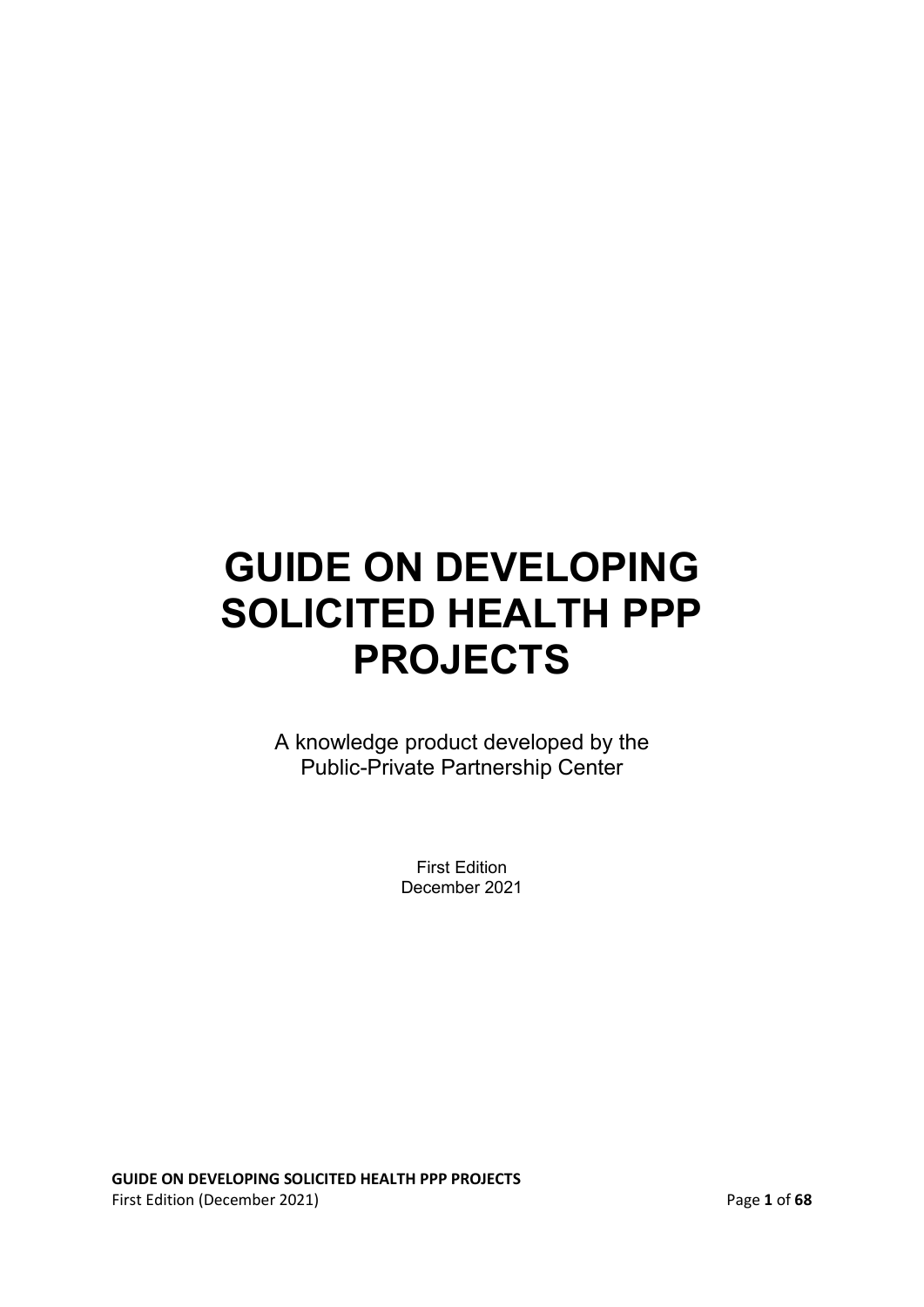### Table of Contents

| <b>Chapter Six: Engagement and Management of Experts such as Transaction Advisors</b> |  |
|---------------------------------------------------------------------------------------|--|
|                                                                                       |  |
|                                                                                       |  |
|                                                                                       |  |
|                                                                                       |  |
|                                                                                       |  |
| Chapter Twelve: Preparation of Requisite Documents for the Approving Body, and the    |  |
|                                                                                       |  |
|                                                                                       |  |
|                                                                                       |  |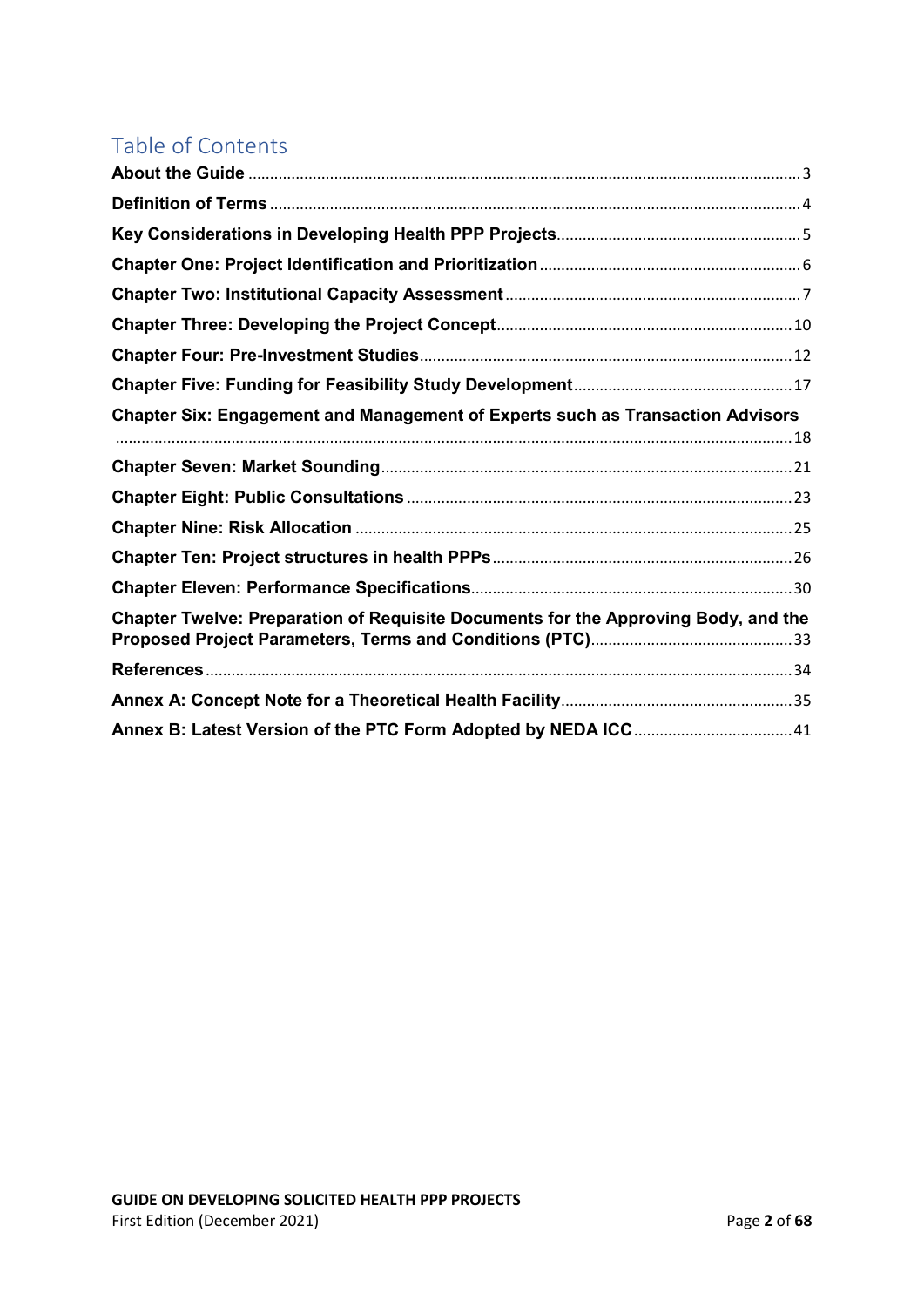## <span id="page-2-0"></span>**About the Guide**

### **Background**

The experience brought about by the Covid-19 pandemic has exposed the significant gaps in the country's health care system. While government financing is expected to remain a crucial source of investments in health infrastructure and service delivery, PPPs provide an opportunity to leverage the private sector's financial resources, technical capabilities, and operational efficiencies in delivering much-needed health infrastructure and services.

To successfully develop health PPPs, there is a need to build the capability of health implementing agencies (IAs). One approach in building capability is by providing knowledge products IAs may use in developing health PPP projects under Republic Act No. 6957, as amended, by Republic Act No. 7718, or the BOT Law.

#### **Objectives**

This guide aims to help implementing agencies in developing health infrastructure projects using the PPP scheme under the BOT law.

#### **Scope**

- 1. **Implementing agencies**. This guide may be used by both national and local health implementing agencies such as the Department of Health and its retained hospitals, state universities and colleges, and local government units.
- 2. **Type of health project**. This guide may apply to primary care facilities such as barangay health centers, and specialized/ancillary health facilities such as dialysis centers, and apex referral hospitals.
- 3. **Modality and legal framework**. This guide is designed for solicited PPP projects pursued under the BOT Law and its Implementing Rules and Regulations (IRR).
- 4. **Project components**. This guide is designed for PPP projects which have both construction and operations and maintenance components, including facility management.
- 5. **Coverage**. This guide covers the project development stage of health PPP projects, from pipeline development until preparation of documents for submission to the approving body.

#### **Exclusion**

- 1. **PPP stages**. This guide does not cover project evaluation, procurement, and contract implementation.
- 2. **Modality**. Unsolicited proposals are not covered by this guide.
- 3. **Legal framework**. Projects with legal framework other than the BOT law, such as joint ventures, are not covered by this guide.

#### **GUIDE ON DEVELOPING SOLICITED HEALTH PPP PROJECTS**

First Edition (December 2021) Page **3** of **68**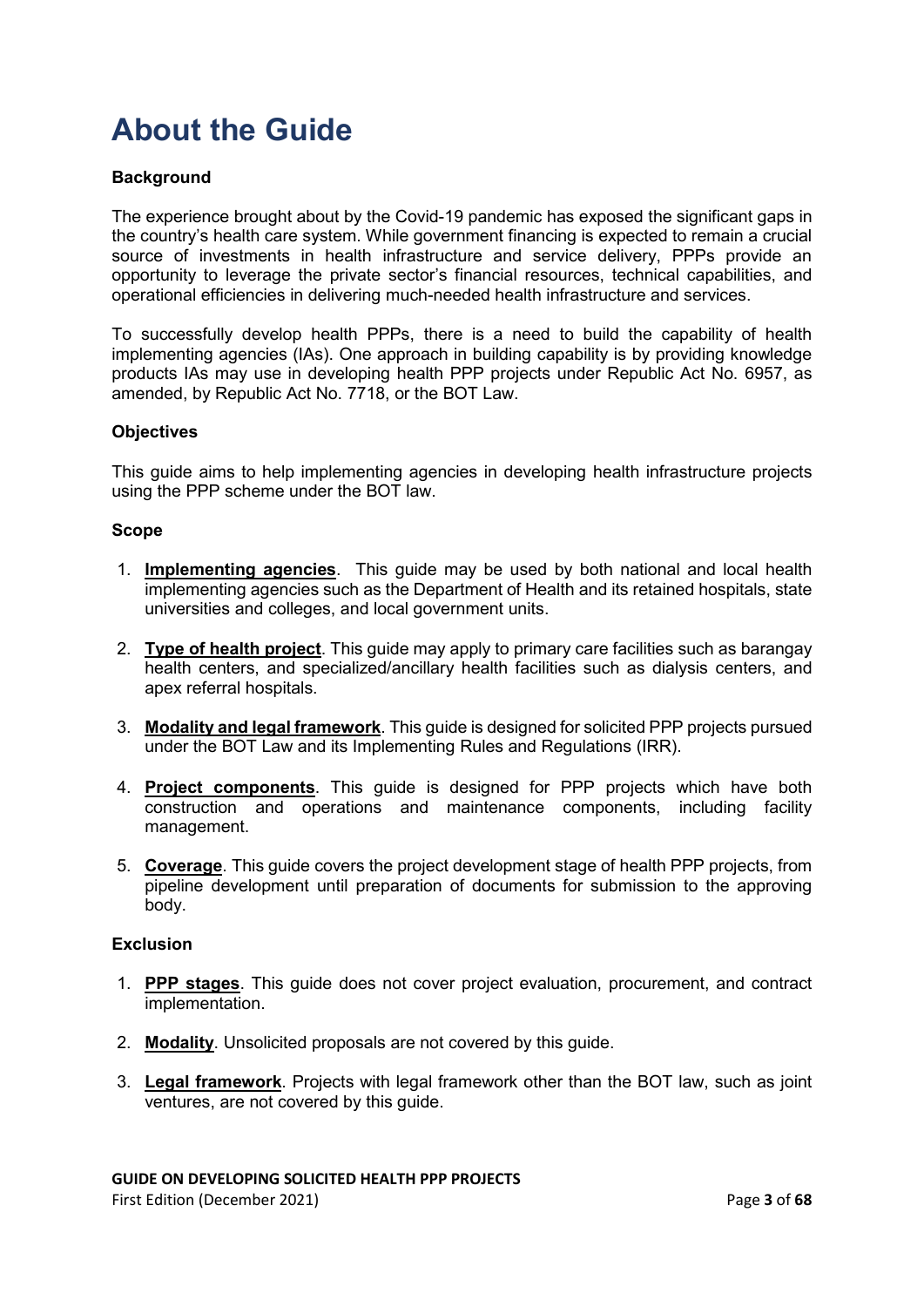## <span id="page-3-0"></span>**Definition of Terms**

- 1. **Morbidity** refers to any departure, subjective or objective, from a state of physiological or psychological well-being. In practice, morbidity encompasses disease, injury, and disability.[1](#page-3-1)
- 2. **Mortality** refers to a measure of the frequency of occurrence of death in a defined population during a specified interval.<sup>[2](#page-3-2)</sup>
- 3. **Public-Private Partnerships (PPPs)** refers to a contractual arrangement between the government and a private firm targeted toward financing, designing, implementing, and operating infrastructure facilities and services that are traditionally provided by the public sector. It embodies optimal risk allocation between parties – minimizing cost while realizing project development objectives. The project is also structured in such a way that the private sector gets a reasonable rate of return on its investment.
- 4. **Solicited project** refers to projects identified by the IA from the list of their priority projects and for which the IA conducts formal solicitation of bids.
- 5. **Unsolicited proposal** refers to a project proposal submitted to an IA without a formal solicitation from the government.

<span id="page-3-1"></span> $\overline{a}$ <sup>1</sup> Based on the definition provided by the US Centers for Disease Control and Prevention, [Principles of Epidemiology | Lesson 3 -](https://www.cdc.gov/csels/dsepd/ss1978/lesson3/section2.html) Section 2 (cdc.gov)

<span id="page-3-2"></span><sup>&</sup>lt;sup>2</sup> Based on the definition provided by the US Centers for Disease Control and Prevention, [Principles of Epidemiology | Lesson 3 -](https://www.cdc.gov/csels/dsepd/ss1978/lesson3/section3.html) Section 3 (cdc.gov)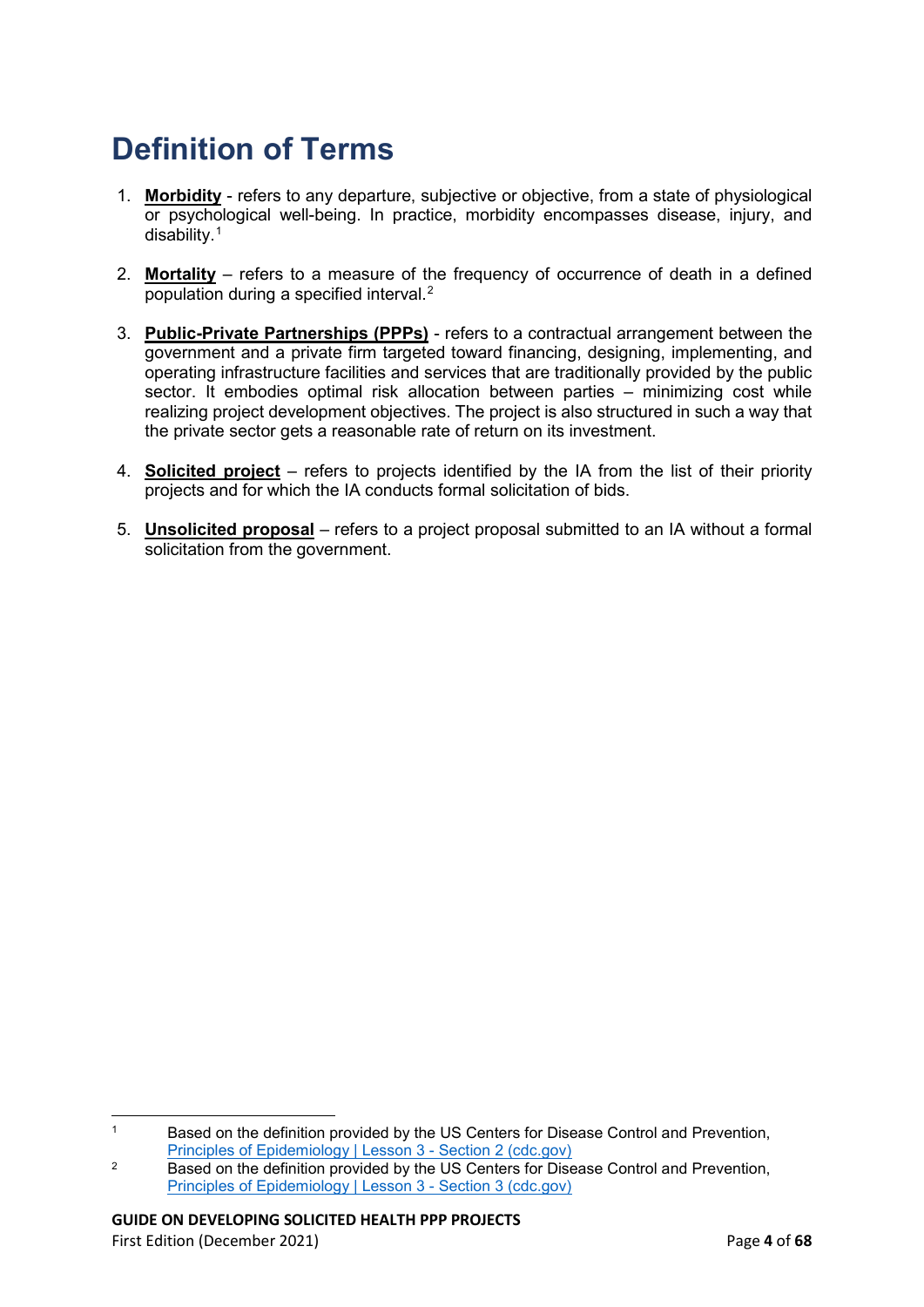## <span id="page-4-0"></span>**Key Considerations in Developing Health PPP Projects**

There are many considerations in developing a PPP project in the health sector. The chapters in this Guide seek to discuss these considerations, as well as approaches on how implementing agencies can apply these in their respective projects.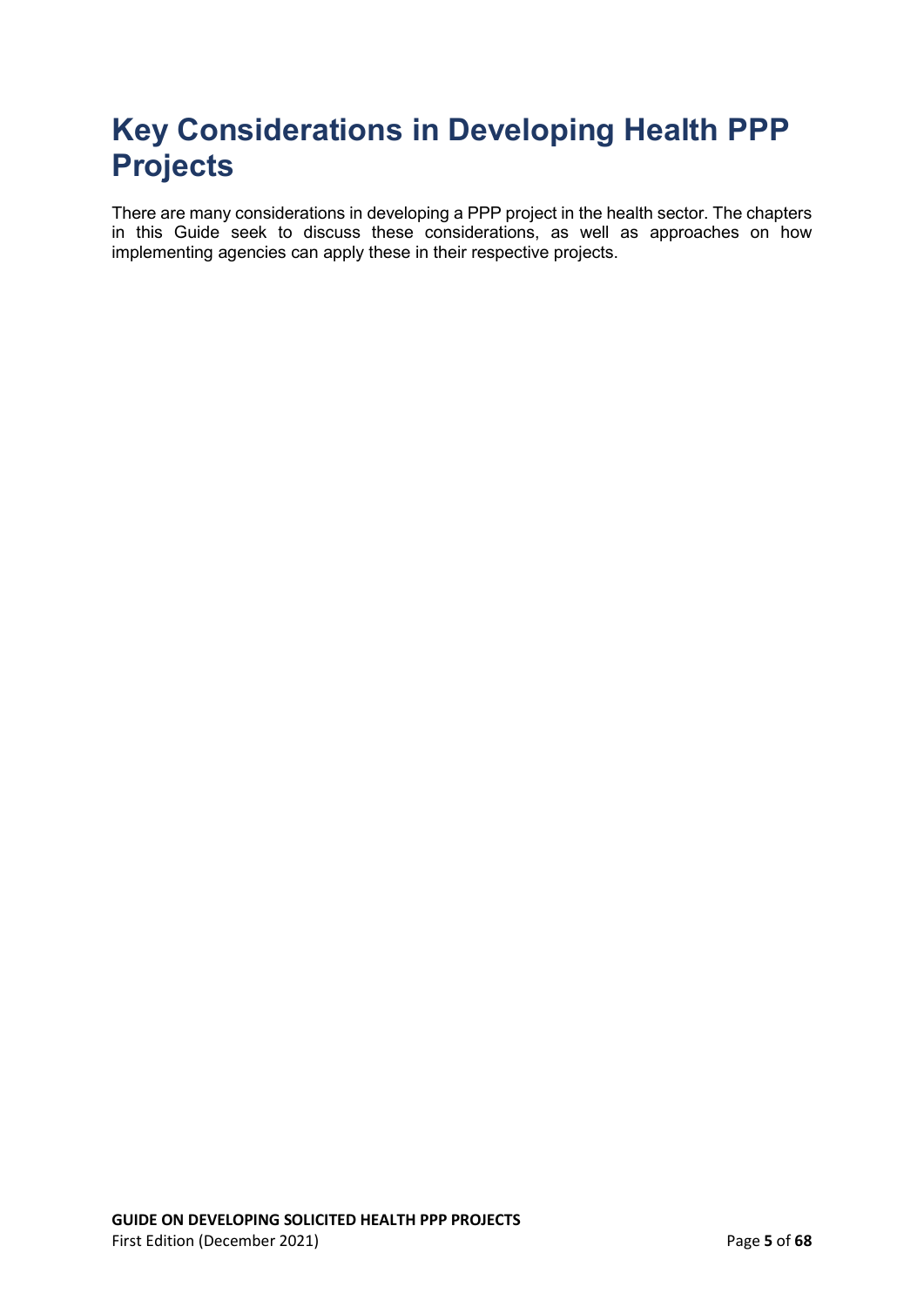### <span id="page-5-0"></span>**Chapter One: Project Identification and Prioritization**

In identifying projects, it is crucial for Implementing Agencies (IAs) to determine a demand the project seeks to serve or a problem it aims to solve. Determining demand will necessarily entail an assessment of the needs of an IA's identified customers or clients. These needs may be found in various sources such as:

- a. International commitments such as the United Nations Sustainable Development Goals (SDGs), particularly SDG 3 for the health sector (e.g. halting or reversing the Covid-19 pandemic, scaling up access to universal healthcare coverage);
- b. National plans and programs such as the Philippine Development Plan, Universal Health Care Act of 2019, the Public Investment Program, the Department of Health National Objectives for Health 2017-2022, and the National Tuberculosis Control Program;
- c. Local plans and programs such as those contained in regional development plans and priorities of local chief executives. This may also include comprehensive land use plans, comprehensive development plans, and annual investment plans of LGUs, among others; and
- d. Calls from the local community which have not been covered by either national or local plans or programs. This may be in the form of appeals for a specific health project or service made by stakeholder such as homeowners, indigenous peoples, and local farmer or fisherfolk organizations.

Once the specific needs of the customers or constituents are identified, the IA may proceed to identify the projects that address the identified needs.

Depending on the scope and complexity of the needs identified by the IA, it is possible for the IA not to have the resources to develop and implement all proposed projects at the same time. When this happens, the IA may consider tapping the technical and financial resources of the private sector to realize these projects.

In order to determine which project has the potential to be implemented as a successful PPP, the IA may consider using the Multi-Criteria Analysis (MCA) tool. The MCA tool uses a set of evaluation criteria to determine which projects can be undertaken through a PPP framework with some degree of certainty before the IA spends significant resources on the project's development. The evaluation criteria may include market acceptability, project life cycle costs, appropriate risk sharing, and institutional readiness or capacity of IAs.

A more detailed discussion of the MCA tool may be found in PPP Governing Board Guidelines on the Identification, Selection, and Prioritization of PPP Projects, which is in the PPP Center website [\(https://ppp.gov.ph/wp-content/uploads/2018/07/PPPC\\_GUIDE-Identification-](https://ppp.gov.ph/wp-content/uploads/2018/07/PPPC_GUIDE-Identification-Selection-Prioritization-20150325.pdf)[Selection-Prioritization-20150325.pdf\)](https://ppp.gov.ph/wp-content/uploads/2018/07/PPPC_GUIDE-Identification-Selection-Prioritization-20150325.pdf).

IAs may also seek the help of the PPP Center in identifying and prioritizing their PPP projects based on the data available to the IA and other accessible resources.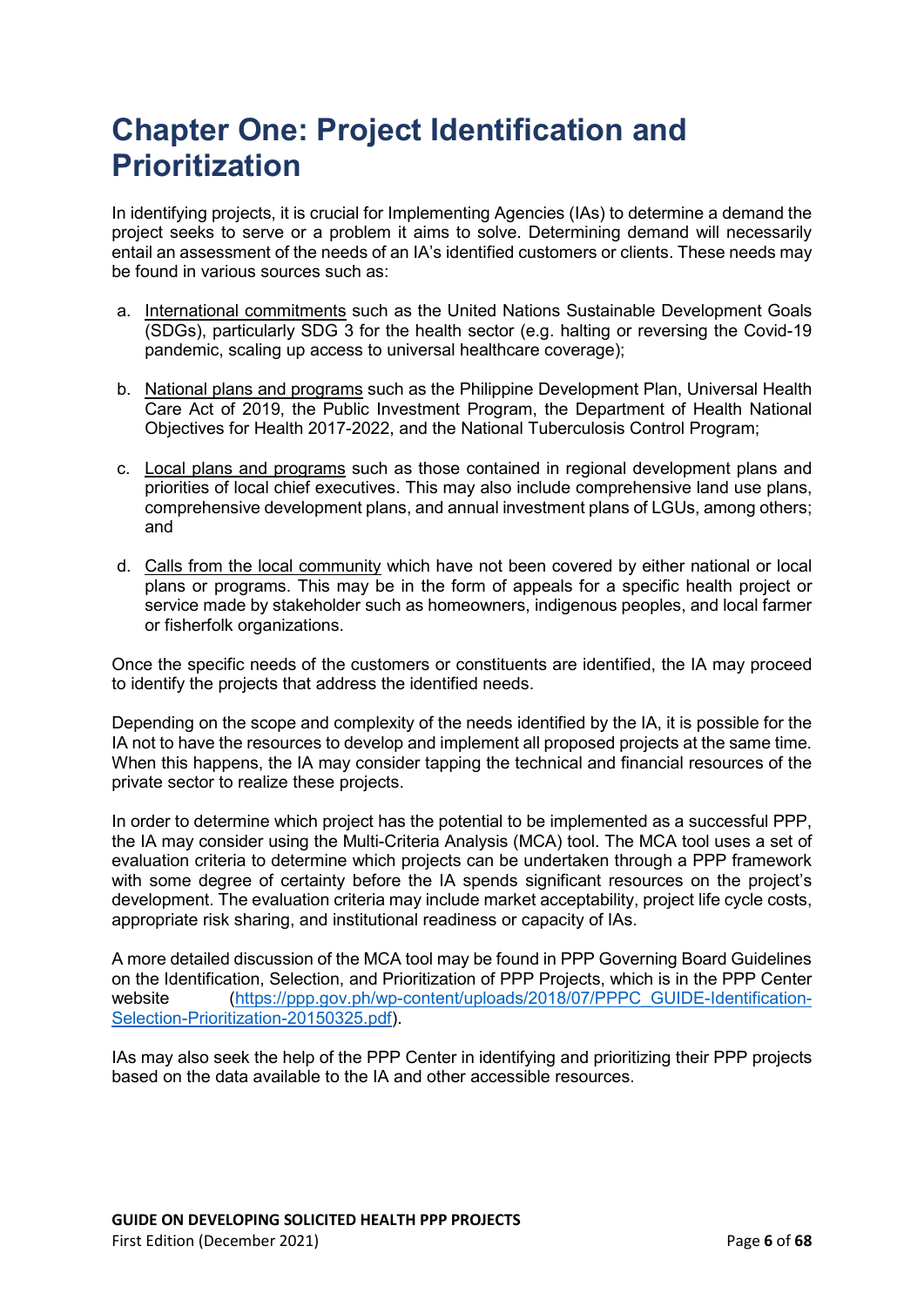## <span id="page-6-0"></span>**Chapter Two: Institutional Capacity Assessment**

Before an implementing agency (IA) can implement a PPP project it has identified, it must first determine whether it has the capacity to do so. Institutional capacity can be assessed through various dimensions, such as an agency's mandate, its project development and implementation experience, and its access to resources. The assessment of each institutional capacity dimension may be done in parallel once the mandate and authority of the IA to enter into PPPs is established.

The table below shows the assessment parameters to help IAs determine their level of institutional capacity, the decision points for IAs and the possible next steps they can pursue to address specific institutional capacity constraints, and the government agencies that can assist for each constraint.

| <b>Institutional</b><br>capacity<br>dimension                 | <b>Assessment</b><br>parameters                                                                                                                                                                                                               | Decision points and next<br>steps                                                                                                                                                                                                                                                                                                                                                              | <b>Government</b><br>agencies that can<br>assist                                                                                                   |
|---------------------------------------------------------------|-----------------------------------------------------------------------------------------------------------------------------------------------------------------------------------------------------------------------------------------------|------------------------------------------------------------------------------------------------------------------------------------------------------------------------------------------------------------------------------------------------------------------------------------------------------------------------------------------------------------------------------------------------|----------------------------------------------------------------------------------------------------------------------------------------------------|
| <b>Mandate</b>                                                | Does the IA have the<br>mandate to implement<br>the project being<br>conceptualized under its<br>charter?<br>Is the agency, through<br>its regional offices and<br>attached agencies<br>legally authorized to<br>enter into PPP<br>contracts? | If yes, then the<br>$\bullet$<br>assessment of other<br>dimensions may proceed.<br>If no, then the project<br>$\bullet$<br>cannot be undertaken via<br>PPP unless the mandate<br>is made explicit or<br>expanded through<br>relevant channels (e.g.,<br>Executive Orders,<br>legislation) or the project<br>is taken on by another<br>agency with the mandate<br>to implement such<br>project. | PPP Center -<br>$\bullet$<br>review of the<br>agency's<br>mandate                                                                                  |
| Project<br>development<br>and<br>implementation<br>experience | Has the agency done<br>any health-related<br>infrastructure project,<br>including PPPs, in the<br>past?                                                                                                                                       | If yes, and the agency<br>$\bullet$<br>still has the resources<br>(e.g., manpower,<br>expertise, finances) that<br>made past projects<br>possible, then<br>assessment of the other<br>dimensions may proceed.<br>If no, the agency may<br>$\bullet$<br>look into relevant training<br>on health project<br>development and PPPs<br>to build up the capacity of<br>the team.                    | PPP Center -<br>$\bullet$<br>targeted capacity<br>building<br>interventions for<br>IA officials and<br>staff, project<br>development<br>assistance |
|                                                               | Does the designated<br>unit working on PPPs<br>have the necessary                                                                                                                                                                             | If yes, then the<br>$\bullet$<br>assessment of other<br>dimensions may proceed.                                                                                                                                                                                                                                                                                                                | PPP Center -<br>$\bullet$<br>targeted capacity<br>building<br>interventions for                                                                    |

#### *Table 1: Institutional capacity assessment parameters and decision points*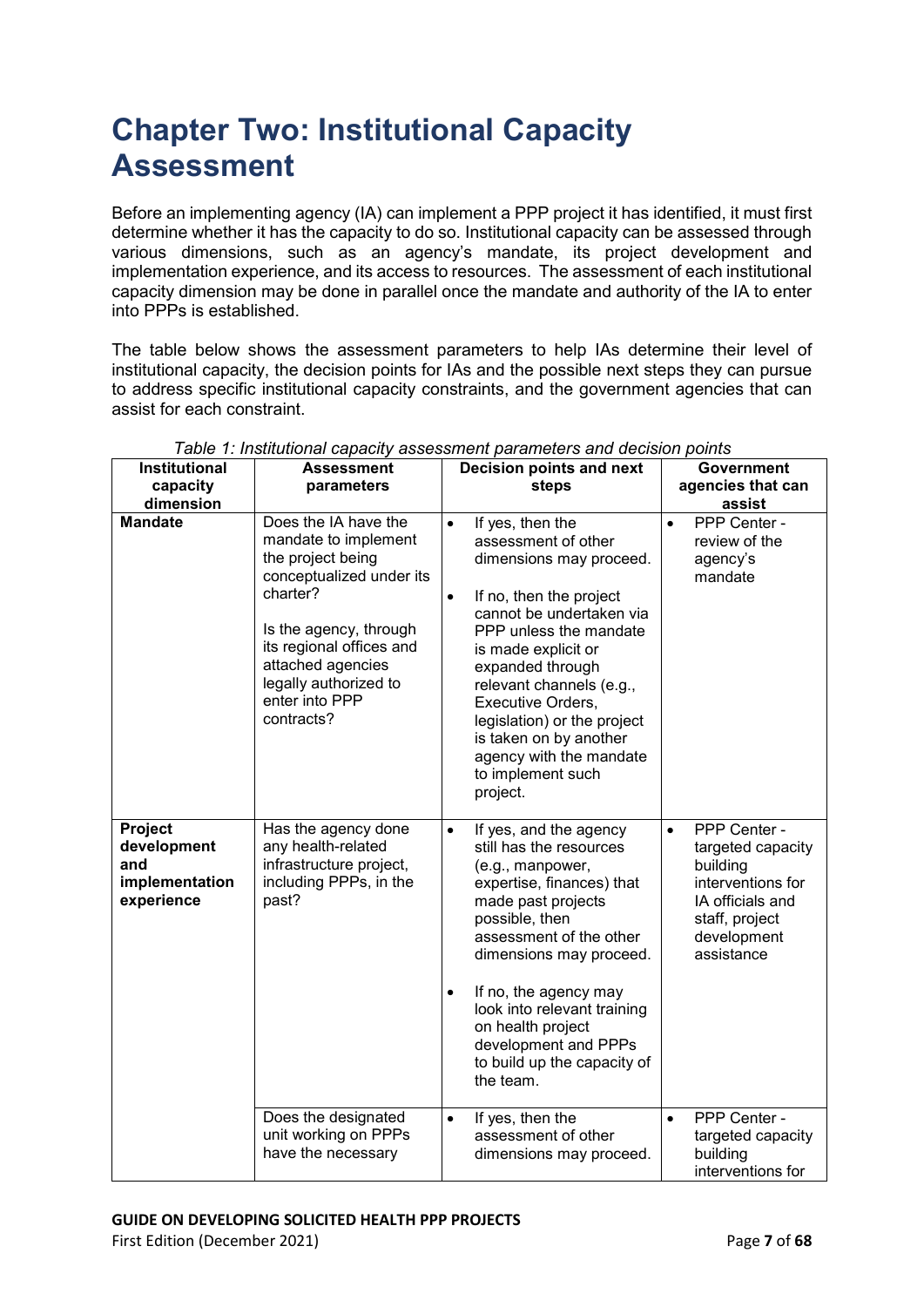| <b>Institutional</b><br>capacity<br>dimension | <b>Assessment</b><br>parameters                                                                                                                                                                                                                            | Decision points and next<br>steps                                                                                                                                                                                                                                                                                                                                           | <b>Government</b><br>agencies that can<br>assist                                                                                                                                                                                                                                                                   |
|-----------------------------------------------|------------------------------------------------------------------------------------------------------------------------------------------------------------------------------------------------------------------------------------------------------------|-----------------------------------------------------------------------------------------------------------------------------------------------------------------------------------------------------------------------------------------------------------------------------------------------------------------------------------------------------------------------------|--------------------------------------------------------------------------------------------------------------------------------------------------------------------------------------------------------------------------------------------------------------------------------------------------------------------|
|                                               | training and skills on<br>PPP concepts?<br>Does the designated<br>unit working on PPPs<br>have the necessary<br>training and skills on<br>developing projects in<br>the health sector?                                                                     | $\bullet$<br>If no, the agency may<br>look into relevant training<br>on PPP concepts and<br>training on developing<br>health projects.                                                                                                                                                                                                                                      | IA officials and<br>staff                                                                                                                                                                                                                                                                                          |
| <b>Access to</b><br>resources                 | Does the agency have<br>the financial resources<br>to develop pre-<br>investment studies for<br>health PPP projects?<br>Does the agency have<br>the financial resources<br>to cover for government<br>undertakings and<br>availability-based<br>repayment? | If yes, then the<br>$\bullet$<br>assessment of other<br>dimensions may proceed.<br>If no, the agency shall<br>$\bullet$<br>identify sources of<br>funding, including<br>external support, to cover<br>such financial<br>requirements.                                                                                                                                       | PPP Center -<br>$\bullet$<br>project feasibility<br>support through<br>the Project<br>Development and<br>Monitoring<br>Facility (PDMF)<br>PPP Center -<br>$\bullet$<br>assistance in<br>setting up<br>linkages with<br>development<br>partners who may<br>provide external<br>support for<br>proposed<br>projects. |
|                                               | Does the agency have a<br>team or designated unit<br>working on PPPs?                                                                                                                                                                                      | If yes, then the<br>$\bullet$<br>assessment of other<br>dimensions may proceed.<br>If no, the agency may<br>$\bullet$<br>create a dedicated team<br>or designate a unit to<br>work on PPP projects.<br>In the case of LGUs, the<br><b>Economic Enterprise</b><br>Division may be created<br>as the PPP unit pursuant<br>to the DILG<br>Memorandum Circular<br>No. 2020-167. | PPP Center -<br>$\bullet$<br>advice on the<br>composition of<br>the designated<br>unit working on<br><b>PPPs</b>                                                                                                                                                                                                   |
|                                               | Does the agency have<br>access to external<br>support such as<br>technical assistance<br>agreements with<br>development partners<br>and/or the national<br>government (e.g.,<br>DOH)?                                                                      | If yes, then the<br>$\bullet$<br>assessment of other<br>dimensions may proceed.<br>If no, the agency should<br>$\bullet$<br>determine whether<br>external support is<br>needed and if so, which<br>organizations are in the<br>position to provide the<br>needed support.                                                                                                   | PPP Center -<br>$\bullet$<br>Project<br>$\circ$<br>development<br>assistance,<br>PDMF support<br>$\circ$<br>for pre-<br>investment<br>studies<br>Linking with<br>$\circ$<br>development<br>partners                                                                                                                |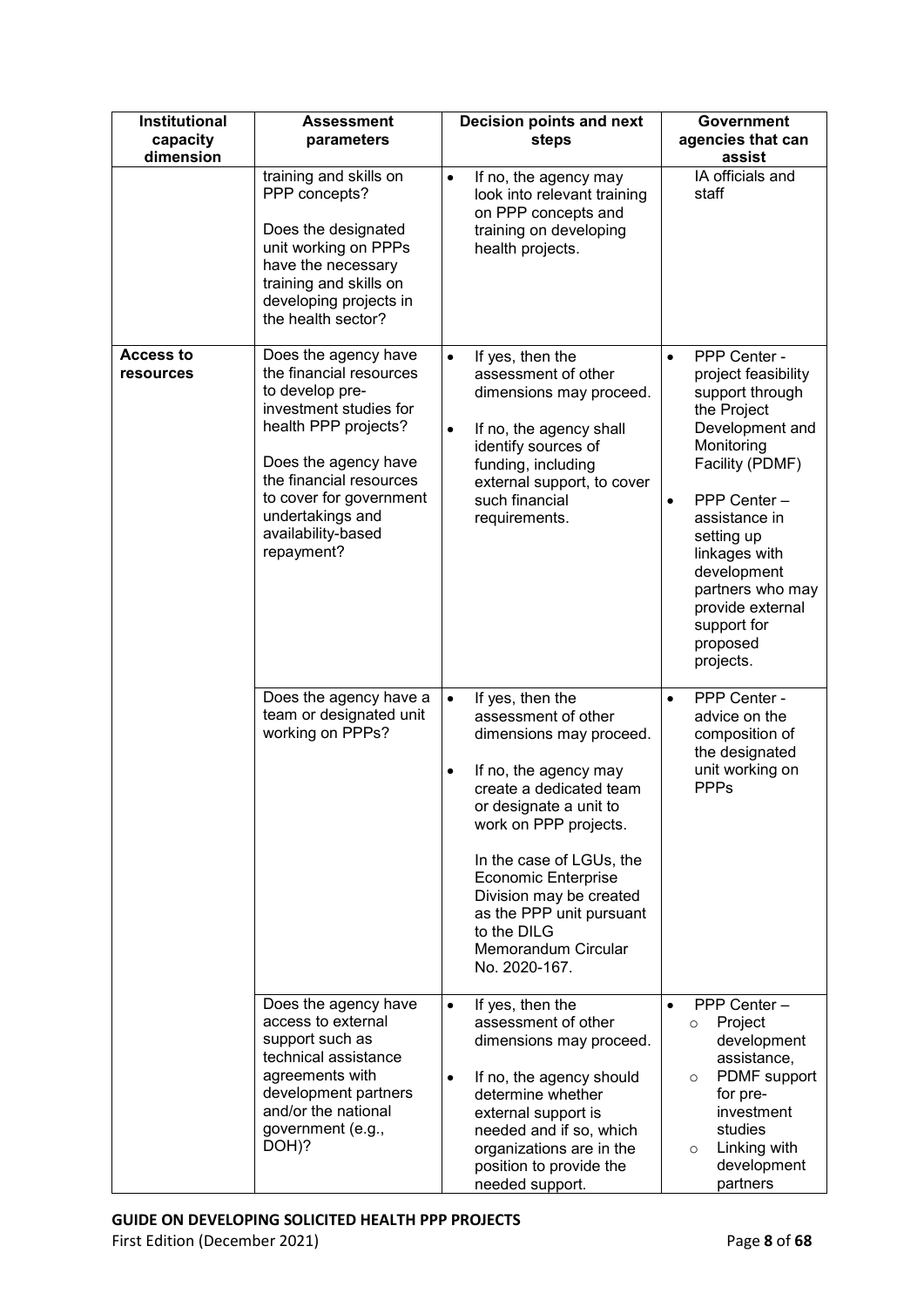| Institutional<br>capacity<br>dimension | <b>Assessment</b><br>parameters | Decision points and next<br>steps | <b>Government</b><br>agencies that can<br>assist                                                                                                                                                                                                                                                                                                                                                                                                       |
|----------------------------------------|---------------------------------|-----------------------------------|--------------------------------------------------------------------------------------------------------------------------------------------------------------------------------------------------------------------------------------------------------------------------------------------------------------------------------------------------------------------------------------------------------------------------------------------------------|
|                                        |                                 |                                   | based on the<br>needs of the<br>IA                                                                                                                                                                                                                                                                                                                                                                                                                     |
|                                        |                                 |                                   | DOH PPP for<br>$\bullet$<br>Health Program<br>Management<br>Office for the<br>following<br>services:<br>Channeling of<br>$\circ$<br>health-related<br>investments<br>Concept<br>$\circ$<br>planning in<br>PPPs for<br>Health<br>Assistance in<br>$\circ$<br>project<br>development<br>financing<br>Project<br>$\circ$<br>processing<br>PPP capacity<br>$\circ$<br>building<br>services<br><b>PPP</b><br>$\circ$<br>knowledge<br>management<br>services |

Addressing institutional capacity constraints is essential before an IA pursues a project to minimize the risks of project failure especially once it is subjected to the review of the relevant approving body.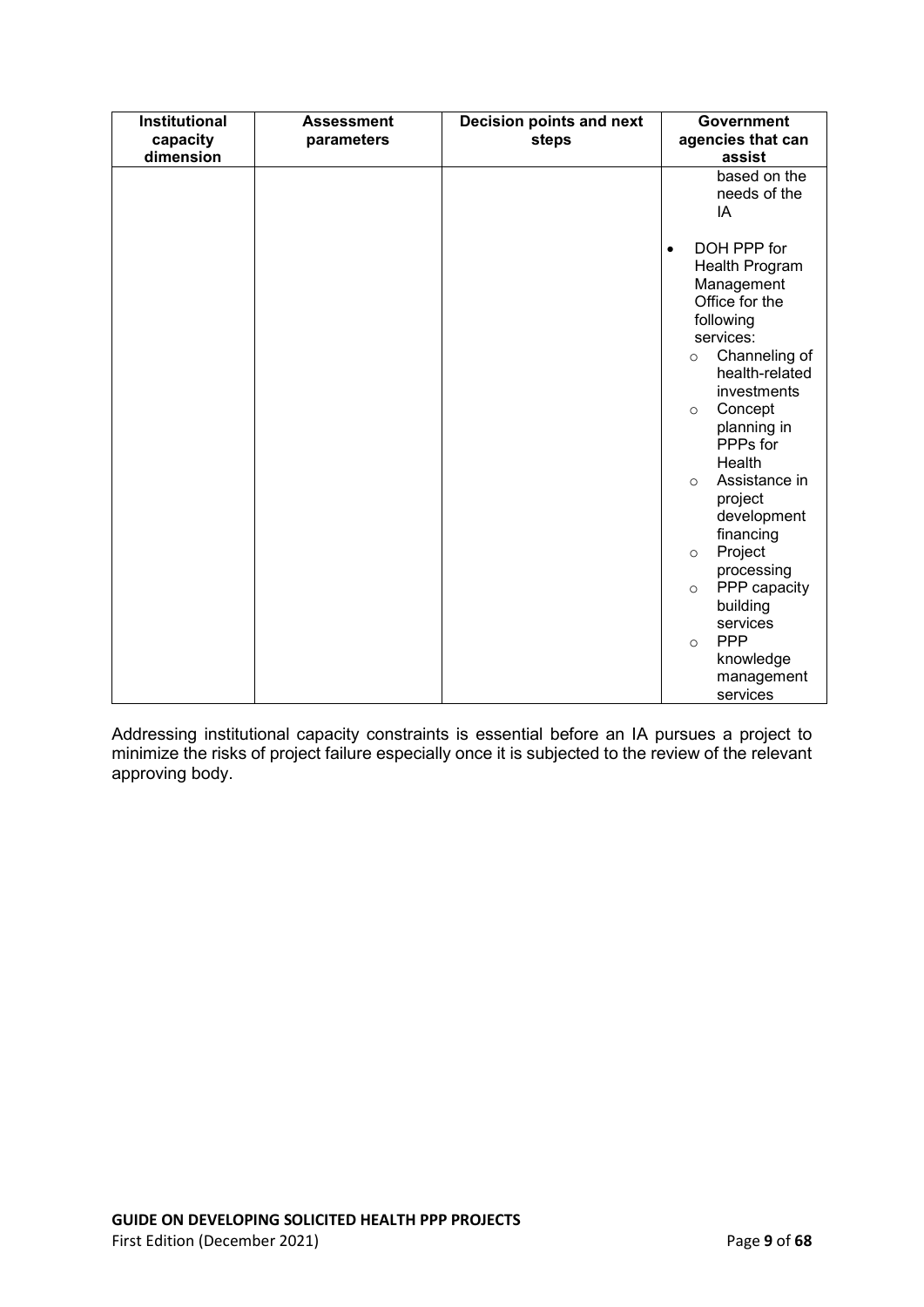### <span id="page-9-0"></span>**Chapter Three: Developing the Project Concept**

After identifying the project and assessing its institutional capacity, the IA may develop a project concept note (PCN). The PCN provides initial information about a proposed PPP project, serves as a reference point to determine the level of pre-investment study needed, and may be used as a supporting document or communication tool used for seeking endorsements or project prioritization from internal approving bodies.

Since a PCN is intended to be utilized mainly by project planners, decision makers, and target project beneficiaries, it should:

- Be concise and supported by data;
- Provide sound project cost estimates;
- Identify realistic timelines based on timeframes of actual processes;
- Identify direct results by means of project impact and intended outcome; and
- Have a clear and specific project scope.

For PPP projects assisted by the PPP Center, a project concept note will contain the following details:

- a. General information on the project
	- i. *Project name*
	- ii. *Brief description* describes the proposed project by:
		- $\triangleright$  Presenting the major component/s of the project and the expected output/s to be delivered after the investment/construction phase.
		- $\triangleright$  Indicating the location of the project, target beneficiaries, and perceived benefits from the project.
		- $\triangleright$  Describing how the private sector may be involved. This may include a discussion on the role/s of the private sector in project implementation, operation and/or maintenance.
		- $\triangleright$  Discussing the objective of the IA in pursuing the project targeted and the health service levels it wants to achieve.
	- iii. *Project background* provides additional information that is essential in reviewing the project such as:
		- $\triangleright$  Previous and/or ongoing studies (and related studies) undertaken, their recommendations, and highlights of decisions and actions taken, if any, on said recommendations.
		- $\triangleright$  Estimated project cost.
		- $\triangleright$  Difficulties encountered and/or issues raised in the development of the project (if the project is not a new concept).
		- $\triangleright$  Relation of the project, if any, to other projects proposed to be financed through other modalities, such as official development assistance or through government appropriations.
	- iv. *Estimated project cost* The BOT Law IRR defines project cost as the total cost to be expended to plan, develop, and construct the project to completion stage including but not limited to cost of feasibility studies engineering and design, construction, equipment, land and right-of-way, taxes imposed on said cost, and development cost. As such, this section of the concept note should identify major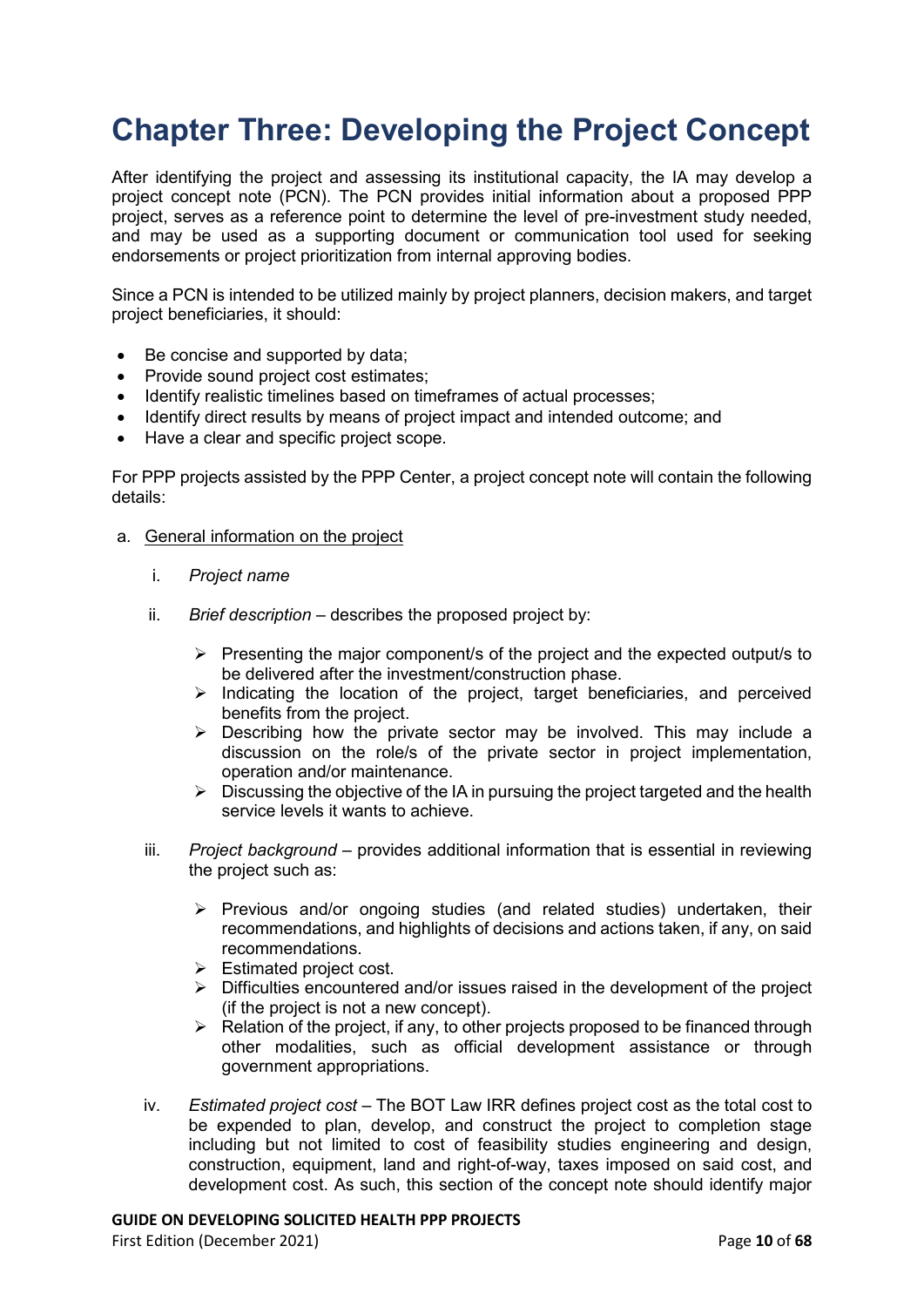cost components and estimated cost of each component, based on similar projects of the agency in the past, including relevant assumptions used for the estimates.

- b. Rationale of the project
	- i. *Sectoral program context –* this covers the project's alignment with the Philippine Development Plan and how it helps attain sectoral objectives and/or addresses gaps as may be presented in sector master plans, if any.
	- ii. *Regional and spatial context* this contains a discussion on the project site and site selection process, geographical coverage of the project, and its linkage with other projects in the region and across the country.
- c. Indicative schedule/timeline this includes the timelines for the development phase  $(e.q.,)$ completion of business case, submission of the feasibility study, submission to the ICC) and approval and bidding phase (e.g., ICC approval, issuance of tender documents).
- d. Support requirements this includes support needed from external parties such as consultants in developing the project, the outputs expected from these parties, the type of skills and competencies needed, and how much time needs to be allocated for the delivery of the outputs required.
- e. Available documents this covers a discussion on documents in relation to the project such as a list of current studies/documents prepared for the project (e.g., masterplans, pre-feasibility study, business case, feasibility study, technical study, information memorandum).
- f. Legal authority to undertake PPP this discusses the legality of the agency entering into a PPP arrangement with the private sector. The section describes the agency's mandate including relevant laws and policies that support the same.

Once the concept note is completed, pre-investment studies are needed to further develop the project in preparation for its submission to the relevant approving body.

IAs may seek the assistance of the PPP Center in the form of capacity building activities and PCN workshops to come up with concept notes for their projects.

**Annex A** provides an example of what a concept note for a theoretical health facility may look like.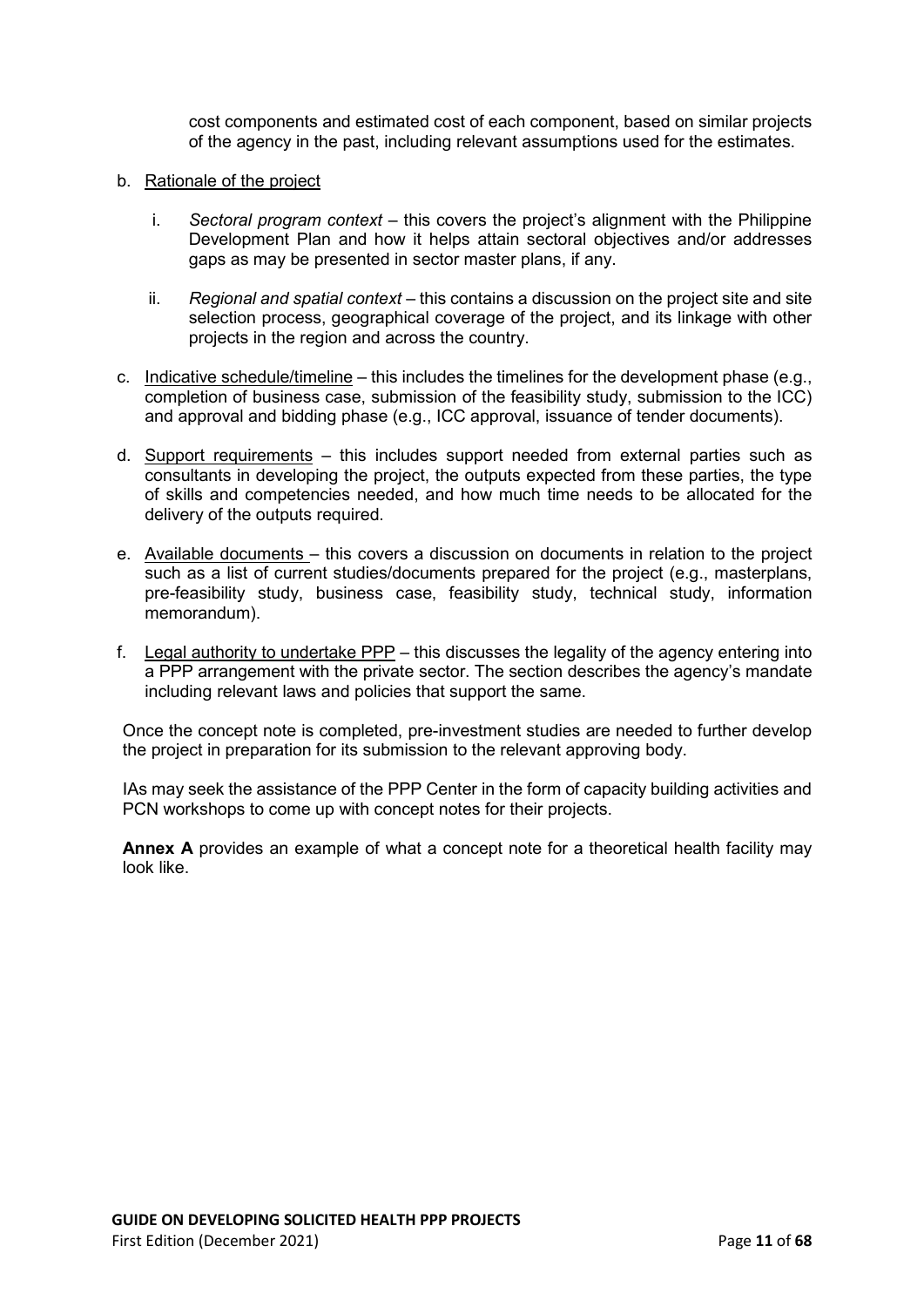### <span id="page-11-0"></span>**Chapter Four: Pre-Investment Studies**

Once a project concept is formed, pre-investment studies are needed to provide the data on the project's feasibility. Based on the experience of the PPP Center, pre-investment studies may be in the form of a business case, a pre-feasibility study, and/or a feasibility study (FS). IAs should undertake the pre-investment study that best suits their project.

a. Business case. This is a study undertaken to justify undertaking a project. It evaluates the project's benefits, costs, and risks of alternative options. Its main focus is on providing financial and economic justification for the project. A business case can be an input to and an output of a feasibility analysis. As an input, it provides justification for a project idea based on a thorough analysis of the business opportunity. As an output, it summarizes the results of the FS to justify the viability and feasibility of the project.

Based on the PPP Center's experience, business case is done when IAs intend to establish the value proposition of the project being considered and/or are still unsure of whether to pursue the project and/or whether PPP is the appropriate procurement modality.

b. Pre-feasibility study. This is a preliminary assessment which identifies possible alternatives to the project, recommends preferred options, and identifies future actions needed in terms of further studies to be done, additional data to be gathered, and implementation or operation issues and challenges that need to be resolved. For projects supported by the Project Development and Monitoring Facility (PDMF) offered by the PPP Center, the pre-feasibility study serves as an input or preliminary document to the FS.

In general, the pre-FS includes the following:

- i. *Project description and outline of technical solutions.* This refers to the preparation of an outline of the infrastructure facility's design and main technical features and functionalities (e.g. main hospital building, accommodation ward for patients, electronic and IT systems). This should specify whether the proposed technical features are aligned with WHO standards, DOH regulations and requirements, and other applicable guidelines.
- ii. *Needs/benefits of the Project for various options proposed.* This part of the prefeasibility study which helps IAs establish the value proposition of the project being considered, and identifies the viability of various project financing options such as PPP, public procurement, or even official development assistance.
- iii. *PPP suitability.* If the project or some of its components are identified to be worth pursuing through PPP, this section should outline the various PPP options (contractual structure and key risk allocation between public and private sector) that the IA can pursue.
- iv. *Economic analysis.* This includes the identification and measurement of the project's economic benefits and costs. The economic analysis in a pre-feasibility study may be a qualitative discussion of the possible economic benefits and costs of the project. The discussions may entail a high-level estimate of the proposed project's economic net present value and economic internal rate of return.
- v. *Financial analysis*. This includes the preparation of a broad estimate of the capital expenditure required to design and build the health infrastructure facility as well as the estimated project revenue and operating costs over the life of the project.

First Edition (December 2021) **Page 12** of **68**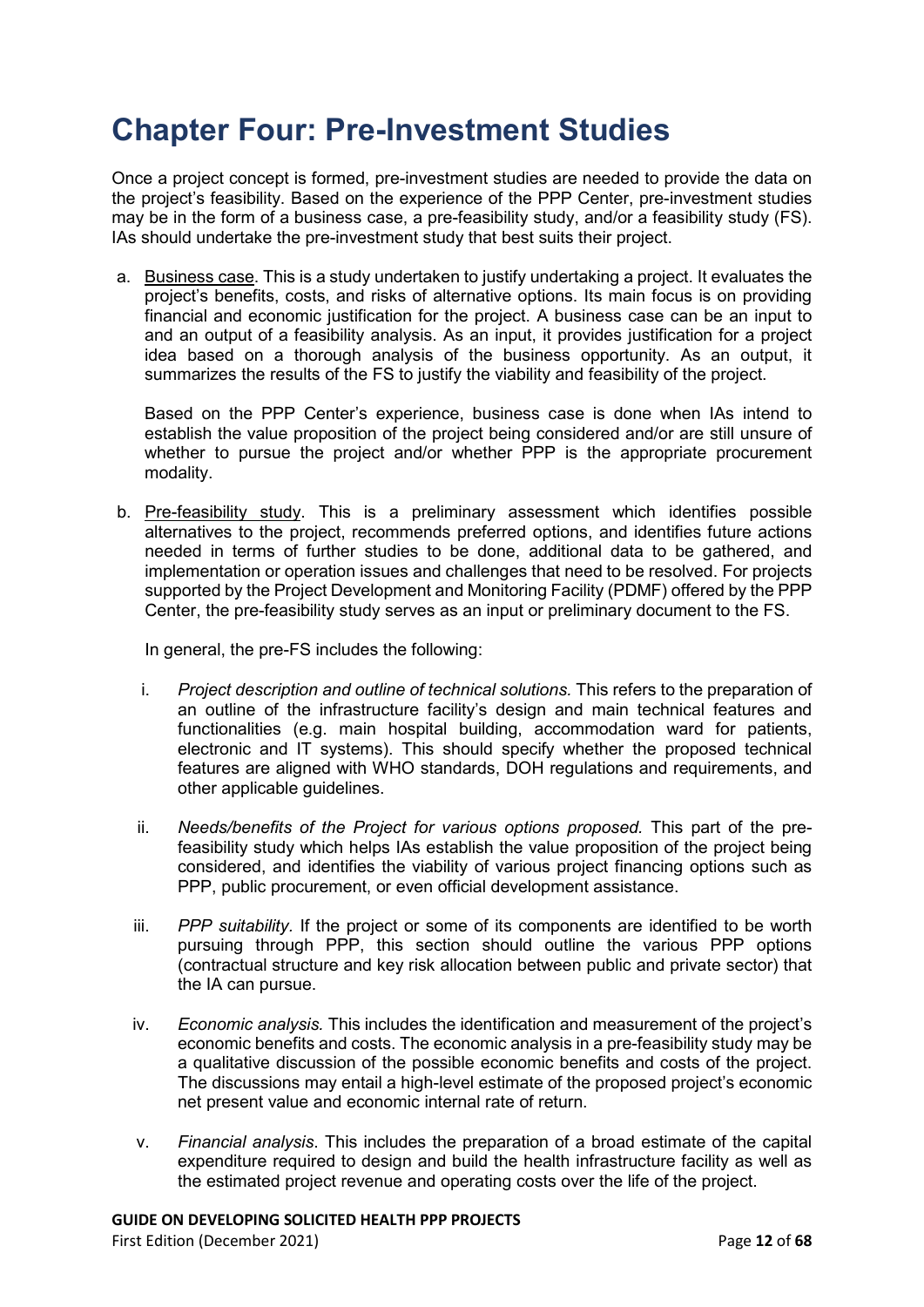- vi. *Legal and institutional analysis*. This includes a discussion of the existing legal framework applicable to the proposed project and the existing institutional set-up of the implementing agency. The analysis should also identify legal and institutional gaps that the implementing agency needs to address to implement the project. It should also include a discussion on the proposed measures that are needed to address the identified gaps
- vii. *Stakeholder analysis.* This should be able to identify the stakeholders that are needed to be consulted for the project and should include a preliminary implementation plan for the stakeholder consultation. In preparing the stakeholder analysis discussion, IAs may refer to the Guidelines on Public Consultation and Engagement for PPP Projects which provides guidance on institutional responsibilities, the drafting of a communications plan, and use of various communication platforms. This Guideline can be found at the PPP Center website (PPPC GUIDE Public-Consultation-[Engagement-20160621.pdf\)](https://ppp.gov.ph/wp-content/uploads/2018/07/PPPC_GUIDE_Public-Consultation-Engagement-20160621.pdf).
- viii. *Preliminary market sounding.* The IA may opt to conduct a preliminary market sounding activity to gauge the attractiveness of the project to the private sector. In general, this includes prospective bidders, lenders, and other interested parties. Unlike the market sounding activity conducted after an FS, the information provided to private sector firms in a preliminary market sounding is more general and has less project details. IAs may expect a more positive tone from the private sector given this.
- c. Feasibility Study (FS). This provides a comprehensive discussion on the viability and soundness of the project in all aspects- from project implementation to operation. It also provides a conclusion on the suitability of the project to be implemented using the PPP framework as described in item b.iii. above. The contents of a feasibility study may vary per project, but the items enumerated below are important information that should be present in any feasibility study, including health PPP projects. Notably, the contents of the pre-FS are may be carried over to the FS.
	- i. *Project background/description of project.* This includes details that provide a clear understanding of the project for decision makers such as:
		- Sector (for purposes of this guide, the health sector)
		- Problem definition or statement of objectives
		- Project location
		- Proposed payment scheme
		- Contractual arrangement and length of concession/cooperation period
		- Project's scope
		- Total project cost
		- Area impacted by the project
		- Sectoral program context, which covers project linkages with national and regional development thrusts, goals, gender and development, and the environment
		- Estimated economic life of the project
		- Government undertakings expected
		- Legal and institutional analysis. For instance, in developing a hospital project, the feasibility study should take into the mandatory allocation of beds for basic or ward accommodation in accordance with the Universal Health Care Act. It should also cover whether a new License to Operate (LTO) needs to be obtained from the DOH, or if an existing LTO shall be used.
		- Stakeholder analysis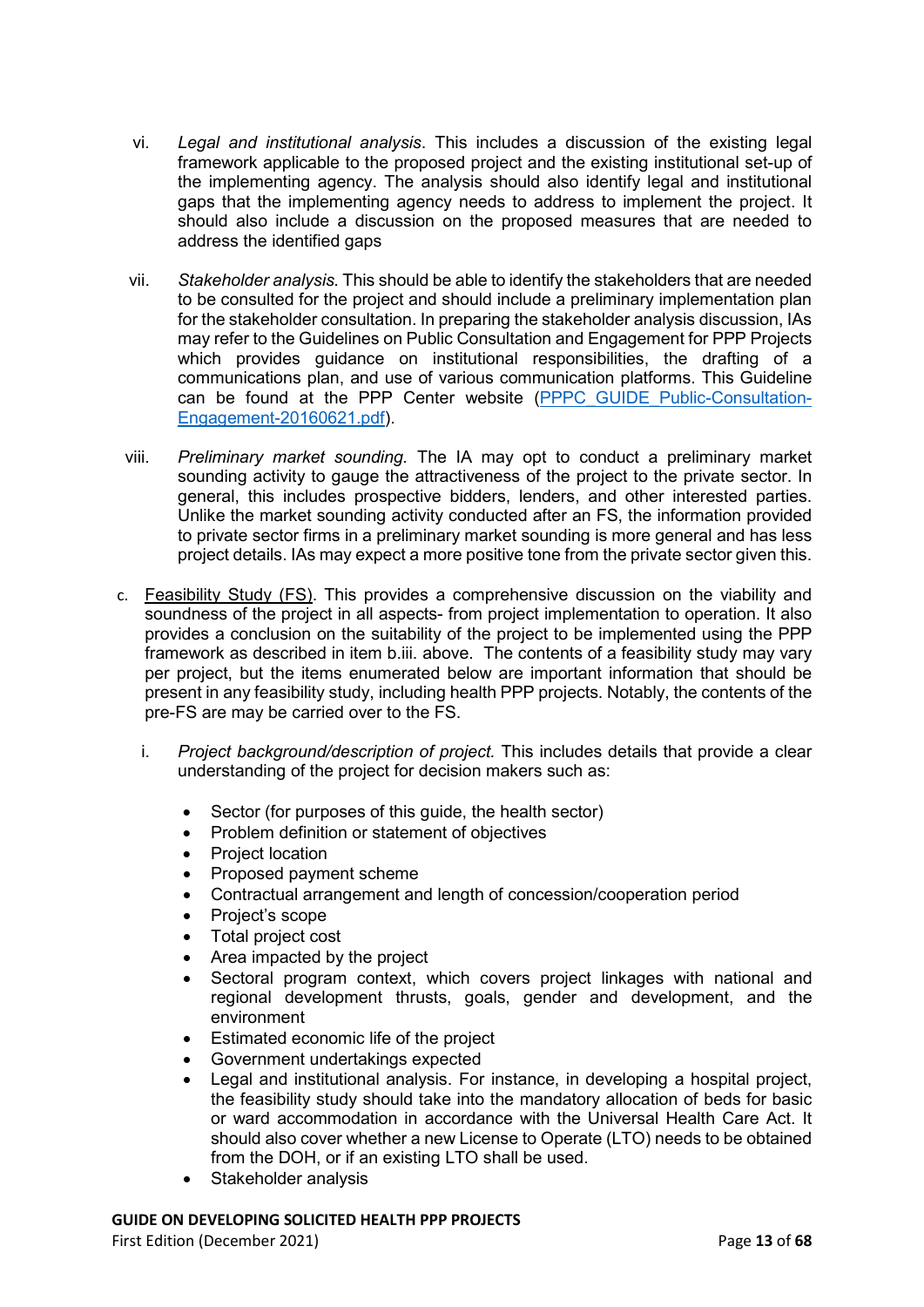- Possible consortium members, contractor, financier, supplier, operator, etc.
- Information on job creation/employment impact of the project, including breakdown per stage of project, and number and types of jobs with corresponding sex-aggregated data and amount of wages/salaries
- ii. *Technical study*. This covers a discussion on of the various technical aspects of the projects such as:
	- Technical requirements and design
	- Analysis of technical solutions or alternatives, including analysis of risks and impacts (including inputs garnered from stakeholder consultations)
	- Cost of the chosen technical solution including cost of mitigating related risks and impacts
	- Expected outcomes and key success indicators, including means of verification and key assumptions/risks
	- Market research and demand analysis
	- Technical and operational analysis or feasibility (including interface with the government's masterplan and other infrastructure projects)

For health PPPs, technical considerations may include:

- Sizing of the hospital (catchment area of the hospital, current and future population estimates, current hospital bed supply and demand, operating capacity of existing hospitals)
- Functional requirements of the hospital (hospital size and type, complete list of clinical and diagnostic services to be provided, medical teaching and research facilities, hospital accommodation requirements)
- Technical requirements (inpatient facilities, outpatient accommodation, ancillary facilities, proposed floor areas)
- Medical equipment requirements
- Conceptual masterplan
- Facility management plan
- Clinical operations plan
- Operational IT systems and procedures
- Key performance indicators for each project stage (e.g., construction, supply/installation of equipment, operations, etc.)
- iii. *Financial viability assessment*. This includes the determination of the financial viability of the project from the perspective of the project, private sector, and the government and should include a complete financial model (cash flow, income statement, balance sheet, and assumption sheets) and project and financing milestones. The soft copy of the financial model should always be in excel and traceable format.
- iv. *Project economic viability assessment*. This includes a full assessment of the economic benefits and costs of the project. Details needed here include:
	- Estimated economic costs and benefits
	- Methodology employed
	- Economic internal rate of return
	- Benefit-cost ratio
	- Net present value of net benefits
	- Sensitivity analysis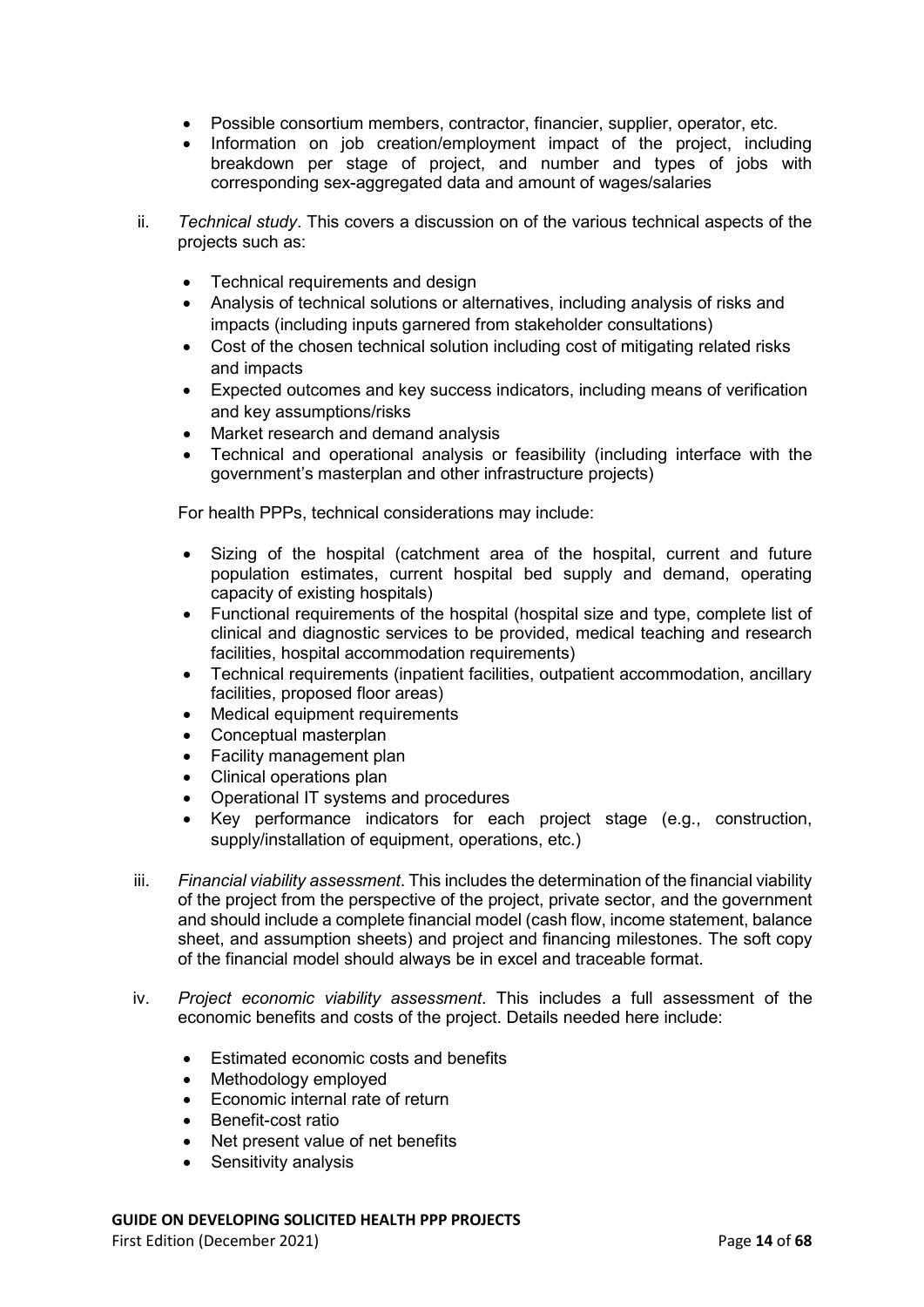The economic model to be submitted as part of this section of the FS must be in traceable format to facilitate the review process by the approving body.

v. *Value-for-Money analysis*. After a project concept has been identified, the implementing agency then needs to determine whether the PPP approach is the most appropriate way of developing and implementing a project as part of their feasibility assessment. This is done through a VfM analysis where future cash flows of the project are analyzed to determine whether an infrastructure is best suited for the traditional procurement option or for PPP by measuring the relative benefits of both options in terms of net present cost or net present value.

VfM analysis involves both a quantitative assessment as well as a qualitative assessment. For the quantitative assessment, the focus is on comparing the costs involved in procuring the project under different options to determine whether the PPP option adds value that will make the project worthwhile to pursue as a PPP. On the other hand, the qualitative assessment focuses on factors that are not quantifiable but have an impact on the project's outcomes. These may include competition, innovation, service delivery outcomes, appropriateness of risk sharing, user satisfaction, etc.

- vi. *Risk allocation*. This covers the identification of risks that the project may encounter and the preparation of plans to mitigate these. This shall be covered in greater detail in the risk allocation section of this Guide.
- vii. *Environmental impact assessment*. This covers the assessment of the project's environmental footprint and includes discussions such as:
	- Environmental evaluation and proposed mitigating measures.
	- Conduct of a Strategic Environmental Assessment and Management Planning and Environmental Impact Study.
	- Conduct strategic social risk and impact assessment and resettlement assessment and analysis, and management planning, including relocation and/or compensation for displacement impacts.
	- Prepare Social Development Plan (SDP), which includes measures to address gender and resettlement concerns.
	- Preparation of an information, education, and communications plan.
- viii. *Final project structure*. This is a summary discussion that covers the project structure recommended based on the results of the study.

It is important to consider that projects to be submitted to the NEDA  $ICC<sup>3</sup>$  $ICC<sup>3</sup>$  $ICC<sup>3</sup>$  for approval are required to have an FS, which shall contain data not older than three years at the time of review.

IAs having difficulty determining the appropriate pre-investment study for their project and/or those needing project development technical assistance may request the PPP Center for support in the form of capacity building assistance, project development

<span id="page-14-0"></span> $\overline{3}$ The NEDA Investment Coordination Committee (ICC) evaluates the fiscal, monetary and balance of payments implications of major national projects, and recommends to the President the timetable of their implementation on a regular basis; advises the President on matters related to the domestic and foreign borrowings program; and submits a status of the fiscal, monetary and balance of payments implications of major national projects. Source: NEDA website [Investment Coordination Committee \(ICC\) -](https://neda.gov.ph/investment-coordination-committee/) The National Economic and Development [Authority \(neda.gov.ph\)](https://neda.gov.ph/investment-coordination-committee/)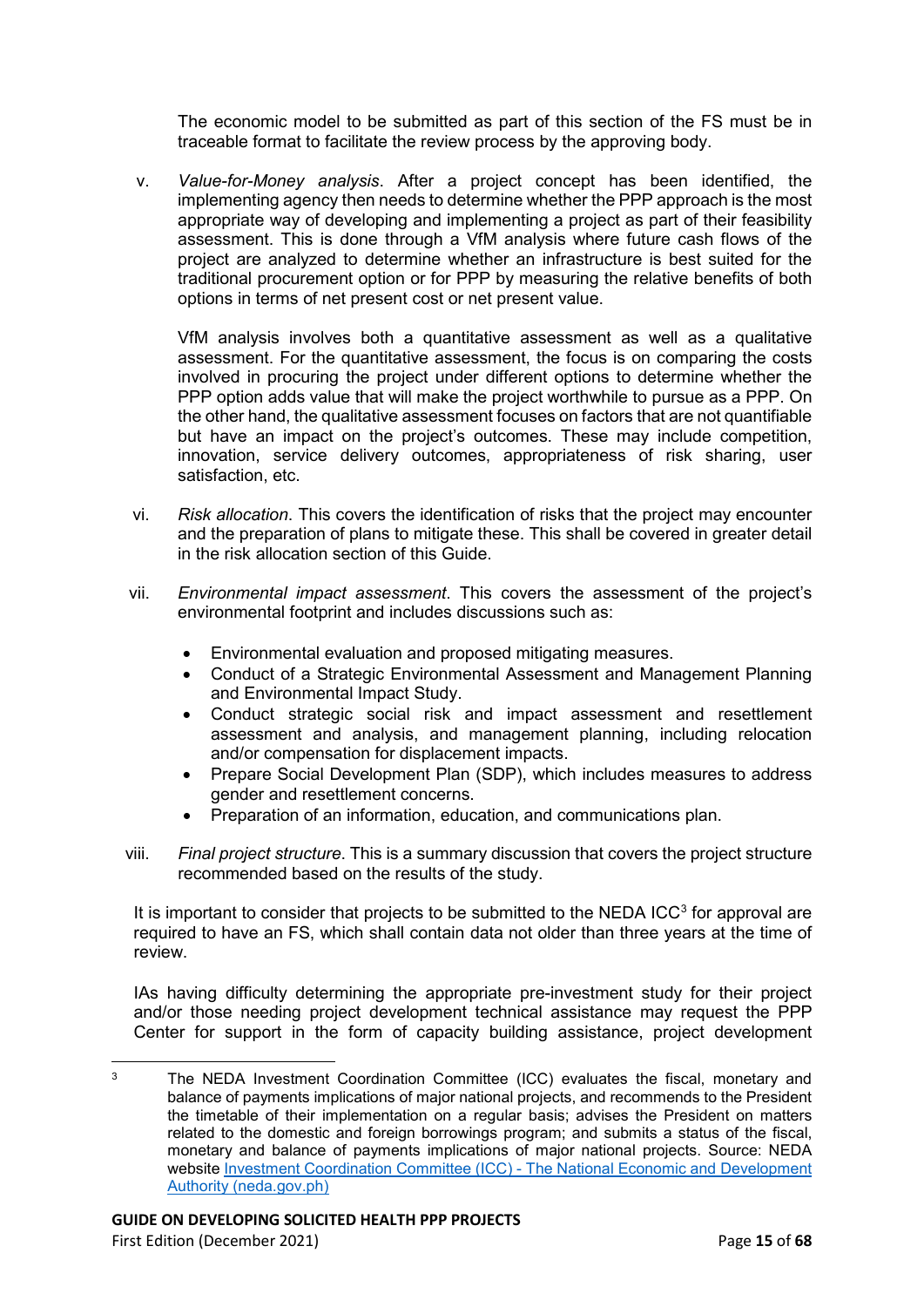assistance, and support for feasibility study development through the Project Development and Monitoring Facility.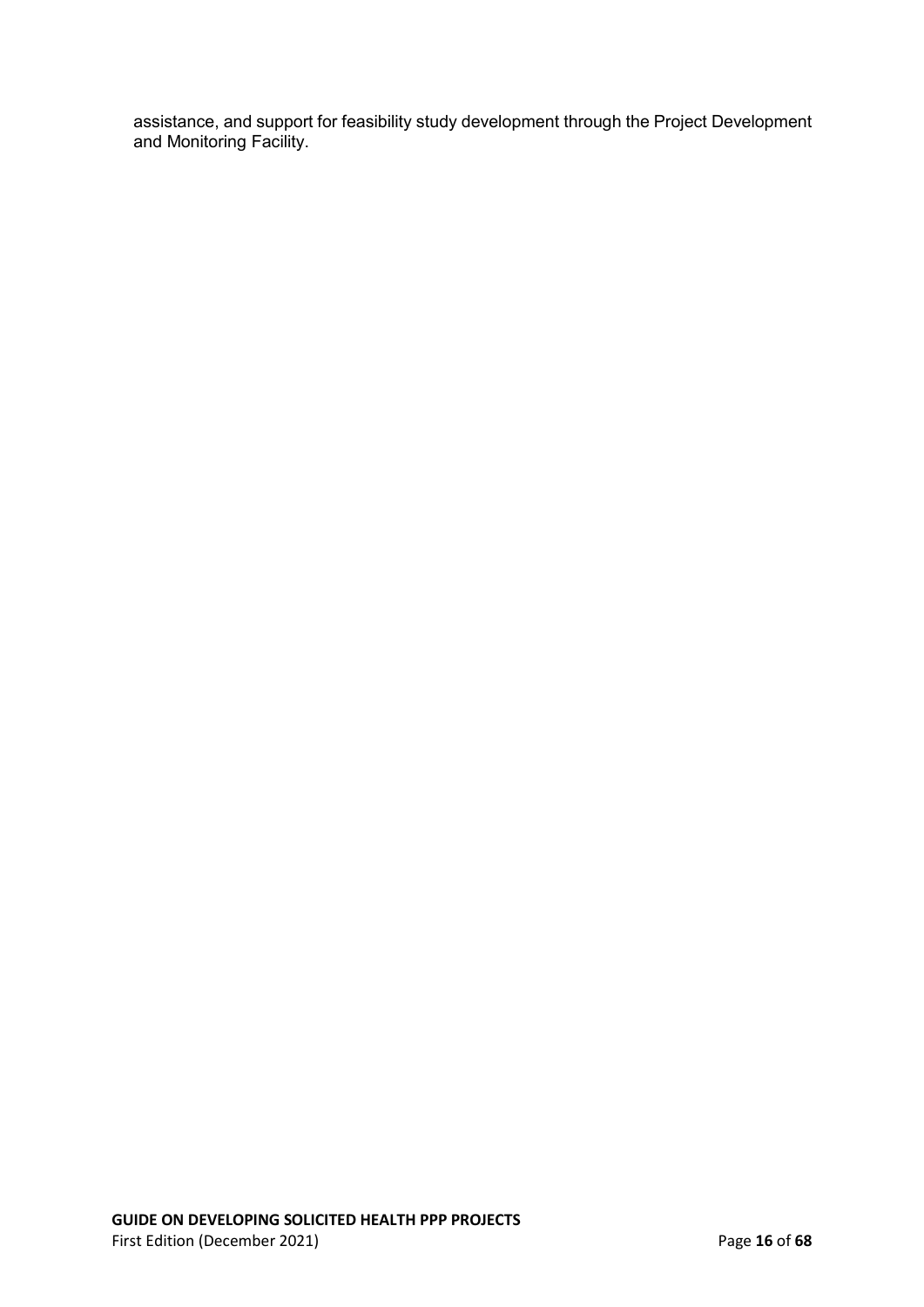## <span id="page-16-0"></span>**Chapter Five: Funding for Feasibility Study Development**

Once the IA has decided to move forward with the project and pursue a full FS, it may tap different sources for the funding of the feasibility study and transaction advisory services of the project. These sources may include the following:

- a. Project Development and Monitoring Facility (PDMF) this is a revolving fund managed by the PPP Center, which provides resources for hiring consultants to undertake project preparation support during the project development stage, transaction and probity advisory services during the procurement stage, and independent consultancy services during contract implementation. For more details on the PDMF, please see the PPP Center's website at [https://ppp.gov.ph/pdmf/overview/.](https://ppp.gov.ph/pdmf/overview/)
- b. Municipal Development Fund Office (MDFO) PPP Fund this is a PPP fund financing window opened to support LGU financing needs in engaging in PPP projects. Funding can be provided for programs/projects that are not yet built or developed (new facility); programs/projects that were already built but needs augmentation of resources from the private sector; thus the need to engage in PPP, and programs/ projects that were already implemented as a PPP but needs additional LGU counterpart financing. For more details on the MDFO PPP Fund, please see the MDFO website at [http://www.mdfo.gov.ph/download/new/ppp.pdf.](http://www.mdfo.gov.ph/download/new/ppp.pdf)

Both of these funding sources explicitly provide support for health PPP projects. Aside from these sources, there are also other sources of funding for FS development such as loans or grants from development partners or multilateral institutions. In case the implementing agency has funds for the development of a feasibility study, it may also undertake the FS on its own through the procurement of highly technical consultants under Republic Act 9184[4](#page-16-1) or the Government Procurement Reform Act (GPRA).

<span id="page-16-1"></span> $\overline{a}$ <sup>4</sup> Entitled "An Act Providing for the Modernization, Standardization, and Regulation of the Procurement Activities of the Government and for other Purposes"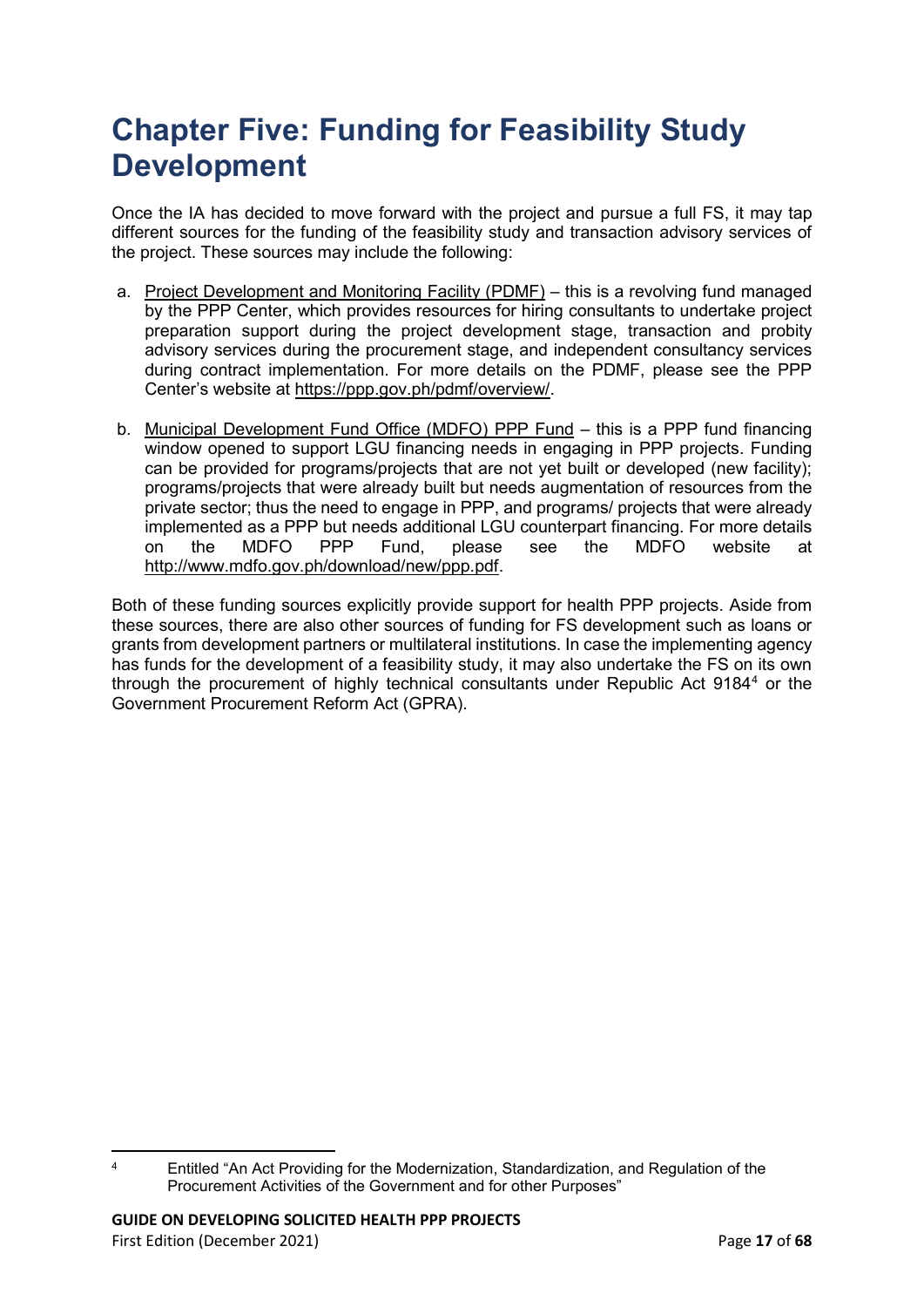### <span id="page-17-0"></span>**Chapter Six: Engagement and Management of Experts such as Transaction Advisors**

Once funds are secured to undertake the project feasibility study, the IA may then engage experts such as transaction advisors to undertake the tasks needed for the completion of the study. There are various considerations in the engagement and management of these technical experts, as follows:

a. Lineup of Experts. The skills needed for a project depend on the nature of the project. For instance, if a project aims to provide complementary and alternative medicine (CAM), then a Health and Wellness Operations Specialist should be included in the lineup of experts. This specialist may not be needed for other hospitals which do not offer CAM.

For PPP projects supported by the PDMF, the lineup of experts needed by the project is required to be indicated in the PDMF Forms.

Aside from identifying the specific type of expert needed for the project, it is also important to establish the qualifications of the said expert. As an example, Table 2 below provides health related and non-health related consultants including their qualifications as prescribed in a hypothetical terms of reference (TOR).

| <b>Type of expert</b>                                  | <b>Qualifications</b>                                                                                                                                                                                                                                                                                                                                                                                                                                                                                        |
|--------------------------------------------------------|--------------------------------------------------------------------------------------------------------------------------------------------------------------------------------------------------------------------------------------------------------------------------------------------------------------------------------------------------------------------------------------------------------------------------------------------------------------------------------------------------------------|
| <b>Health-related experts</b>                          |                                                                                                                                                                                                                                                                                                                                                                                                                                                                                                              |
| <b>Health and Wellness</b><br>Operations<br>Specialist | Ten (10) years of demonstrated experience in the<br>development and management of hospital/health<br>and wellness centers including at least five (5)<br>PPP projects<br>Extensive knowledge of Complementary and<br>Alternative Medicine (CAM) sector requirements,<br>market appetite and demand estimation, cost<br>recovery mechanism, identification of the issues to<br>be addressed in the Project.                                                                                                   |
| <b>Hospital Operations</b><br>Specialist               | Five (5) years of demonstrated experience in the<br>development and management of hospitals/health<br>centers, extensive knowledge of health sector<br>requirements, market appetite and demand<br>estimation, cost-recovery mechanism, etc.<br>Should possess country-specific knowledge of the<br>sector and regulatory issues involved, market<br>analysis and demands, special privileges and<br>incentives issued by the Government for the<br>sector/for implementation of the project on PPP,<br>etc. |
| <b>Biomedical Engineer</b>                             | Prepared three (3) hospital projects<br>Five (5) years of demonstrated experience in the<br>$\bullet$<br>design, layout and construction of hospitals/health<br>centers, focusing on development of plans for the<br>establishment or installation and O&M of medical<br>equipment and associated facilities.<br>Prepared two (2) hospital/health facility projects.                                                                                                                                         |

*Table 2: Sample of experts and qualifications required under the TOR*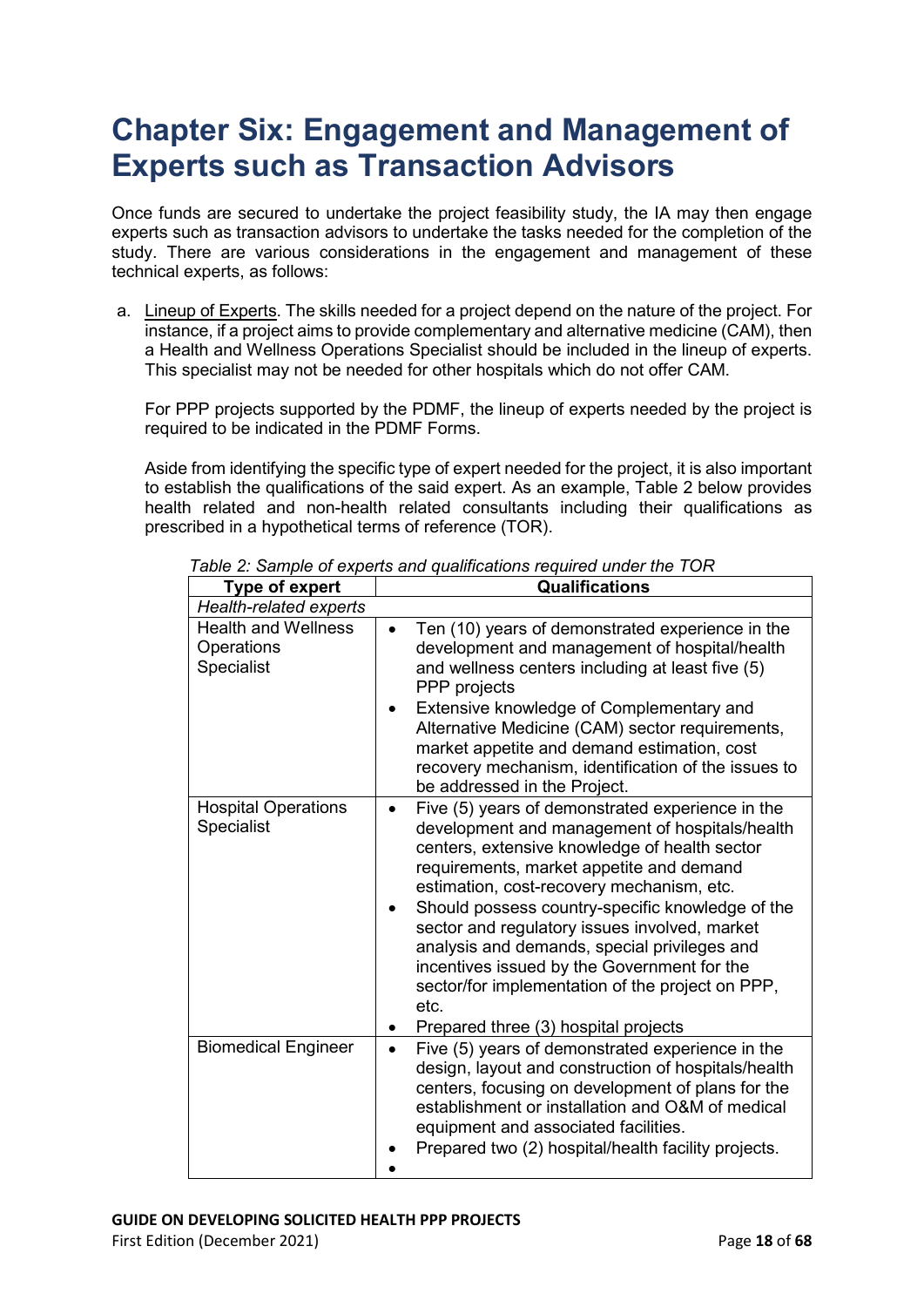| <b>Type of expert</b>                               | <b>Qualifications</b>                                                                                                                                                                                                                                                                                                                                                                                                                                                                                                                                                                                                                                                                                                          |  |
|-----------------------------------------------------|--------------------------------------------------------------------------------------------------------------------------------------------------------------------------------------------------------------------------------------------------------------------------------------------------------------------------------------------------------------------------------------------------------------------------------------------------------------------------------------------------------------------------------------------------------------------------------------------------------------------------------------------------------------------------------------------------------------------------------|--|
| Common or non-health related experts                |                                                                                                                                                                                                                                                                                                                                                                                                                                                                                                                                                                                                                                                                                                                                |  |
| <b>Project Finance</b><br>Specialist/Team<br>Leader | Ten (10) years of demonstrated experience in<br>providing PPP transaction advisory<br>services/development of large infrastructure<br>projects on PPP basis, including extensive<br>experience in financial modeling; project<br>structuring; risk analysis, allocation and<br>management; project agreements; and bid process<br>management.<br>Prepared five (5) PPP projects on property or real<br>estate development.<br>Five (5) years of demonstrated experience as team<br>$\bullet$                                                                                                                                                                                                                                   |  |
|                                                     | leader, project manager, project director or its<br>equivalent.<br>Acted as team leader or project manager/director<br>$\bullet$<br>for five projects.                                                                                                                                                                                                                                                                                                                                                                                                                                                                                                                                                                         |  |
| <b>Legal Specialist</b>                             | Five (5) years of demonstrated experience in<br>$\bullet$<br>preparing bid/ tender documents for PPP projects,<br>resolving legal issues during project development<br>until contract award, PPP policy and institutional<br>assessment; project structuring; drafting<br>contractual agreements and other related<br>documents/agreements; procurement; and bid<br>process management.<br>Prepared three (3) PPP contracts demonstrating<br>٠<br>the experience in the preparation of bid or tender<br>documents and the management of the bidding<br>process.<br>Must have the necessary or relevant<br>$\bullet$<br>license/qualification/registration for the assigned<br>responsibilities for this consulting assignment. |  |

The PPP Center can help implementing agencies come up with the list of required experts based on the circumstances of each project, as well as the recommended qualifications for these experts.

b. Management of experts. Once the experts are brought on board, it is good practice for implementing agencies to designate a team to oversee the consulting engagement. As an example, for PDMF supported projects, a Project Study Committee is created to review and consequently approve the outputs of transaction advisers.

It is strongly recommended to ensure that the members of the oversight team have adequate institutional, technical, financial, economic, and legal capacities to guide and oversee the direction of the PPP project delivery.

Additionally, the oversight team may be guided by a contract manager that is involved in the consultant recruitment process or at least familiar with the consulting contract to be awarded to the winning bidder. In PDMF-supported projects, the contract manager (i.e. the PPP Center's PDMF Service) handles the consultant recruitment process and ensures, among others, that the consultant's outputs/services are delivered and payments made, according to the consulting contract, and that variations are properly documented in contract amendments.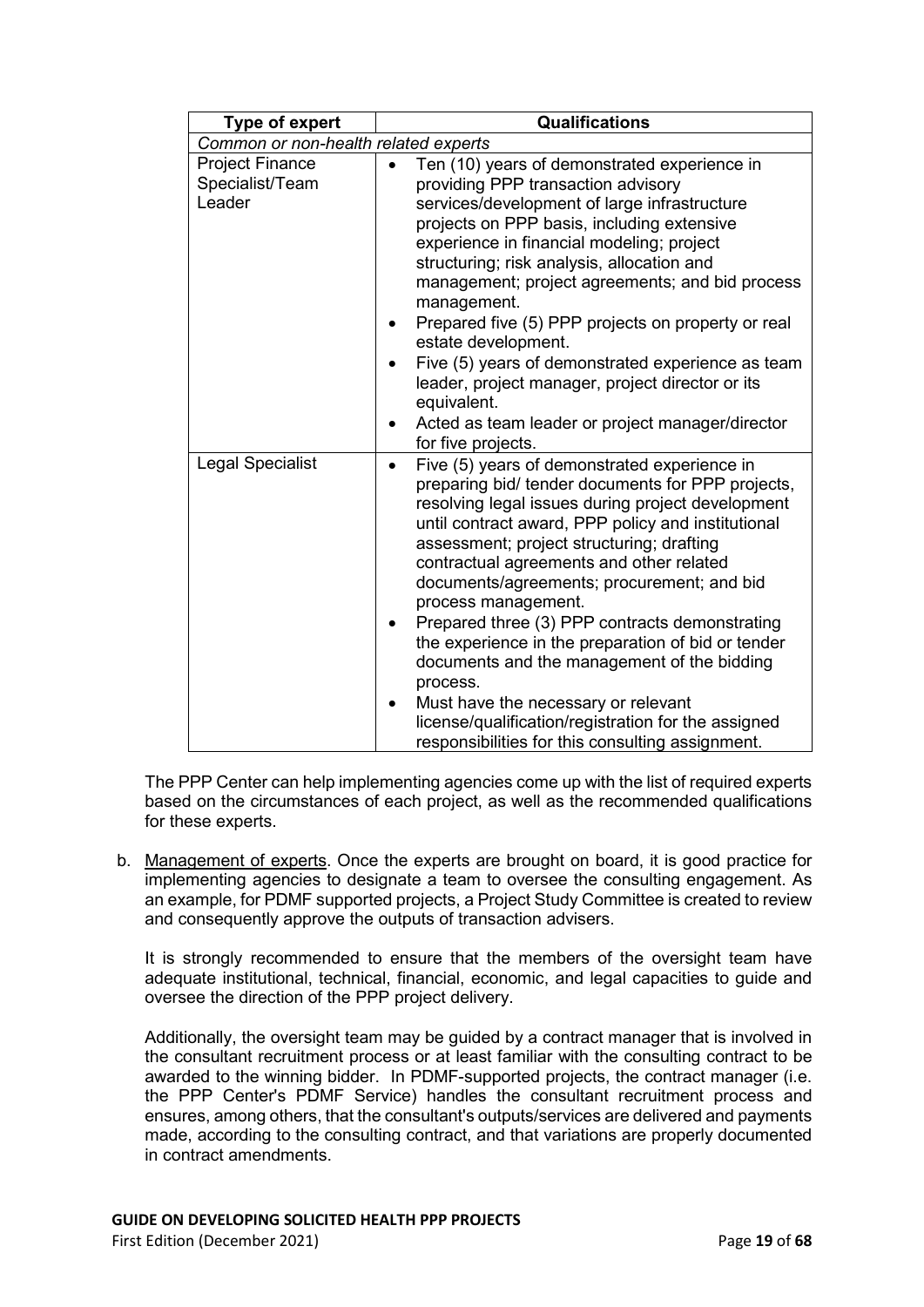The management approach and structures for experts may vary depending on the rules and regulations of the organization funding the project. As such, IAs need to work closely with their counterparts in the funding agencies to determine the structures and processes to be adopted.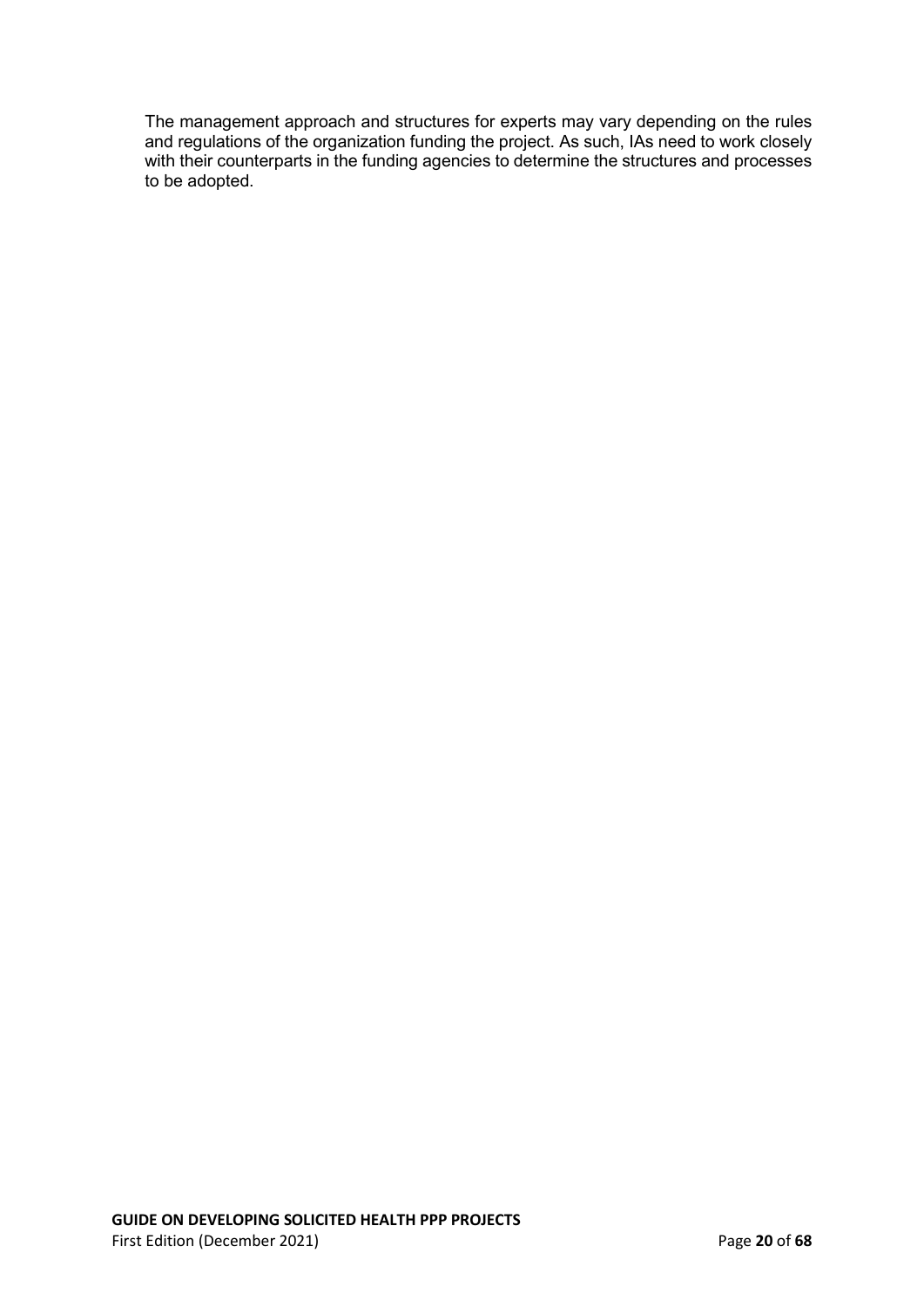### <span id="page-20-0"></span>**Chapter Seven: Market Sounding**

Once the basic project details are established and the IA has a clear idea on the value proposition and financial viability of the project, market sounding activities could be conducted. Market sounding activities could be done through various means such as video conferencing, face to face meetings, or fora with private sector entities who may potentially participate to the proposed project.

Market sounding provides the IA an opportunity to assess the attractiveness of the project for the private sector as well as the private sector's willingness and ability to assume risks in the proposed project. Market sounding also serves as a venue for early detection of issues and concerns that may affect the project. It is also used to develop competitive strategies in structuring the project. This minimizes the risk of failure of bidding during the procurement process.

Before conducting market sounding, the IA and its technical advisers need to prepare a project information memorandum and market sounding questions. The project information memorandum should contain project details that the participants need to know to make informed inputs, which would then be elicited through the market sounding questions. In general, market sounding questions should focus on the private sector's feedback on important points such as:

- Preferred PPP structuring model (BOT vs JV. If BOT, what type of BOT structure? If JV, contractual or corporate?)
- For hospital projects, willingness to include in the project scope the provision of clinical services, the maintenance, procurement and replacement of medical equipment, and the supply of additional required medical professionals.
- Preferred payment scheme (availability payments vs. revenue-based; is there a need for government subsidy?)
- Government guarantees on availability payments. (Is the private sector comfortable with a Letter of Commitment where the government commits to include the payment obligation in its proposed budget year-on-year but still subject to independent Congressional approval?)
- Optimal contract duration of the PPP project
- Preference for the bidding process (one stage vs two stage)
- Project risks that the private sector is willing to assume
- Willingness to advance cost of right of way and resettlement costs, if needed
- Acceptable repayment scheme for the resettlement and ROW costs advanced by the private sector, if needed
- Cost of equity and expected return
- Overall interest to bid in the project
- Other private sector considerations related to the proposed project

Aside from the preparation of the information memorandum and market sounding questions, the IA may cluster private sector participants according to their potential roles in the project so that the appropriate information can be shared with them. For instance, this could be done by clustering the private sector into smaller groups such as potential project proponents, lenders, and other interested stakeholders (e.g., potential suppliers or service providers for the proponents).

There are questions or concerns that may not be answered during the market sounding event. In such cases, unanswered questions and concerns may be noted and discussed through follow up market sounding events, or through individual or group consultations/meetings. It is

#### **GUIDE ON DEVELOPING SOLICITED HEALTH PPP PROJECTS**

First Edition (December 2021) Page **21** of **68**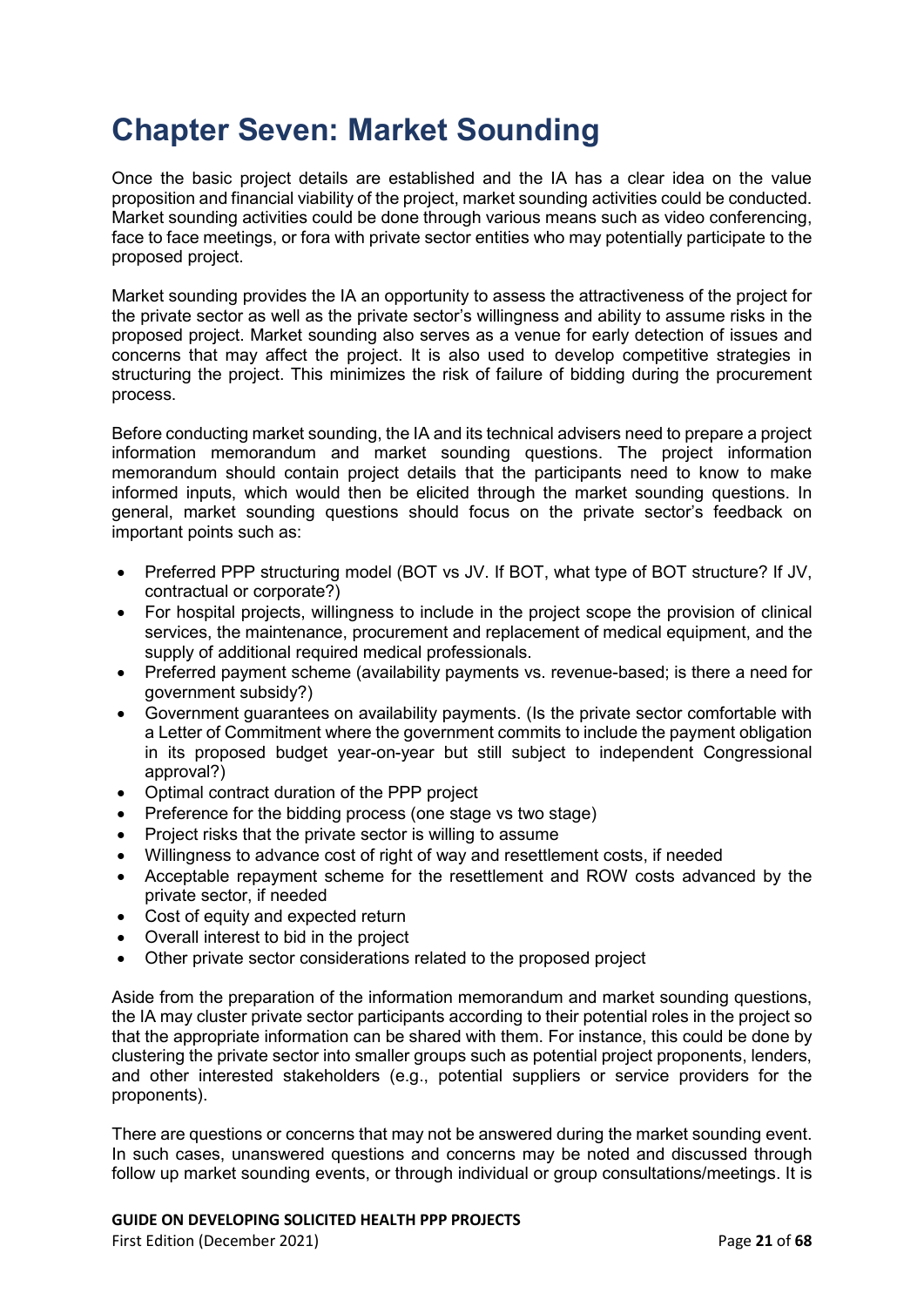important to ensure that the information and questions shared with all participants are the same to ensure transparency and level playing field.

Recording of sessions is usually done to have a reliable reference that can be reviewed in the preparation of the market sounding report. Inputs of participants to the market sounding activities could then be used to further refine the project proposal to maximize the project's viability and make it sufficiently attractive for potential bidders.

Finally, it must be noted that market sounding is a continuous process. It shall therefore be done during various stages of the PPP process, from preliminary market sounding during the pre-FS stage, revalidation of the FS, and the preparation of the tender documents during the procurement stage of the project.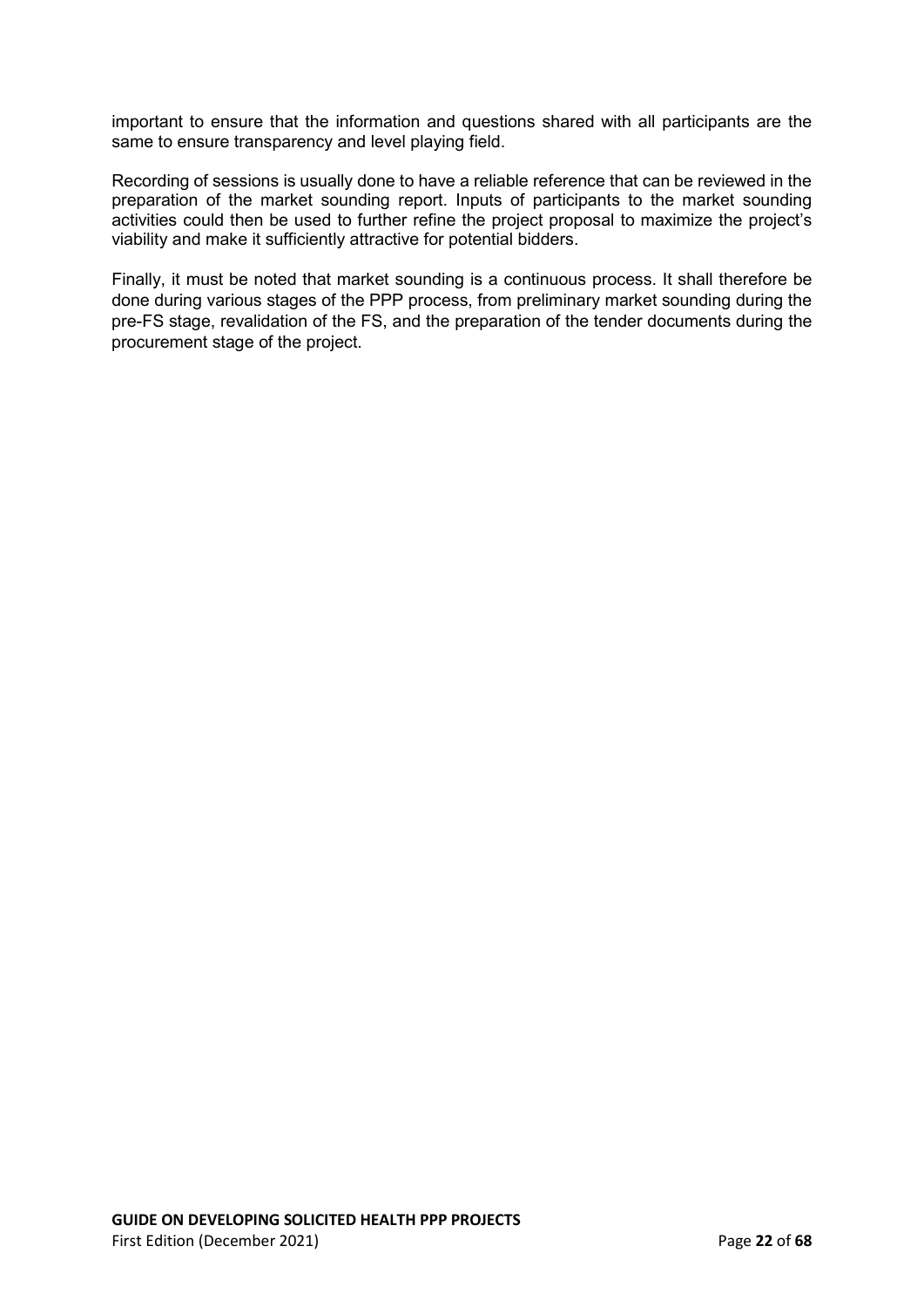## <span id="page-22-0"></span>**Chapter Eight: Public Consultations**

Consultations with relevant stakeholders help implementing agencies identify important issues and concerns on the ground and formulate appropriate strategies to effectively address these.

It is important to note that certain legal requirements for PPP projects, such as obtaining an Environmental Compliance Certificate from the DENR and securing project approval by LGUs, require public consultation.

Consultations may be done with formal representatives of the community who have authority to discuss and protect the community's interest, especially in politically sensitive projects. This has been the experience of the PPP Center in the projects it had assisted and is currently assisting. Possible arrangements include having LGUs assist and connect project teams to their constituents through *barangays*, while national government agencies facilitate communications with labor/workforce organizations and various departments of the facilities/establishments to be involved in the PPP project.

The PPP Governing Board issued Guidelines on Public Consultation and Engagement for PPP Projects (PPPC GUIDE Public-Consultation-Engagement-20160621.pdf) to identify institutional responsibilities of IAs in consulting stakeholders and provide guidance on how to prepare consultation plans. This issuance may be used as reference in developing public consultation plans, specifically for health PPP projects.

Indeed, the importance of public consultations cannot be understated for health PPP projects as these projects play an important role in the lives of numerous stakeholders. Failure to address concerns of the public can result in the failure of a project even when it is well designed and successfully tendered.

This can be seen in the case of the Modernization of the Philippine Orthopedic Center (MPOC) project, which got terminated even after it was successfully awarded. The project faced significant complaints from the employees of the existing Philippine Orthopedic Center, who felt that their livelihoods were being threatened by the takeover of a private partner. The project also faced negative media coverage.

These two issues, which are normally present in health PPP projects, could be effectively addressed by a holistic and transparent approach in public consultations. For instance, employees of public health facilities that could be affected by a proposed PPP project should be actively engaged in all stages of the project cycle. IAs may refer to the Guidelines on Managing Government Employees Affected by PPP Projects issued by the PPP Governing Board, for more details on how this could be done [\(PPPC\\_GUIDE\\_Managing-Gov-](https://ppp.gov.ph/wp-content/uploads/2018/07/PPPC_GUIDE_Managing-Gov-Employees-Affected-20160621.pdf)[Employees-Affected-20160621.pdf\)](https://ppp.gov.ph/wp-content/uploads/2018/07/PPPC_GUIDE_Managing-Gov-Employees-Affected-20160621.pdf). On the other hand, the negative media coverage could be managed better through a well-targeted public communications plan. Mass media could be an effective partner in communicating a proposed project to the public when they have access to relevant project information and are considered integral stakeholders in capacity building efforts.

Aside from promoting transparency, consultation sessions also provide an opportunity to gather important social data needed to complete the feasibility study of the project. Data gathered in public consultations are analyzed and further refined resulting to outputs that are part of the feasibility study.

These outputs include the social development plan, information and education communications plan, potential social and gender benefits (e.g., identification of healthcare services that specifically caters to women, children, and the elderly, among others),

```
GUIDE ON DEVELOPING SOLICITED HEALTH PPP PROJECTS
```
First Edition (December 2021) Page **23** of **68**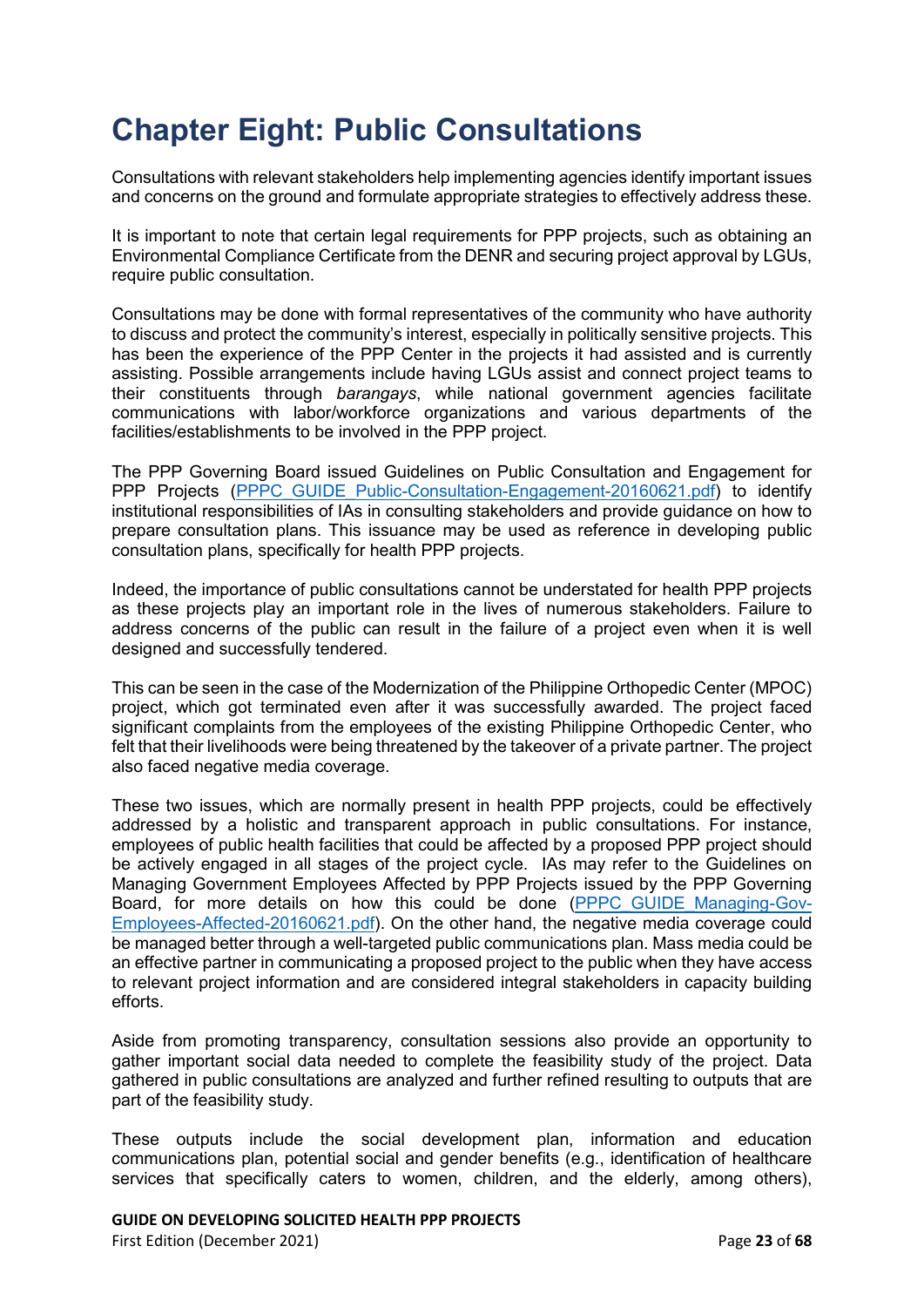identification of adverse impacts and risks, and environmental impact assessment or related studies. The information contained within these parts of the FS are then referred to in contract drafting, bid strategy, and implementation plans.

The following are social data that are relevant to health PPPs that may be elicited from public consultations:

- a. Identification of Catchment Area of the health PPP Project and geographical profile of patients – refers to the area/ region that will be impacted by the project (where possible patients may come from) and its projected population.
- b. Health Indicators primarily denotes the incidence of diseases, average life expectancy, morbidity, and mortality rates in the patient population.
- c. Patient Profile is usually classified by emergency, inpatients, and outpatient cases denoted in terms of gender and annual count.
- d. Patients with Medical and Social Service Classification Identifies the social service classification (e.g., Charity and its various brackets, and Pay-patients) of the patient population.
- e. Outpatient Consultations Identifies what type and the number of outpatient services registered across different medical specializations.
- f. Inpatient Admissions Identifies the gender ratio per classification of admissions (e.g., charity, pay, and emergency).
- g. Medical workforce capacity refers to the workforce capacity and technical expertise specially if the project will be anchored on existing public healthcare facilities.
- h. Competition other facilities that may compete with the proposed PPP project whether existing or in the development stage, must be identified at the onset of the study as these may affect not only the patient counts but as well as the medical professionals available for the Project.

IAs interested in applying for the PPP Center's PDMF may include a Development Communications Specialist as part of their request for project preparation support. This will help ensure that experts are on board to better communicate project objectives to key stakeholders and to the public.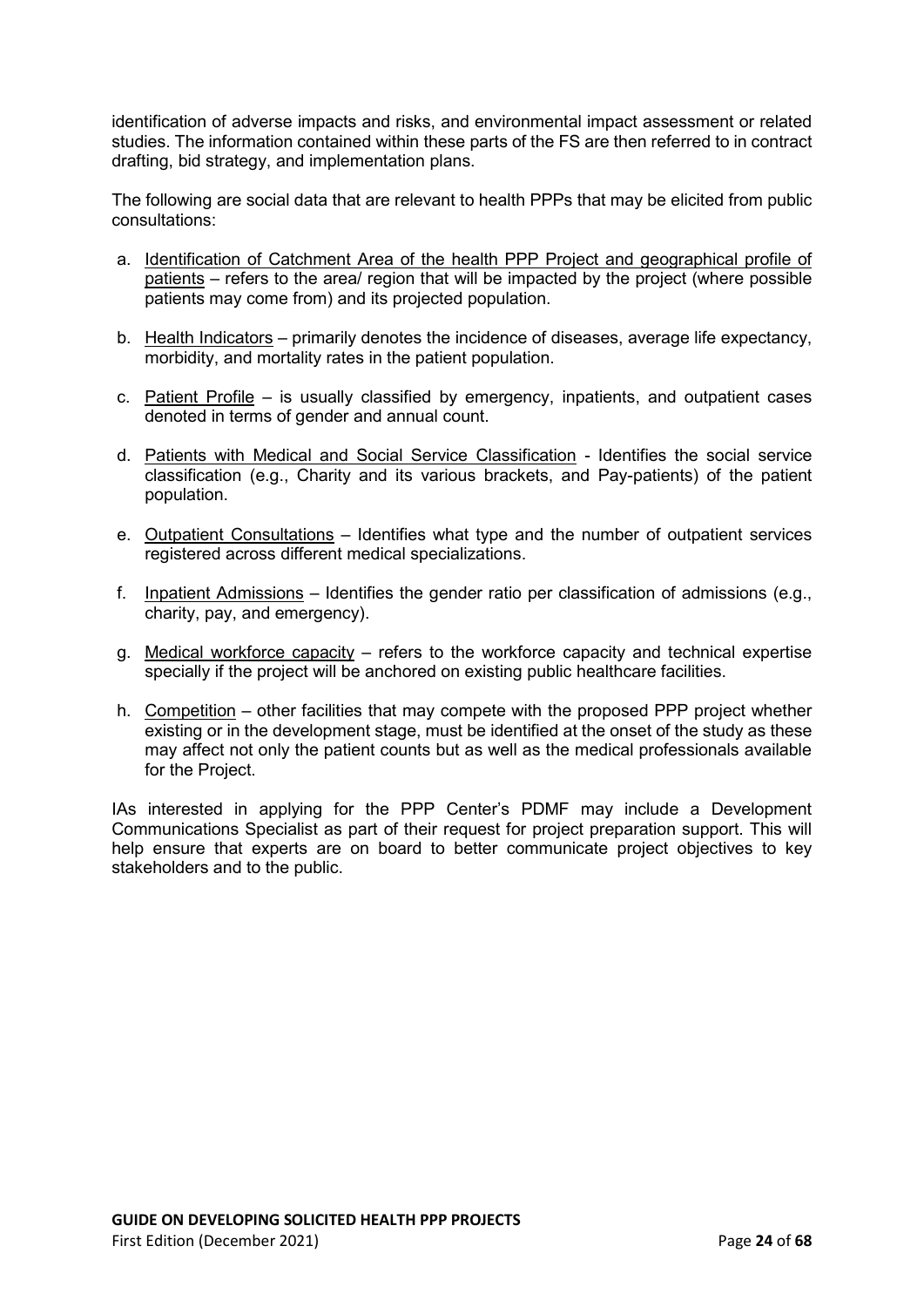### <span id="page-24-0"></span>**Chapter Nine: Risk Allocation**

Optimal risk allocation, that is allocating risks to the party that is able to best manage them, is an important consideration in PPP projects. Risks passed on to a party not equipped to manage them can result in higher project costs or even the termination of a project.

To help implementing agencies better manage the allocation of risks among contracting parties, the NEDA ICC Cabinet Committee has adopted a Generic Preferred Risk Allocation Matrix (GPRAM). The GPRAM serves as a guide for government entities and the private sector in structuring PPP projects with regard to the risks to be borne by the government or the private sector, and the risks that may be shared between both parties. A copy of the latest version of the GPRAM may be accessed through this link [\(https://ppp.gov.ph/wp](https://ppp.gov.ph/wp-content/uploads/2017/02/GPRAM_2Aug2016.pdf)[content/uploads/2017/02/GPRAM\\_2Aug2016.pdf\)](https://ppp.gov.ph/wp-content/uploads/2017/02/GPRAM_2Aug2016.pdf).

This risk allocation matrix lists the preferences, including risk mitigation measures, for consideration by the proponent agencies in the development and implementation of their projects.

Some health-specific project risks include the following:

- a. Hospital over-capacity*.* Risk that bed occupancy rate is higher than expected, which could result to increased facility management costs. Depending on the project structure employed, the government may assign this risk to the private partner; assume this risk in availability-based PPP structure; or share this risk with the private partner.
- b. Revenue risk (clinical services). Risk that PhilHealth case rates are reduced resulting in higher portion of treatment cost, or risk that revenue from paying patients is lower than anticipated. Depending on the project structure employed, the government may assign this risk to the private partner; assume this risk in availability-based PPP structure; or establish mechanisms where parties could share the risk.
- c. Revenue risk (ancillary commercial businesses). Risk that ancillary commercial business operations adversely impact the private sector's fulfilment of PPP contractual obligations and/or pose additional exposures for government. Such risk is normally borne by the private sector partner.

For projects which will undergo approval by the NEDA Investment Coordination Committee (ICC), the risk allocation is required to be included in the Parameters, Terms, and Conditions (PTC) form to be submitted to the ICC. This is further described in Chapter Twelve of this Guide.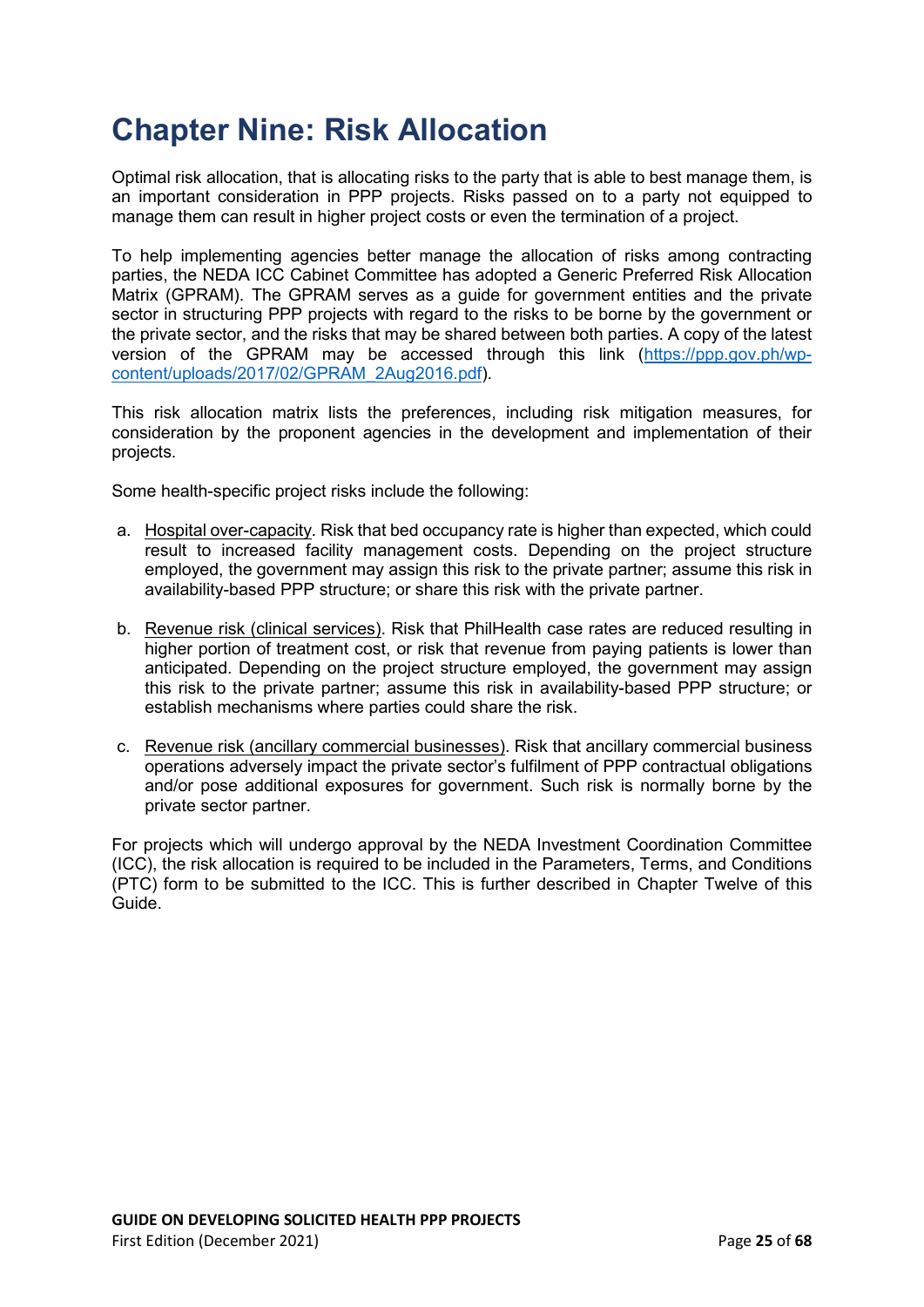## <span id="page-25-0"></span>**Chapter Ten: Project structures in health PPPs**

PPP project structures refer to the architecture of contract relationships and project cash flows that govern the development and life of the PPP project (APMG International). Tables 4 and 5 below summarize the typical PPP models applied to health PPPs and the typical payment structures, respectively.

|              | (1)<br><b>Infrastructure PPP</b> | (2)<br><b>Services PPP</b> | (3)<br>Integrated or<br>concession PPP |
|--------------|----------------------------------|----------------------------|----------------------------------------|
| Design       | <b>Private</b>                   | Public**                   | <b>Private</b>                         |
| <b>Build</b> | <b>Private</b>                   | Public**                   | Private                                |
| Finance      | <b>Private</b>                   | Public**                   | Private                                |
| Operate      | Public*                          | <b>Private</b>             | <b>Private</b>                         |
| Maintain     | <b>Private</b>                   | <b>Private</b>             | <b>Private</b>                         |



*\* In some cases, private sector may operate non-clinical services (e.g., cafeteria, waste management, laundry) and other ancillary services/facilities*

*\*\* In some cases, private sector may cover capital investments for specific services transferred to the private sector (e.g., in order to effectively deliver hemodialysis services, the allocated hospital space needs to be reconfigured and refurbished to meet health facility standards)*

| Table 5: Various payment structures in health PPPs |
|----------------------------------------------------|
|----------------------------------------------------|

|                                | <b>Infrastructure PPP</b>                                                                                                                                                   | <b>Services PPP</b>                                                                                                                                                                                                                 | Integrated or<br>concession PPP                                                                                                                                      |
|--------------------------------|-----------------------------------------------------------------------------------------------------------------------------------------------------------------------------|-------------------------------------------------------------------------------------------------------------------------------------------------------------------------------------------------------------------------------------|----------------------------------------------------------------------------------------------------------------------------------------------------------------------|
| Availability-<br>based payment | <b>MOST COMMON</b><br>Government pays for the<br>facility built by the private<br>partner after full<br>construction.                                                       | <b>COMMON</b><br>Government pays the private<br>partner for the services it has<br>delivered based on set KPIs.                                                                                                                     | <b>COMMON</b><br>Government payments may<br>be integrated with<br>concession-based payment<br>depending on financial<br>viability and bankability of<br>the project. |
| Concession-<br>based payment   | <b>NOT COMMON</b><br>All payments made by<br>paying patients are typically<br>collected by the government.                                                                  | <b>MOST COMMON</b><br>Private partner typically gets a<br>share of revenue from paying<br>patients (e.g. revenue share for<br>out-of-pocket expenses or<br>services not covered by health<br><i>insurance</i> ).                    | <b>MOST COMMON</b><br>Concession-based<br>payments may be integrated<br>with availability-based<br>payment.                                                          |
| Other revenue<br>sources       | <b>COMMON</b><br>Private partner may earn<br>revenue from commercial<br>establishments located<br>within the hospital (e.g.<br>restaurants) or other<br>ancillary services. | <b>NOT COMMON</b><br>Private partner is focused on<br>providing clinical services. Non-<br>monetary payments may apply<br>if (1) an infrastructure facility is<br>built and (2) the facility includes<br>commercial establishments. | <b>COMMON</b><br>Private partner may earn<br>revenue from commercial<br>establishments or other<br>ancillary facilities.                                             |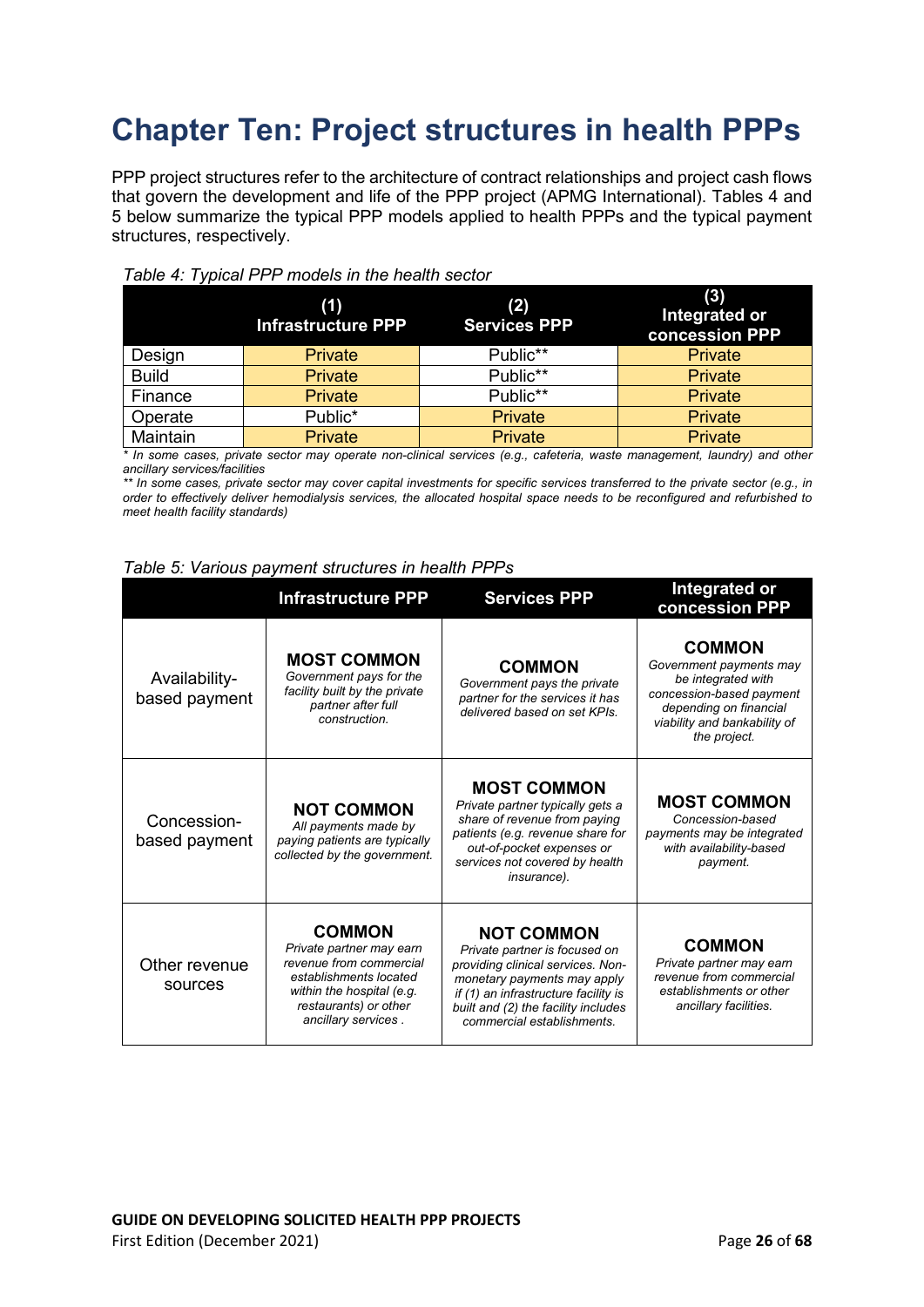Below are illustrative examples on how these models and payment structures may be applied:

#### (1) **Infrastructure PPP:** *Theoretical New Hospital*

Typically, this PPP model involves the design, construction, and maintenance of a health facility by the private sector partner, while the public sector continues to operate the entire facility. In some cases, the private partner may operate non-clinical services (e.g., cafeteria, waste management, laundry).

### • Possible PPP model 1: **Build-Transfer-Maintain (BTM)**

*The project involves the development of a new hospital which will include the development of a tertiary care hospital, outpatient services, and ancillary facilities. The whole hospital shall be operated by the IA.* 

| <b>Private</b>                                                                                             | <b>Public</b>                                                                                                                                                                                                                                                   |
|------------------------------------------------------------------------------------------------------------|-----------------------------------------------------------------------------------------------------------------------------------------------------------------------------------------------------------------------------------------------------------------|
| Design of the facility<br>Construction of the facility<br>Financing<br>General maintenance of the facility | • Operation of non-clinical services<br>(e.g., cafeteria, waste management,<br>$l$ aundry<br>• Operation of clinical services (e.g.,<br>lab test, radiology, etc.)<br>• Monitoring and regulation of the<br>services delivered by the private<br>sector partner |
| <b>Repayment scheme/s</b>                                                                                  |                                                                                                                                                                                                                                                                 |
| maintaining the hospital.                                                                                  | Availability payments are paid to the private partner for building and                                                                                                                                                                                          |

### • Possible PPP model 2: **Build-Transfer- Operate (BTO)**

*The project involves the development of a new hospital which will include the development of a tertiary care hospital, outpatient services, and ancillary facilities. The IA shall operate the clinical services of the hospital, while the private partner shall operate the non-clinical service of the hospital.* 

| <b>Private</b>                                                                                                                                                                                                                                  | <b>Public</b>                                                                                                                                                      |
|-------------------------------------------------------------------------------------------------------------------------------------------------------------------------------------------------------------------------------------------------|--------------------------------------------------------------------------------------------------------------------------------------------------------------------|
| Design of the facility<br>Construction of the facility<br>Financing<br>Maintenance of the facility<br>Operation of non-clinical services<br>(e.g., cafeteria, waste management,<br>laundry)                                                     | • Operation of clinical services (e.g.,<br>lab test, radiology, etc.)<br>• Monitoring and regulation of the<br>services delivered by the private<br>sector partner |
| <b>Repayment scheme/s</b>                                                                                                                                                                                                                       |                                                                                                                                                                    |
| $\checkmark$ Availability payments are paid to the private partner for building and<br>maintaining the hospital.<br>$\checkmark$ Revenue from commercial business (e.g., cafeteria, waste management,<br>laundry) and other ancillary services. |                                                                                                                                                                    |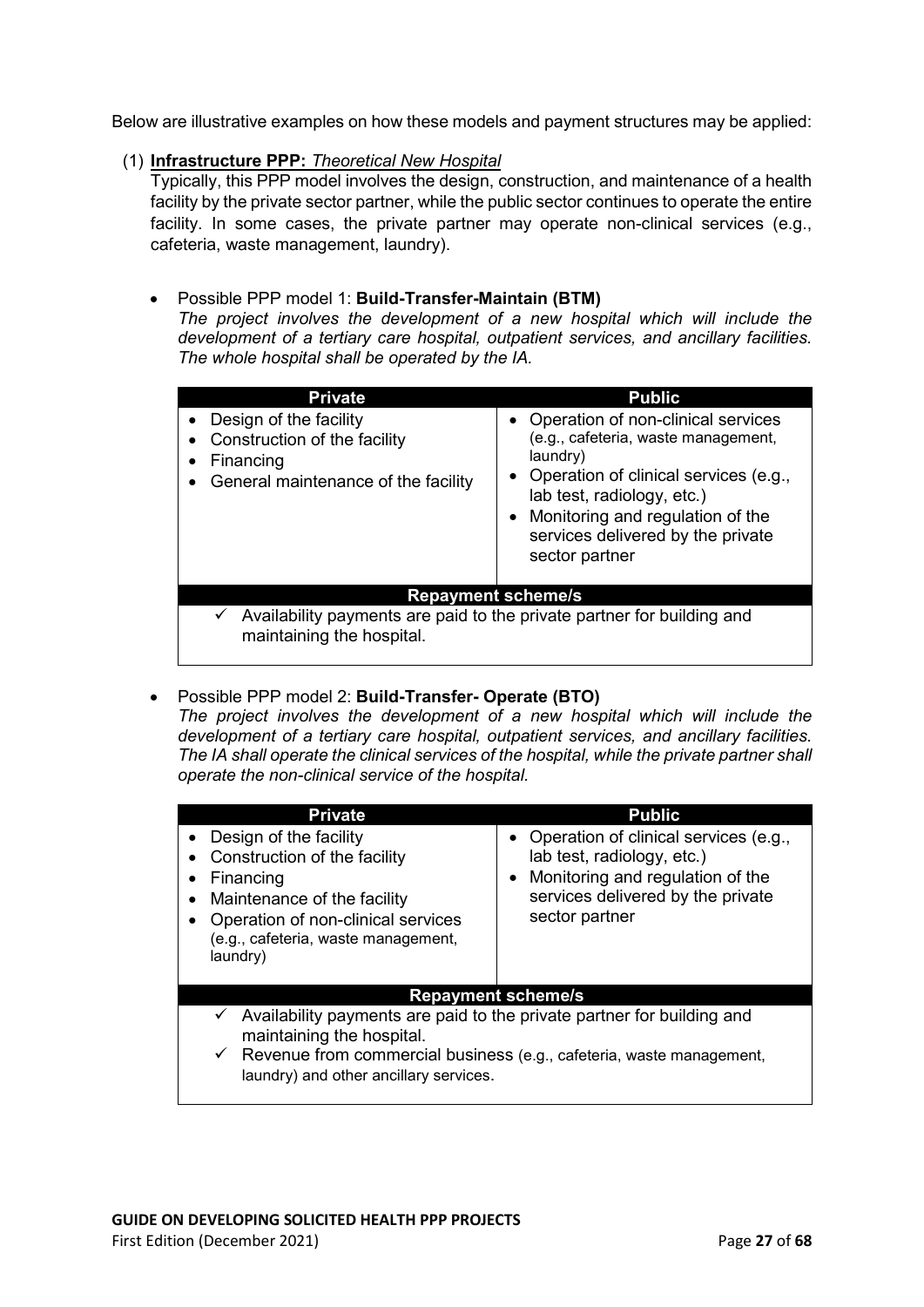### (2) **Service PPP:** *Theoretical Dialysis Center*

In general, this PPP model involves the operation of certain clinical services by a private partner. However, in some cases, certain capital investments for infrastructure is needed for specific services. For example, in order to effectively deliver hemodialysis services, the allocated hospital space needs to be reconfigured and refurbished to meet health facility standards.

### • Possible PPP model 3: **Build-Operate-Transfer (supply-and-operate scheme)**

*The project involves the design and construction of a hemodialysis center, the procurement of hemodialysis unit, and the operation and maintenance of the facility.* 

| <b>Private</b>                                                                                                                                                                                    | <b>Public</b>                                                                                                                                                                                                                                                                                                                                           |
|---------------------------------------------------------------------------------------------------------------------------------------------------------------------------------------------------|---------------------------------------------------------------------------------------------------------------------------------------------------------------------------------------------------------------------------------------------------------------------------------------------------------------------------------------------------------|
| Financing<br>Operation of the hemodialysis<br>services (which may involve<br>minimum initial capital outlay for<br>reconfiguration and refurbishment)<br>Maintenance of the facility<br>$\bullet$ | • Provision of hospital space for the<br>service<br>• Operation of non-clinical services<br>(e.g., cafeteria, waste management,<br>laundry)<br>• Operation of other clinical services<br>outside of the project scope (e.g.,<br>lab test, radiology, etc.)<br>• Monitoring and regulation of the<br>services delivered by the private<br>sector partner |
| <b>Repayment scheme/s</b>                                                                                                                                                                         |                                                                                                                                                                                                                                                                                                                                                         |
| Annual lease payments to the private partner for 15 years<br>Revenue share of the private partner from fees collected from<br>$\checkmark$<br>hemodialysis patients                               |                                                                                                                                                                                                                                                                                                                                                         |

### • Possible PPP model 4: **Rehabilitate-Operate-Transfer (ROT)**

*The project involves the rehabilitation of an existing building into a renal center facility; the supply, operation, and maintenance of hemodialysis machines; and delivery of ancillary services.* 

| <b>Private</b>                                                                                                                                                                                                                                                                                               | <b>Public</b>                                                                                                                                                                                                           |  |  |  |  |  |
|--------------------------------------------------------------------------------------------------------------------------------------------------------------------------------------------------------------------------------------------------------------------------------------------------------------|-------------------------------------------------------------------------------------------------------------------------------------------------------------------------------------------------------------------------|--|--|--|--|--|
| Design and rehabilitation of the<br>facility<br>Financing<br>Operation and maintenance of the<br>hemodialysis facilities and<br>equipment<br>Operation of non-clinical services<br>(e.g., cafeteria, waste management,<br>laundry)                                                                           | • Provision of hospital space for the<br>service<br>• Operation of other clinical services<br>outside of the project scope<br>• Monitoring and regulation of the<br>services delivered by the private<br>sector partner |  |  |  |  |  |
| <b>Repayment scheme/s</b>                                                                                                                                                                                                                                                                                    |                                                                                                                                                                                                                         |  |  |  |  |  |
| $\checkmark$ Annual lease payments to the private partner for 15 years<br>$\checkmark$ Revenue share of the private partner from fees collected from<br>hemodialysis patients<br>$\checkmark$ Revenue from commercial business (e.g., cafeteria, waste management,<br>laundry) and other ancillary services. |                                                                                                                                                                                                                         |  |  |  |  |  |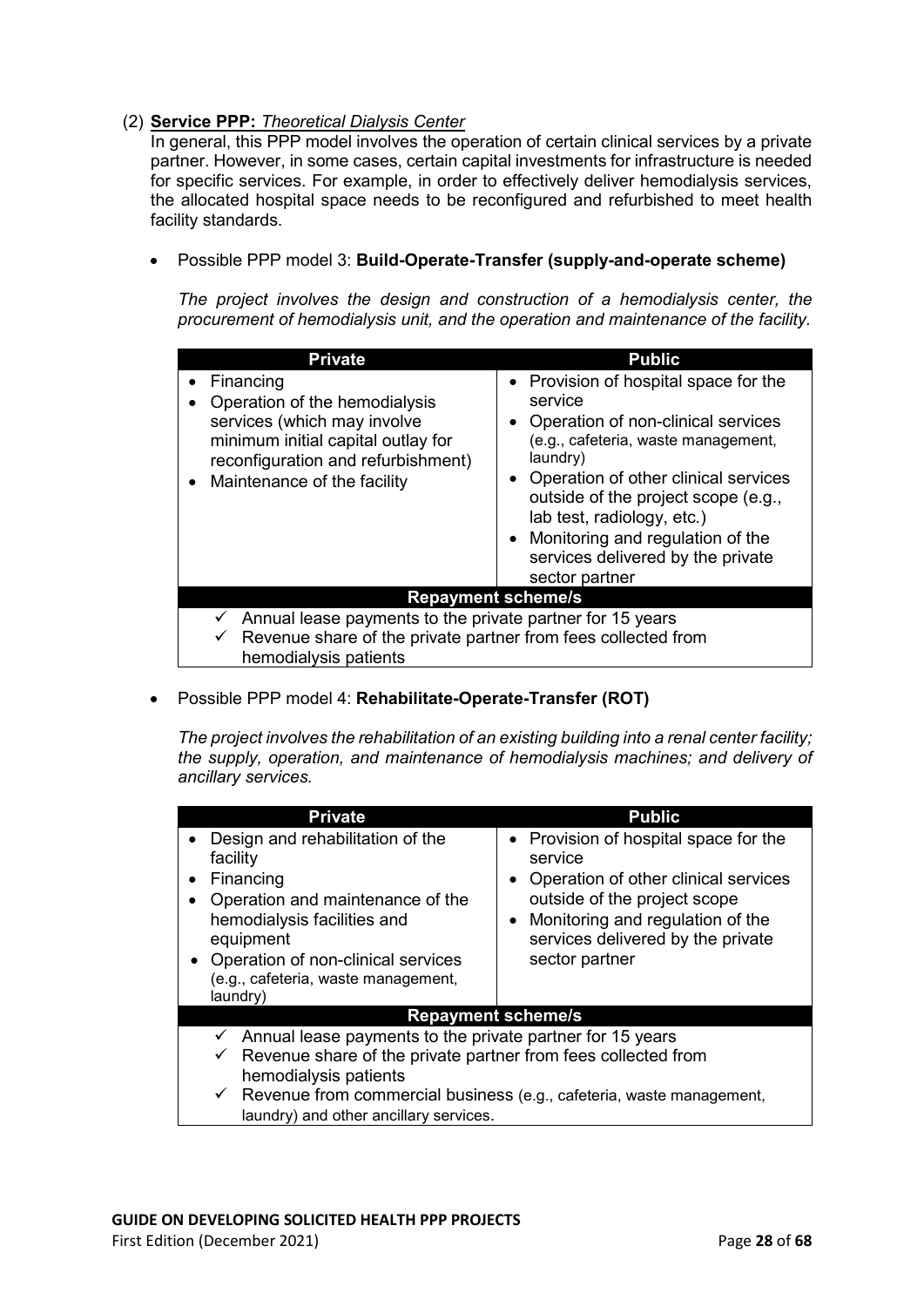### (3) **Integrated or concession PPP:** *Theoretical Specialty Hospital*

This PPP model involves the design, construction, financing, maintenance, as well as the operation of certain clinical and non-clinical services by a private partner.

#### • Possible PPP model 5: **Build-Operate-Transfer (BOT)**

*The project involves the design, construction, financing, operation, management, and transfer, at the end of the contract period, of a super-specialty tertiary care hospital, including clinical and allied services.* 

| <b>Private</b>                                                                                                                                                                                    | <b>Public</b>                                                                             |  |  |  |
|---------------------------------------------------------------------------------------------------------------------------------------------------------------------------------------------------|-------------------------------------------------------------------------------------------|--|--|--|
| Design and construction of the<br>facility<br>Financing<br>Operation of clinical services<br>Operation of non-clinical services<br>(e.g., cafeteria, waste management,<br>laundry)                | • Monitoring and regulation of the<br>services delivered by the private<br>sector partner |  |  |  |
| Maintenance of the facility                                                                                                                                                                       |                                                                                           |  |  |  |
| <b>Repayment scheme/s</b>                                                                                                                                                                         |                                                                                           |  |  |  |
| Mix of the following possible repayment schemes<br>Availability payments<br>$\checkmark$                                                                                                          |                                                                                           |  |  |  |
| Revenue share from fees collected from patients<br>$\checkmark$<br>Revenue from commercial business (e.g., cafeteria, waste management,<br>$\checkmark$<br>laundry) and other ancillary services. |                                                                                           |  |  |  |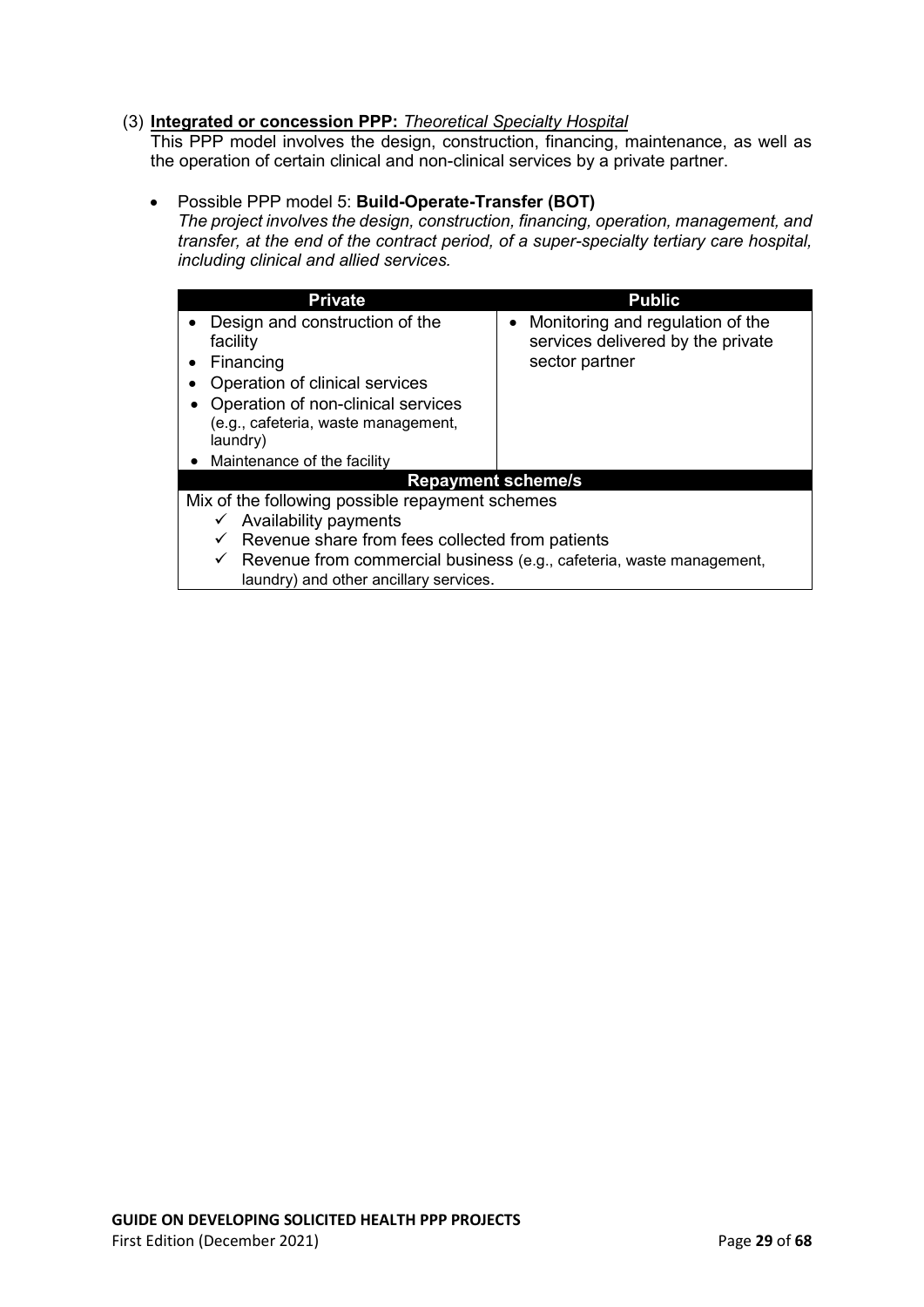### <span id="page-29-0"></span>**Chapter Eleven: Performance Specifications**

In PPP projects, the government provides a set of output specifications and functions, commonly known as Minimum Performance Standards and Specifications (MPSS), as well as Key Performance Indicators (KPIs) to be delivered by the private partner. The job of the private partner is to design and construct a project that meets the standards and performance measures required by the government. These MPSS and KPIs form part of the PPP contract. Below are examples of MPSS and KPIs found in a previously awarded hospital PPP contract.

#### **1. Sample MPSS items required for a new hospital facility**

- *a. Bureau of Health Facilities and Services License. The Project Proponent shall acquire and maintain the requisite license as required for a Tertiary Care Hospital as stipulated by the Bureau of Health Facilities and Services (BHFS), conforming to the stipulated guidelines, protocols, procedures, standards, specifications, and outputs, among others, as deemed necessary for maintaining the said accreditation, at all times.*
- *b. PhilHealth Accreditation for Centre of Excellence. The Project Proponent shall achieve and maintain accreditation for the New Hospital Facility as a PhilHealth Center of Excellence and maintain conformance with the stipulated guidelines, protocols, procedures, standards, specifications, and outputs, among others, as deemed necessary for maintaining the said accreditation, at all times. Requirements for PhilHealth accreditation include DOH licensing, acceptance of National Health Insurance Program on quality assurance and utilization review and operation of Internal Quality Assurance Programs, therapeutics committee and infection control committee*
- *c. Laboratory services. Laboratory services shall be available to meet patient needs, and all such services shall meet applicable local and national standards, laws and regulation. Adequate, regular and convenient laboratory services shall be available and shall meet applicable local, national and preferably international standards, laws and regulation. Emergency laboratory services shall be available including after normal hours. In case any laboratory service is availed of from outside sources, the same service provider shall be selected based on an acceptable record and compliance with laws and regulations. Patients shall be informed about any relationships between the referring physician and outside sources of laboratory services.*
- *d. Utility Systems. Portable water and electrical power shall be available 24 hours a day, seven days a week, through regular or alternate sources, to meet essential patient care needs. The New Hospital Facility shall have emergency processes to protect facility occupants in the event of water or electrical system disruption, contamination or failure and the New Hospital Facility shall also test its emergency water and electrical systems on a regular basis appropriate to the system and document the results. Electrical, water, waste, ventilation, medical gas and other key systems shall be regularly inspected, maintained and when appropriate improved. Designated individuals or authorities shall monitor water quality regularly and the New Hospital Facility shall collect the monitoring data for the utility system management program and this data shall be used to plan the New Hospital Facility's long-term needs for upgrading or replacing the utility system.*

#### **2. Sample KPIs required for the operation of a new hospital facility**

| <b>KPI</b>                                                                                                                                     | <b>Response time</b>                                            | <b>Rectification period</b>                                  |  |  |  |  |
|------------------------------------------------------------------------------------------------------------------------------------------------|-----------------------------------------------------------------|--------------------------------------------------------------|--|--|--|--|
|                                                                                                                                                | <b>Maintenance of the Hospital Facility</b>                     |                                                              |  |  |  |  |
| Breakdown Maintenance<br>carried out in accordance<br>with the Annual Service<br>Plan for medical and non-<br>medical equipment<br>maintenance | Emergency - 20 minutes<br>Urgent - 1 hour<br>Routine - 24 hours | Emergency – 4 hours<br>Urgent - 12 hours<br>Routine - 7 days |  |  |  |  |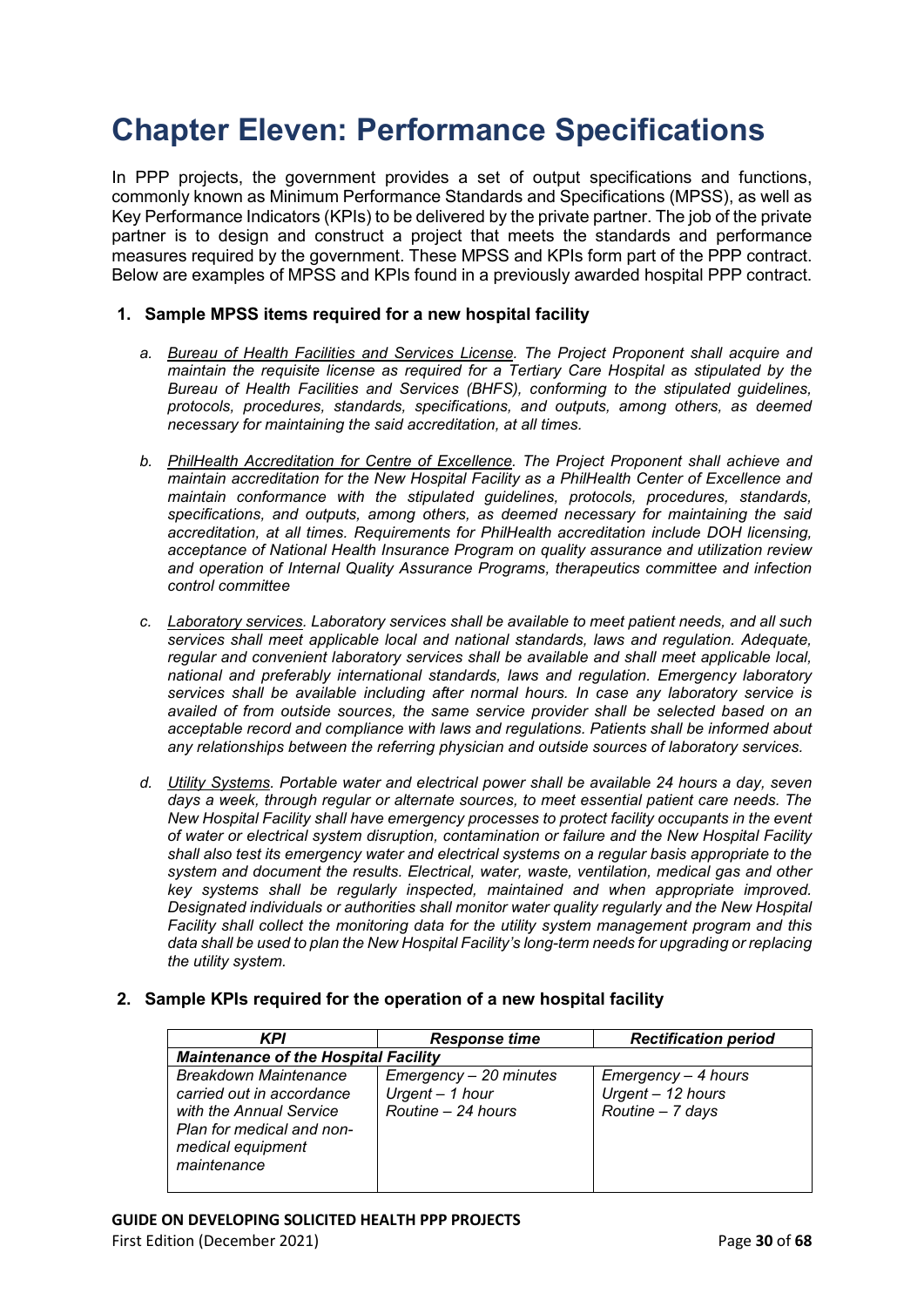| Miscellaneous Maintenance<br>(other than Breakdown<br>Maintenance) carried out in<br>accordance with the Annual<br>Service Plan for medical<br>and non-medical equipment<br>maintenance                                                                                                                                                                                                    | 24 hours | 7 days                                                                        |
|--------------------------------------------------------------------------------------------------------------------------------------------------------------------------------------------------------------------------------------------------------------------------------------------------------------------------------------------------------------------------------------------|----------|-------------------------------------------------------------------------------|
| Scheduled Maintenance on<br>all equipment or devices<br>under AMCs including life<br>safety and emergency<br>systems pursuant to the<br><b>Annual Service Plan for</b><br>medical equipment and<br>non-medical equipment<br>maintenance.                                                                                                                                                   | N/A      | 3 to 7 days                                                                   |
| The Project Proponent or<br>the Hospital Operator shall<br>carryout 85% of all other<br><b>Scheduled Maintenance</b><br>within the times scheduled<br>in the Annual Service Plan.<br>and the Project Proponent<br>or the Hospital Operator<br>shall carryout all remaining<br><b>Scheduled Maintenance</b><br>not carried out within 30<br>days from the scheduled<br>date of maintenance. | N/A      | As per agreed rectification<br>period specified in the<br>approved O&M manual |

PPP contracts normally impose penalties to the private partner if it fails to meet the set MPSS and KPIs. To enforce the said penalties, PPP contracts would normally contain penalty provisions containing the amount, and the manner by which the penalties must be paid. Below is an example of such contract provision:

*"The Project Proponent shall be required to adhere to the KPIs as indicated at all times during the O&M Period. In case of failure to meet any of the above mentioned KPIs, the Project Proponent shall be required to rectify the failure within the Rectification Period as mentioned for each of the KPI. Failure of the Project Proponent to rectify the failure within the appropriate Rectification Periods shall result in the imposition of O&M Penalties of four thousand Philippine Pesos (PhP4,000.00) per KPI per day of delay after the rectification period.* 

*For instance, the Project Proponent shall be required to carry out routine Breakdown Maintenance in accordance with the Annual Service Plan for medical equipment and non-medical equipment maintenance. If the Project Proponent is unable to carry out such routine Breakdown Maintenance, the Project Proponent shall have a rectification period of seven (7) days to rectify such failure. If the Project Proponent fails to rectify within the Rectification Period of seven (7) days, then for each day of delay beyond the Rectification Period, it shall be liable to pay O&M Penalties equivalent to Four Thousand Philippine Pesos (PhP4,000.00). Assuming rectification is undertaken by Project Proponent in ten (10) days, then it shall be liable to pay O&M Penalties for a delay of three (3) days (Actual 10 days - 7 rectification days =3 days delay) equivalent to PhP12,000 (3 days of delay x PhP4,000 per day of delay). Similar O&M Penalties imposition mechanism shall be applied to all the other KPIs mentioned.*

*In case the cumulative value of the O&M Penalties for non-adherence to the KPIs (as mentioned in Section 2.2 above), exceeds Four Million Eight Hundred Sixty Thousand Philippine Pesos* 

First Edition (December 2021) **Page 31** of **68**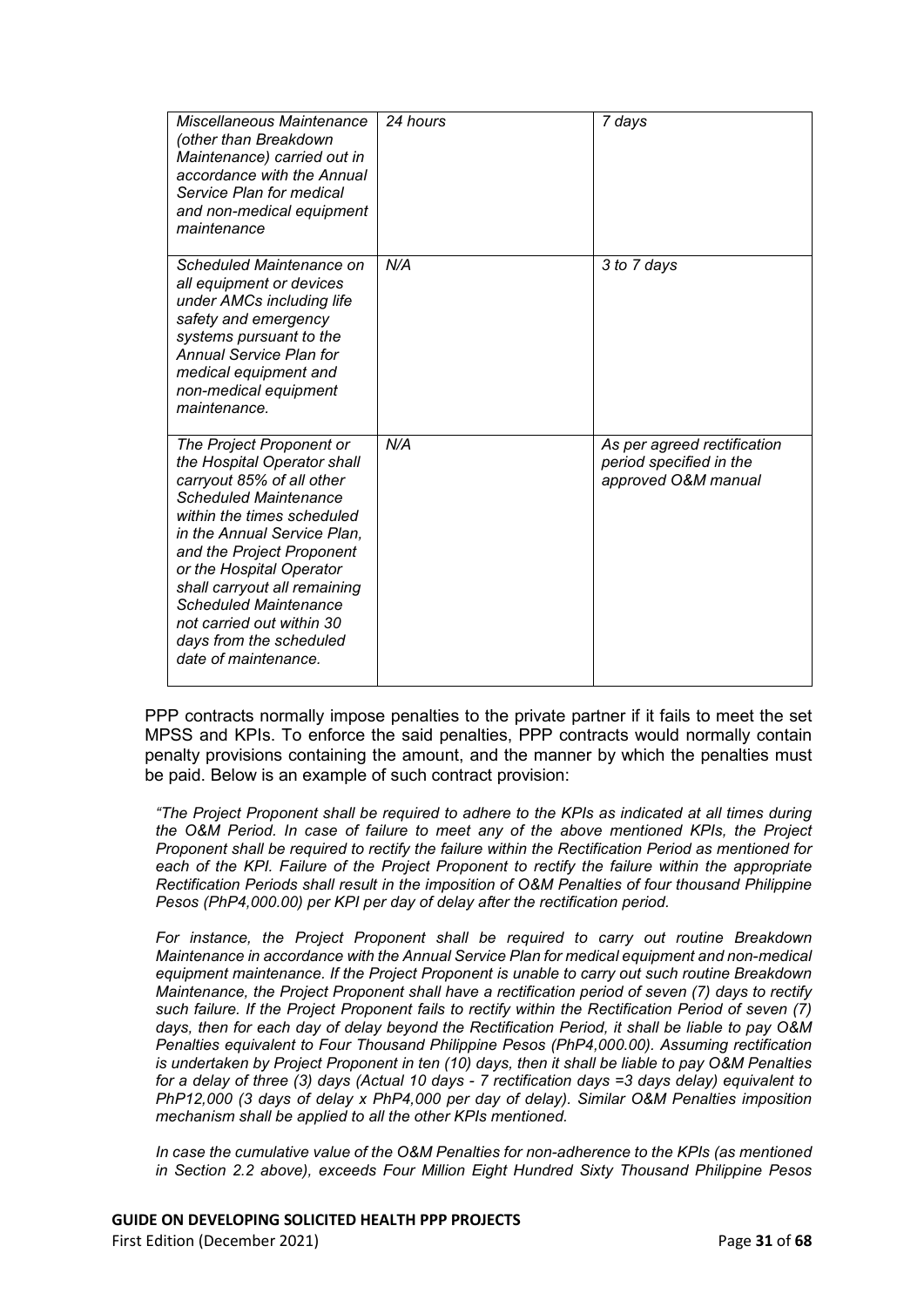*(PhP4,860,000.00) at any time within a period of three consecutive calendar quarters, the DOH shall issue a Notice of Termination to the Project Proponent. Further, in case O&M Penalties for non-adherence to any single KPI (as mentioned in the Section 2.2 above); exceeds Three Hundred and Twenty Four Thousand Philippine Pesos (PhP324,000.00) at any time within a calendar quarter, the DOH shall have the right to issue a Notice of Termination to the Project Proponent"*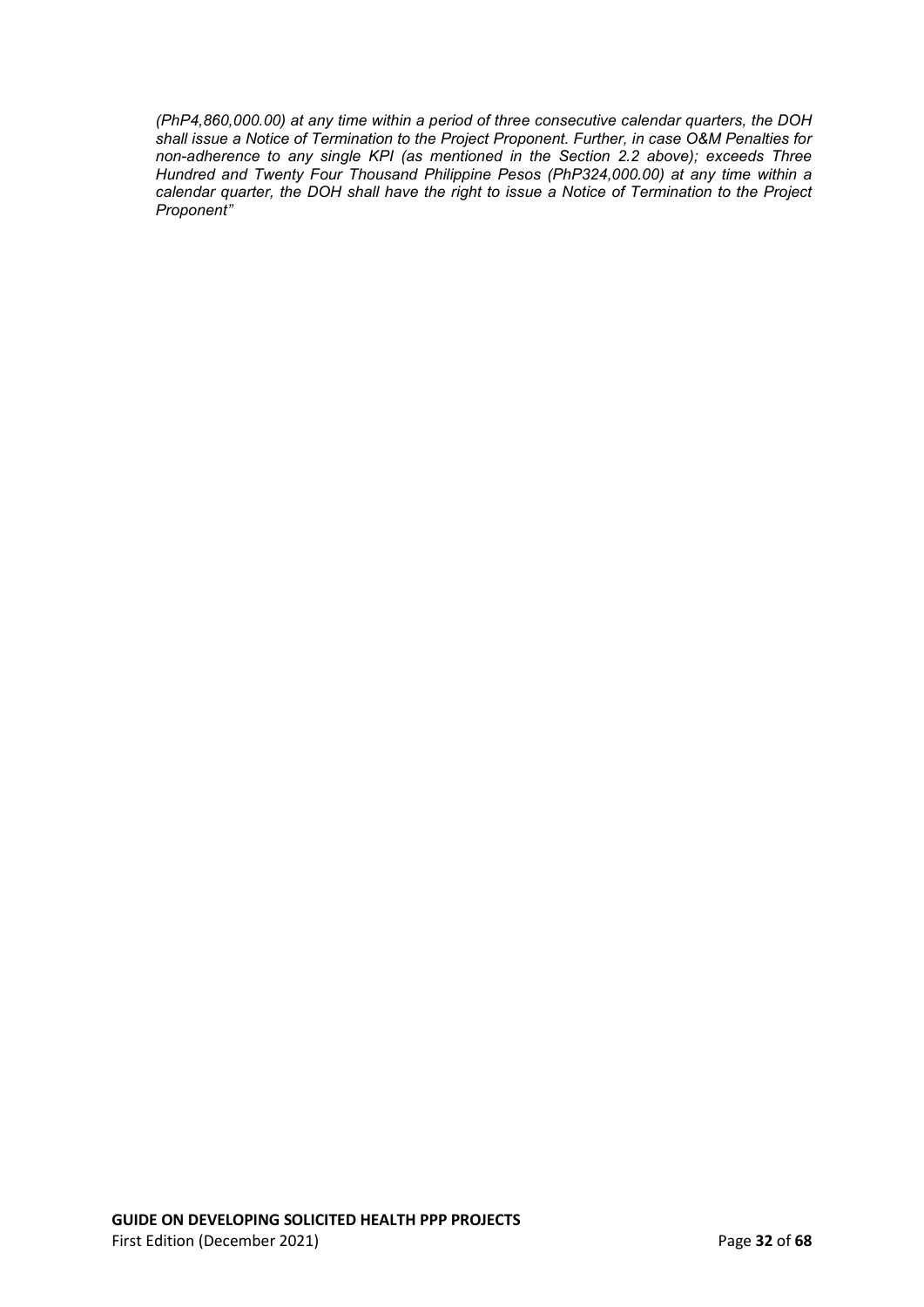### <span id="page-32-0"></span>**Chapter Twelve: Preparation of Requisite Documents for the Approving Body, and the Proposed Project Parameters, Terms and Conditions (PTC)**

Once the project investment studies are completed and the decision to seek the approving body's approval has been made by the IA, the IA shall prepare the documentary requirements set by the appropriate approving body as referred to in Section 2.6 of the BOT Law IRR.

For PPP projects requiring NEDA ICC endorsement or approval, an official checklist defining a complete set of submission by the IA is provided in this link: [Investment Coordination](https://neda.gov.ph/investment-coordination-committee/)  Committee (ICC) - [The National Economic and Development Authority \(neda.gov.ph\).](https://neda.gov.ph/investment-coordination-committee/)

An accomplished PTC form is one of the documentary requirements needed to facilitate the evaluation and approval of a PPP project.

The PTC form lists down the different parameters, terms, and conditions proposed for a PPP project, for consideration of the approving body. Proposed PTCs may be clustered into three categories:

- a. Fixed Specific PTCs approved by the approving body, which the agency has to adopt as part of the final draft contract. These are non-negotiable terms as far as the NEDA ICC is concerned. Examples of these are the project scope, the contractual arrangement, and the project term/concession period, among others.
- b. Restricted **-** PTCs approved by the approving body, with a range of options or a set of conditions within which the agency can decide on how a PTC shall be set forth in the final draft contract. Examples of these are the proposed allowable debt-equity ratio for the project, types of allowable performance securities, and the range of the reasonable rate of return set by the ICC.
- c. Delegated **-** PTCs where the approving body gives the agency discretion to decide on how a PTC shall be set forth in the final draft contract. Examples of these are details pertaining to procedures on payment of liquidated damages, and specific deadlines and milestone dates under the contract, among others.

The PTC form also includes a summary of the proposed risk allocation for the project, for approval by the approving body.

**Annex B** shows the latest version of the PTC form adopted by the NEDA ICC.

IAs may seek the assistance of the PPP Center in reviewing the documents to be submitted to the appropriate approving body.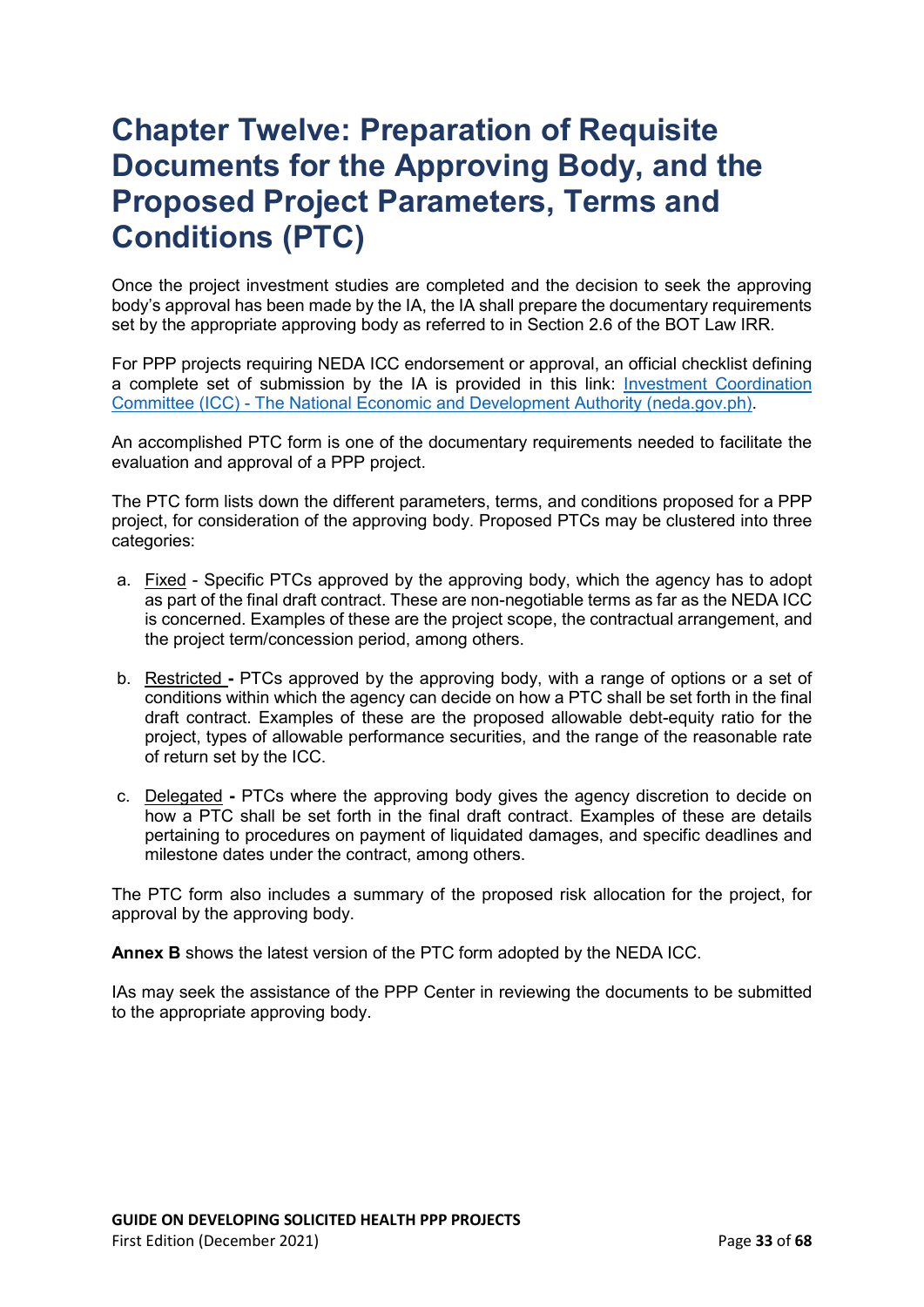### <span id="page-33-0"></span>**References**

- 1. Final Draft of the Sector Guidelines on Health, GHD Pty Ltd, December 23, 2013
- 2. Guidebook for Hospital Project Screening and PPP Project Screening, Castalia and Deloitte, December 2017
- 3. Developing coordinated public-private partnerships and systems for financing health in Africa, African Development Bank, May 2017
- 4. National Government Agency PPP Guidebook, PPP Center
- 5. PPP Governing Board Guidelines on Public Consultation and Engagement for PPP Projects
- 6. PPP Governing Board Guidelines on Assessing Value for Money in PPP Projects
- 7. PPP Governing Board Guidelines on Institutionalizing Best Practices in PPP Project
- 8. Project Feasibility and Structuring of the Philippine General Hospital Diliman Project, Price Waterhouse Cooper and Isla Lipana & Co., January 2021
- 9. Feasibility Report for the Modernization of the Philippine Orthopedic Center under PPP, Deloitte Touche Tohmatsu India Pvt and Puyat Jacinto & Santos, July 2012<br>APMG International website chapter on project structure:
- 10. APMG International website chapter on project structure: [https://ppp](https://ppp-certification.com/ppp-certification-guide/61-introduction-basic-ppp-project-structure)[certification.com/ppp-certification-guide/61-introduction-basic-ppp-project-structure.](https://ppp-certification.com/ppp-certification-guide/61-introduction-basic-ppp-project-structure)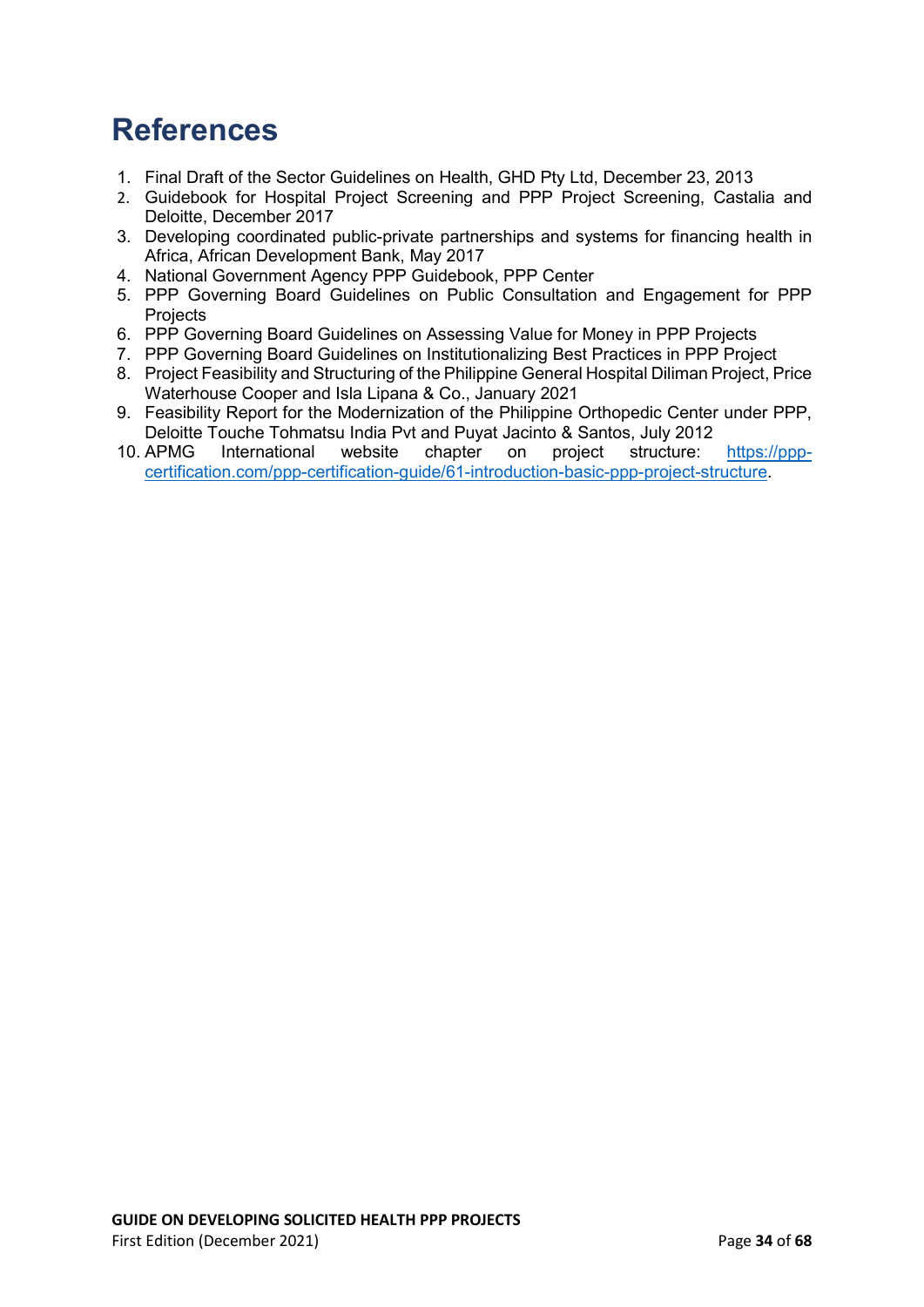### <span id="page-34-0"></span>**Annex A: Concept Note for a Theoretical Health Facility**

### **GENERAL INFORMATION**

### **1. Name**

PROPOSED HOSPITAL

### **2. Brief Description**

- The proposed project includes the construction, operation and the maintenance of a hospital that shall cater to internal and external clients that will include patients needing specialized care located within 3 km of the hospital's vicinity.
- The private sector shall be tapped for the Project's financing, design, construction, and operation and overall maintenance.

### **3. Project Background**

- The project was proposed by the IA to address the demand of local residents for an accessible hospital facility within the local municipality.
- The proposed project is intended to be wholly implemented under a PPP framework, and is not a component of a larger project financed through other schemes such as ODA or GAA.

### **RATIONALE OF THE PROJECT**

### **1. Sector**

HEALTH FACILITIES

### **2. National Context**

- The project is aligned with Philippine Development Plan (PDP) 2017-2022, specifically responding to *enhance social fabric* with its plan to offer services that will promote wellness of body, mind and spirit. Support for the mental wellness of Filipinos are also outlined under the PDP's "Pagbabago" pillar, with its policy to reduce vulnerability of individuals and families by providing health services to the community.
- Furthermore, it shall *enable and support economic environment* with the establishment of enterprises that will offer job opportunities to the residents of the local municipality and neighboring towns.

#### **3. Sectoral Context**

• The project sites are located inside the 3.4-hectare compound owned by the IA. Within the local province, there are no similar facilities that can offer such services.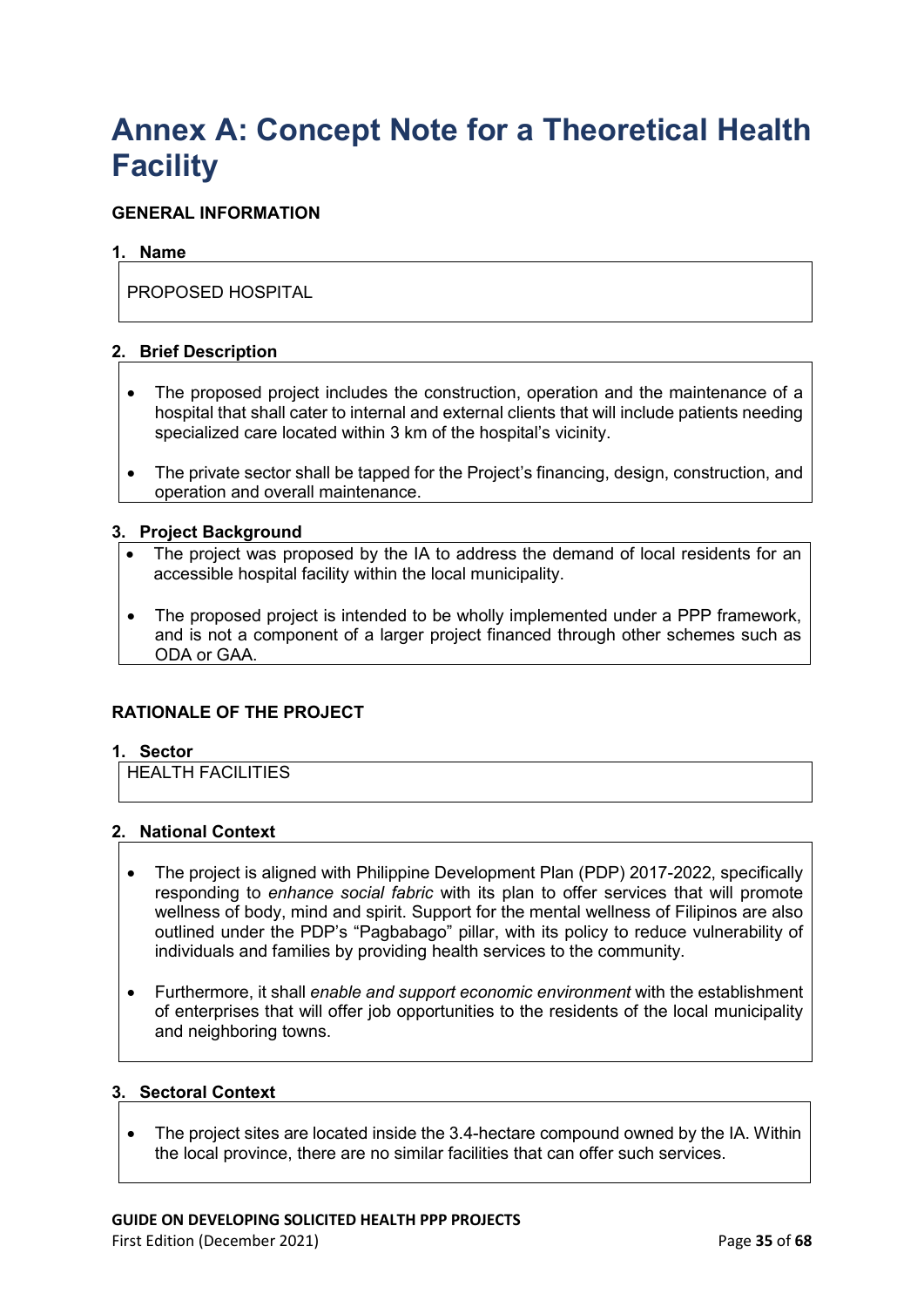The government also underscores its support to promote health. In particular, the recently-enacted Universal Healthcare Act highlighted that every Filipino shall be granted immediate eligibility and access to preventive, promotive, curative, rehabilitative, and palliative care for medical, dental, mental and emergency health services.

#### **INDICATIVE IMPLEMENTATION SCHEDULE**

#### **Project Development**

| <b>MILESTONE*</b>                   | <b>TARGET DATE</b>              |  |  |
|-------------------------------------|---------------------------------|--|--|
|                                     |                                 |  |  |
| Submission of the Feasibility Study | $2nd$ quarter of 2020           |  |  |
| Submission to ICC for Approval      | 3 <sup>rd</sup> quarter of 2020 |  |  |

\*May also indicate other important milestones and/or activities the Agency has or is committed to accomplish.

### **Approval and Bidding Phase**

| <b>MILESTONE*</b>                           | <b>TARGET DATE</b>      |  |  |
|---------------------------------------------|-------------------------|--|--|
|                                             |                         |  |  |
| <b>ICC Approval</b>                         | July-August 2020        |  |  |
| <b>NEDA Board Approval</b>                  | September 2020          |  |  |
| Prequalification                            | September-November 2020 |  |  |
| <b>Bid Submission</b>                       | January 2021            |  |  |
| Contract Signing with the Private Proponent | February-March 2021     |  |  |

\*May also indicate other important milestones and/or activities the Agency has or is committed to accomplish.

#### **SUPPORT REQUIREMENTS**

#### **1. Major Outputs**

- Project Feasibility Study (Development, Operation and Management (Technical and Financial)
- Preparation of bid documents and assistance during the bidding process
- Assistance and advisory to IA until Financial Close

### **2. Experts Required, Qualification, and Tasks**

• Enumerate specialists required with their corresponding field of expertise (and/or required related field) to deliver the major outputs. Special emphasis is given into enumerating sector-specific experts (e.g., Railway Engineer, Highway Engineer, Civil Aviation/Airport Operations Specialist, IT/MIS Specialist, Civil Engineer) including tasks to be performed by each. To the extent possible, minimum requirement for experience, involvement in projects, and number of projects completed, among others, should be included.

Suggested format: *With International Expertise*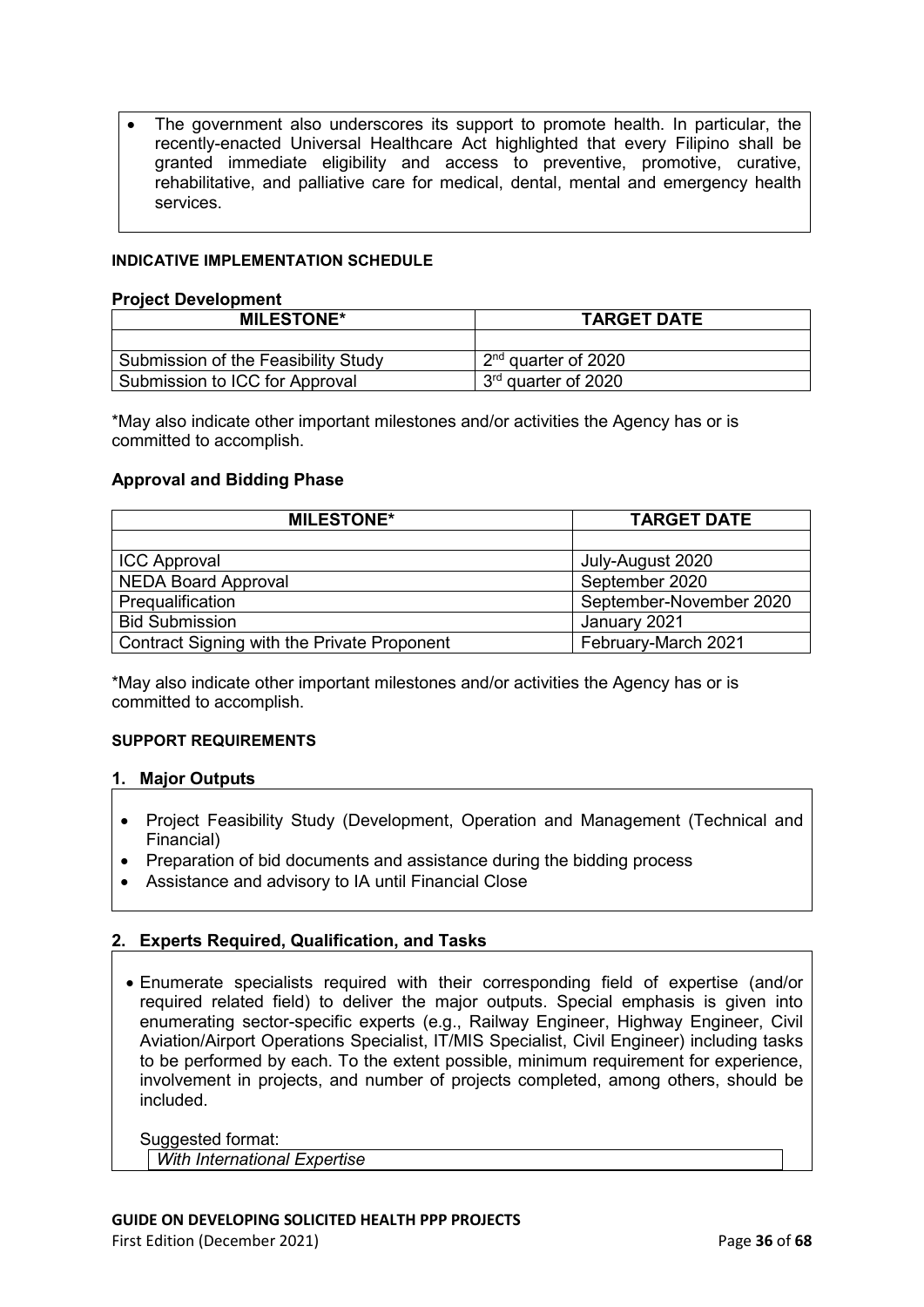| Expert 1: Project Finance<br>Specialist/Team Leader                                                       | Qualification: Ten (10) years of demonstrated<br>experience in providing PPP transaction advisory<br>services/development of large infrastructure<br>projects on PPP basis, including extensive<br>experience in financial modeling; project<br>structuring; risk analysis, allocation and<br>management; project agreements; and bid<br>process management. Prepared five (5) PPP<br>projects demonstrating above mentioned<br>technical experiences.                                                                                                                                                                                                                                                                                                                                                                                                                         |
|-----------------------------------------------------------------------------------------------------------|--------------------------------------------------------------------------------------------------------------------------------------------------------------------------------------------------------------------------------------------------------------------------------------------------------------------------------------------------------------------------------------------------------------------------------------------------------------------------------------------------------------------------------------------------------------------------------------------------------------------------------------------------------------------------------------------------------------------------------------------------------------------------------------------------------------------------------------------------------------------------------|
|                                                                                                           | Five (5) years of demonstrated experience as<br>team leader, project manager or project director<br>or its equivalent. Acted as team leader or project<br>manager/director for five (5) years.                                                                                                                                                                                                                                                                                                                                                                                                                                                                                                                                                                                                                                                                                 |
| Duration of Engagement (in person-months):<br><b>Tasks</b>                                                |                                                                                                                                                                                                                                                                                                                                                                                                                                                                                                                                                                                                                                                                                                                                                                                                                                                                                |
| necessary;<br>$\bullet$<br>attention is given to the assigned task; and<br>client's quality expectations. | of sound assumptions resulting in a set of projected financial statements<br>(balance sheet, cash flow, income statement, key ratio analysis), and<br>sensitivity scenarios. The working model shall be submitted whenever<br>requested. The Project Finance Specialist/Team Leader, for the duration<br>of the PPTA's contract, shall schedule periodic presentations; and shall<br>make himself/herself available to receive comments or queries and<br>provide responses thereto, and entertain consultations, whenever<br>Determine pricing structures under the PPP arrangement;<br>Coordinate the inputs of team members as per the agreed work plan,<br>advise team members of changes to the work plan, and monitor team<br>members' other project commitments to ensure appropriate priority<br>Ensure outputs of team members are in accordance with the TOR and the |
|                                                                                                           |                                                                                                                                                                                                                                                                                                                                                                                                                                                                                                                                                                                                                                                                                                                                                                                                                                                                                |
| <b>With National Expertise</b><br><b>Expert 2: Project Finance</b><br>Specialist/ Project Manager         | Qualification: Five (5) years of demonstrated<br>experience in providing PPP transaction advisory<br>services/development of large infrastructure<br>projects on PPP basis, including extensive<br>experience in financial modelling; project<br>structuring; risk analysis, allocation and<br>management; project agreements; and bis<br>process management. Prepared five (5) PPP<br>projects demonstrating above mentioned<br>technical expertise.                                                                                                                                                                                                                                                                                                                                                                                                                          |
|                                                                                                           | Five (5) years of demonstrated experience as<br>project manager or its equivalent. Acted as team<br>leader or project manager/director for five (5)<br>projects.                                                                                                                                                                                                                                                                                                                                                                                                                                                                                                                                                                                                                                                                                                               |
| Duration of Engagement (in person-months):                                                                |                                                                                                                                                                                                                                                                                                                                                                                                                                                                                                                                                                                                                                                                                                                                                                                                                                                                                |
| <b>Tasks</b>                                                                                              | Assist in developing a full financial model and financing plan, including<br>determination of sound assumptions resulting in a set of projected financial                                                                                                                                                                                                                                                                                                                                                                                                                                                                                                                                                                                                                                                                                                                      |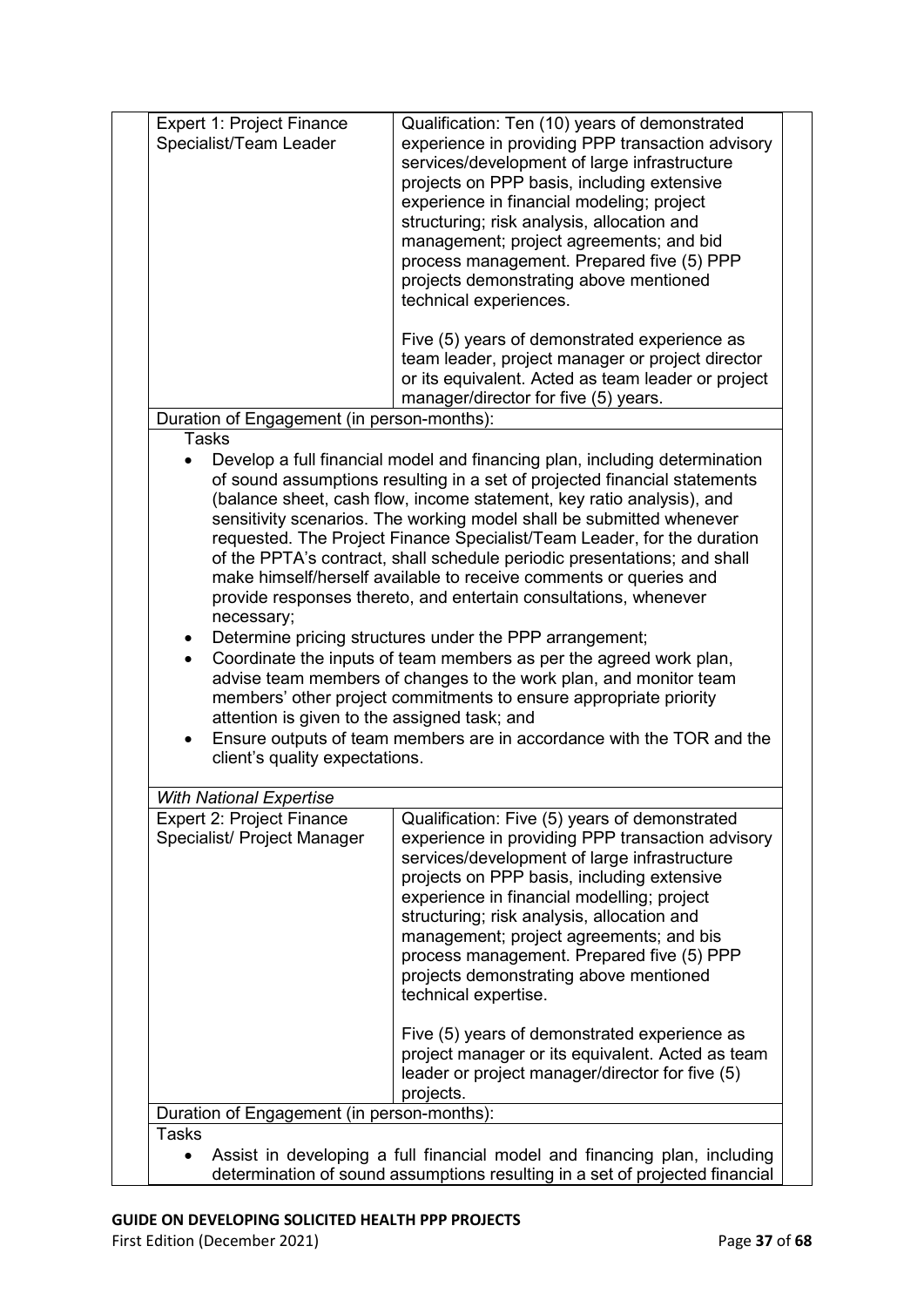| statements (balance sheet, cash flow, income statement, key ratio<br>analysis), and sensitivity scenarios. The working model shall be submitted<br>whenever requested.<br>Assist in the conduct of project risk analysis (valuation, allocation and<br>$\bullet$<br>mitigation of risks) to determine, assess, allocate and manage risks (such<br>as, but not limited to project commercial, financial, political, economic, force<br>majeure and legal risks) during all project stages and assess extent to<br>which project risks can be underwritten by commercial insurance and<br>corresponding cost;<br>Assist in assessing various PPP modality (with due consideration to legal<br>$\bullet$<br>and institutional impacts) and recommend and institutional structures to<br>effect such PPP arrangement. Ascertain the potential acceptability of the<br>recommended PPP structure by the private investors and potential lenders;<br>and recommend a suitable bankable financing plan for the recommended<br>PPP structure, including appropriate debt equity ratios, loans tenures and<br>rates for project viability;<br>Liaise with the PPP Center and IA and keep all stakeholders apprised of<br>$\bullet$<br>any issues or concerns that could impact project performance and |                                                                                                                                                                                                                                                                                                                                                                                                                                                                                                                                                                                                                                                                                                                                                                                                                                                                                                                                                                                                                                                                                                                                                                                                                                                                                                                                                                                                                                                                                                                                                                                                     |  |  |  |
|-----------------------------------------------------------------------------------------------------------------------------------------------------------------------------------------------------------------------------------------------------------------------------------------------------------------------------------------------------------------------------------------------------------------------------------------------------------------------------------------------------------------------------------------------------------------------------------------------------------------------------------------------------------------------------------------------------------------------------------------------------------------------------------------------------------------------------------------------------------------------------------------------------------------------------------------------------------------------------------------------------------------------------------------------------------------------------------------------------------------------------------------------------------------------------------------------------------------------------------------------------------------------------------------------|-----------------------------------------------------------------------------------------------------------------------------------------------------------------------------------------------------------------------------------------------------------------------------------------------------------------------------------------------------------------------------------------------------------------------------------------------------------------------------------------------------------------------------------------------------------------------------------------------------------------------------------------------------------------------------------------------------------------------------------------------------------------------------------------------------------------------------------------------------------------------------------------------------------------------------------------------------------------------------------------------------------------------------------------------------------------------------------------------------------------------------------------------------------------------------------------------------------------------------------------------------------------------------------------------------------------------------------------------------------------------------------------------------------------------------------------------------------------------------------------------------------------------------------------------------------------------------------------------------|--|--|--|
|                                                                                                                                                                                                                                                                                                                                                                                                                                                                                                                                                                                                                                                                                                                                                                                                                                                                                                                                                                                                                                                                                                                                                                                                                                                                                               | completion of the consulting assignment<br><b>Expert 3: Legal Specialist</b><br>Qualification: Five (5) years of demonstrated<br>experience in preparing bid documents, PPP<br>agreements, including O&M Agreement, and<br>other related documents/agreements; managing<br>bidding process; and resolving<br>legal/policy/institutional assessment issues<br>during bidding process and contract award.<br>Duration of Engagement (in person-months):                                                                                                                                                                                                                                                                                                                                                                                                                                                                                                                                                                                                                                                                                                                                                                                                                                                                                                                                                                                                                                                                                                                                               |  |  |  |
| <b>Tasks</b><br>$\bullet$<br>$\bullet$<br>٠<br>$\bullet$<br>$\bullet$<br>$\bullet$<br>$\bullet$<br>$\bullet$<br>$\bullet$                                                                                                                                                                                                                                                                                                                                                                                                                                                                                                                                                                                                                                                                                                                                                                                                                                                                                                                                                                                                                                                                                                                                                                     | Assess the viability from a legal standpoint of having a model PPP/O&M<br>Agreement for this project, including an assessment of laws, administrative<br>issuances, policies and regulations that affect the proposed development<br>and O&M arrangement, the IA's capacity or legal personality to manage<br>and monitor implementation of the O&M project once operational and make<br>recommendations to improve the O&M of the project;<br>Conduct project risk analysis, including licensing, permitting and other legal<br>risks that need to be addressed and allocated for each PPP option;<br>Review and assess legal issues associated with the management of the<br>social and economic impacts of the project;<br>Prepare all necessary bid/tender documents, including the Information<br>Memorandum, draft PPP Agreement, and bid evaluation criteria, among<br>others;<br>Draft responses to bidders' queries;<br>Assist in securing the opinion/approval of the Office of the Solicitor General<br>(OSG), and the Department of Finance (DOF) on the PPP Agreement;<br>Assist the PBAC in the evaluation of bids;<br>Assist the IA with all functions relating to grant of approval on any issue to<br>the private sector proponent or signing any agreement or any other<br>document with the private sector proponent;<br>Prepare execution copies of the PPP Agreement and render an option that<br>the execution copy is in accordance with pertinent laws;<br>Provide signed legal opinions on issues which need to be addressed;<br>Prepare the PPP Contract Management Plan; |  |  |  |
|                                                                                                                                                                                                                                                                                                                                                                                                                                                                                                                                                                                                                                                                                                                                                                                                                                                                                                                                                                                                                                                                                                                                                                                                                                                                                               | Prepare the Bid Process Report; and                                                                                                                                                                                                                                                                                                                                                                                                                                                                                                                                                                                                                                                                                                                                                                                                                                                                                                                                                                                                                                                                                                                                                                                                                                                                                                                                                                                                                                                                                                                                                                 |  |  |  |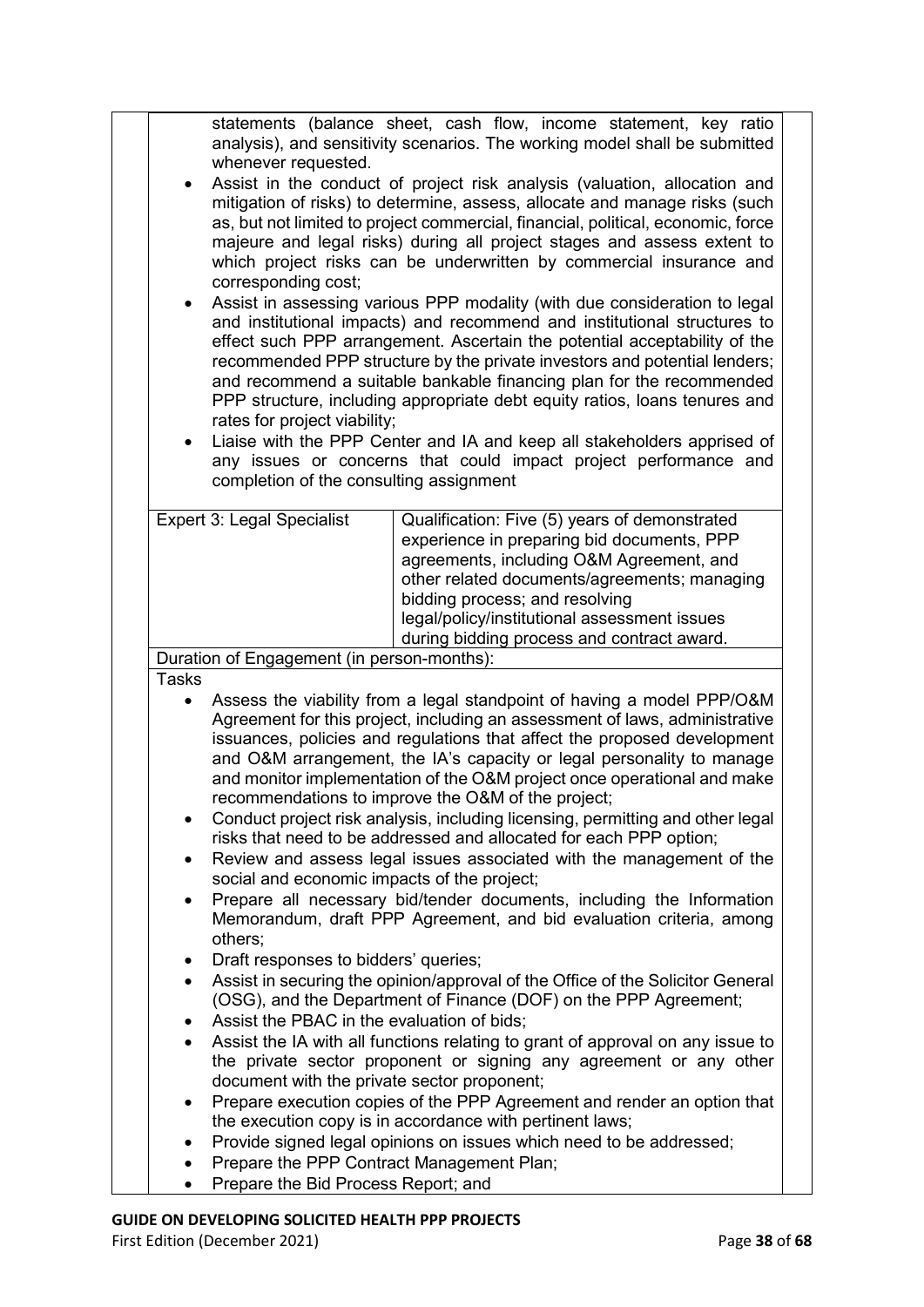| $\bullet$                                                  | Provide support to ascertain on-time submission of required deliverables                                                                         |  |  |  |  |
|------------------------------------------------------------|--------------------------------------------------------------------------------------------------------------------------------------------------|--|--|--|--|
| <b>Expert 4: Economic Analyst</b>                          | Qualification: Five (5) years of demonstrated                                                                                                    |  |  |  |  |
|                                                            |                                                                                                                                                  |  |  |  |  |
|                                                            | experience in sector economic assessment,                                                                                                        |  |  |  |  |
|                                                            | opportunity cost implications, etc. Engaged as                                                                                                   |  |  |  |  |
|                                                            | economic specialist for three (3) projects (public-                                                                                              |  |  |  |  |
|                                                            | and private-funded). Experience in handling                                                                                                      |  |  |  |  |
|                                                            | infrastructure projects with historical significance                                                                                             |  |  |  |  |
|                                                            | will be an additional merit.                                                                                                                     |  |  |  |  |
| Duration of Engagement (in person-months):                 |                                                                                                                                                  |  |  |  |  |
| <b>Tasks</b>                                               |                                                                                                                                                  |  |  |  |  |
|                                                            |                                                                                                                                                  |  |  |  |  |
|                                                            | 1. Undertake a cost-benefit analysis. The analysis should include, among others,                                                                 |  |  |  |  |
| the following:                                             |                                                                                                                                                  |  |  |  |  |
| i)                                                         | Opportunity cost implications and projected project benefits and impacts;                                                                        |  |  |  |  |
| ii)                                                        | Determination of project rationale and economic impact in comparison with                                                                        |  |  |  |  |
| alternative options; and                                   |                                                                                                                                                  |  |  |  |  |
|                                                            | iii) Determination of realistic economic rates of return for the project under various                                                           |  |  |  |  |
| scenarios                                                  |                                                                                                                                                  |  |  |  |  |
| Expert 5: Architecture/Civil                               | Qualification: Five (5) years of demonstrated                                                                                                    |  |  |  |  |
| <b>Engineering Expert</b>                                  | experience in detailed design and, with specific                                                                                                 |  |  |  |  |
|                                                            |                                                                                                                                                  |  |  |  |  |
|                                                            | experience of design, layout and construction of                                                                                                 |  |  |  |  |
|                                                            | at least 10 complexes.                                                                                                                           |  |  |  |  |
| Duration of Engagement (in person-months):                 |                                                                                                                                                  |  |  |  |  |
| <b>Tasks</b>                                               |                                                                                                                                                  |  |  |  |  |
| $\bullet$                                                  | Carrying out detailed design, lay out plan (at least 3 alternative layouts) and                                                                  |  |  |  |  |
|                                                            | other related activities relating to the development of the convention center                                                                    |  |  |  |  |
|                                                            |                                                                                                                                                  |  |  |  |  |
|                                                            | and its additional support facilities considering the special requirements of                                                                    |  |  |  |  |
| the sector;                                                |                                                                                                                                                  |  |  |  |  |
| $\bullet$                                                  | Determination of quantities and rates for major civil works, equipment,                                                                          |  |  |  |  |
|                                                            | construction and other input items and in determining the project cost;                                                                          |  |  |  |  |
| $\bullet$                                                  | Development of projected operation and maintenance costs for the project                                                                         |  |  |  |  |
| on a whole of life basis;                                  |                                                                                                                                                  |  |  |  |  |
| $\bullet$                                                  | Assistance in the project's financial and economic analysis with inputs on                                                                       |  |  |  |  |
|                                                            | project costs (capital expenditures, operations, maintenance), required                                                                          |  |  |  |  |
|                                                            |                                                                                                                                                  |  |  |  |  |
|                                                            | contingency levels, and any other information as requested;                                                                                      |  |  |  |  |
|                                                            | Development of operation and maintenance manual for all the structures                                                                           |  |  |  |  |
| and associated facilities.                                 |                                                                                                                                                  |  |  |  |  |
| Expert 6: Environmental                                    | Qualification: Five (5) years of demonstrated                                                                                                    |  |  |  |  |
| <b>Specialist</b>                                          | experience in the preparation of environmental                                                                                                   |  |  |  |  |
|                                                            | impact assessment (EIA) reports and                                                                                                              |  |  |  |  |
|                                                            |                                                                                                                                                  |  |  |  |  |
|                                                            | environmental management plans/programs for                                                                                                      |  |  |  |  |
|                                                            | three (3) projects (public- and private-funded) in                                                                                               |  |  |  |  |
|                                                            | accordance with the specific requirements in the                                                                                                 |  |  |  |  |
|                                                            | Philippines.                                                                                                                                     |  |  |  |  |
| Duration of Engagement (in person-months):                 |                                                                                                                                                  |  |  |  |  |
| <b>Tasks</b>                                               |                                                                                                                                                  |  |  |  |  |
|                                                            |                                                                                                                                                  |  |  |  |  |
|                                                            | The consultant will ensure the project environmental impact assessment is                                                                        |  |  |  |  |
|                                                            |                                                                                                                                                  |  |  |  |  |
|                                                            | adequate and compliant with the Philippine requirements. This will be done through                                                               |  |  |  |  |
| implementation, among others, of the following activities: |                                                                                                                                                  |  |  |  |  |
|                                                            |                                                                                                                                                  |  |  |  |  |
|                                                            | Carry out a comprehensive environmental assessment and ensuring sub-                                                                             |  |  |  |  |
|                                                            |                                                                                                                                                  |  |  |  |  |
|                                                            | sanative and forma-wise consistency with the Government's environmental                                                                          |  |  |  |  |
| requirements, i.e., ECC;                                   |                                                                                                                                                  |  |  |  |  |
|                                                            | Conduct public consultation requirements, including informing the affected<br>persons and local non-government organizations, and<br>information |  |  |  |  |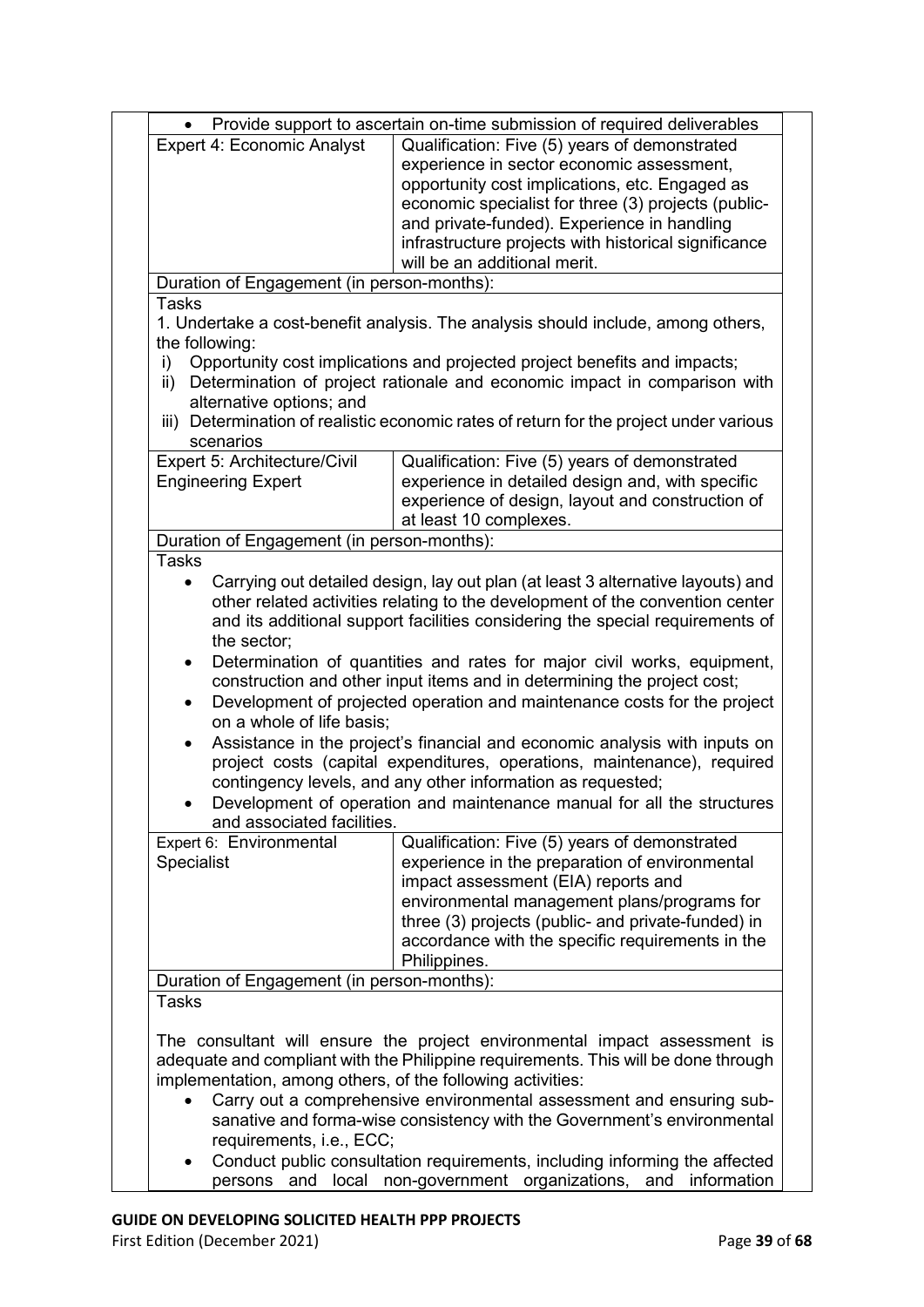| mitigation measures;<br>$\bullet$<br>in an environmentally friendly manner;<br>$\bullet$<br>approvals; | disclosure of project-specific and quantitative information on potential<br>environmental impacts (both positive and negative) and proposed<br>Assess, plan and recommend appropriate mitigation measures for wastes<br>Estimate the cost of an environmental management plan and funding<br>sources, ensuring that these are included in the total project cost;<br>Identify government environmental clearance, required permits, and |
|--------------------------------------------------------------------------------------------------------|-----------------------------------------------------------------------------------------------------------------------------------------------------------------------------------------------------------------------------------------------------------------------------------------------------------------------------------------------------------------------------------------------------------------------------------------|
| <b>Expert 7: Social and Gender</b><br>Specialist                                                       | Qualification: Five (5) years of demonstrated<br>experience in assessment of social impacts<br>including gender analysis and preparation of<br>mitigation measures for three (3) projects (public-<br>funded) in accordance with the specific<br>requirements in the Philippines.                                                                                                                                                       |
| Duration of Engagement (in person-months):                                                             |                                                                                                                                                                                                                                                                                                                                                                                                                                         |
| <b>Tasks</b><br>$\bullet$<br>$\bullet$<br>$\bullet$                                                    | Collect sex-disaggregated data of clients/users of the project;<br>Conduct gender assessment and analysis of needs of women and men,<br>as well as gender differential impact of the project; and<br>Review gender risks and develop mitigation measures.                                                                                                                                                                               |

### **AVAILABLE DOCUMENTS FOR THE PROJECT**

• List current studies/documents prepared for the project (e.g., masterplans, pre-feasibility study, business case, feasibility study, technical study, Information Memorandum)

The IA has not yet commissioned a pre-investment study for the project.

### **LEGAL AUTHORITY TO UNDERTAKE PPP**

The IA is a DOH-retained hospital mandated to serve the health needs of the people of the local region. It is under the technical supervision of the Department of Health.

Being a national government agency, it is qualified to enter PPP through RA7718 or the BOT Law.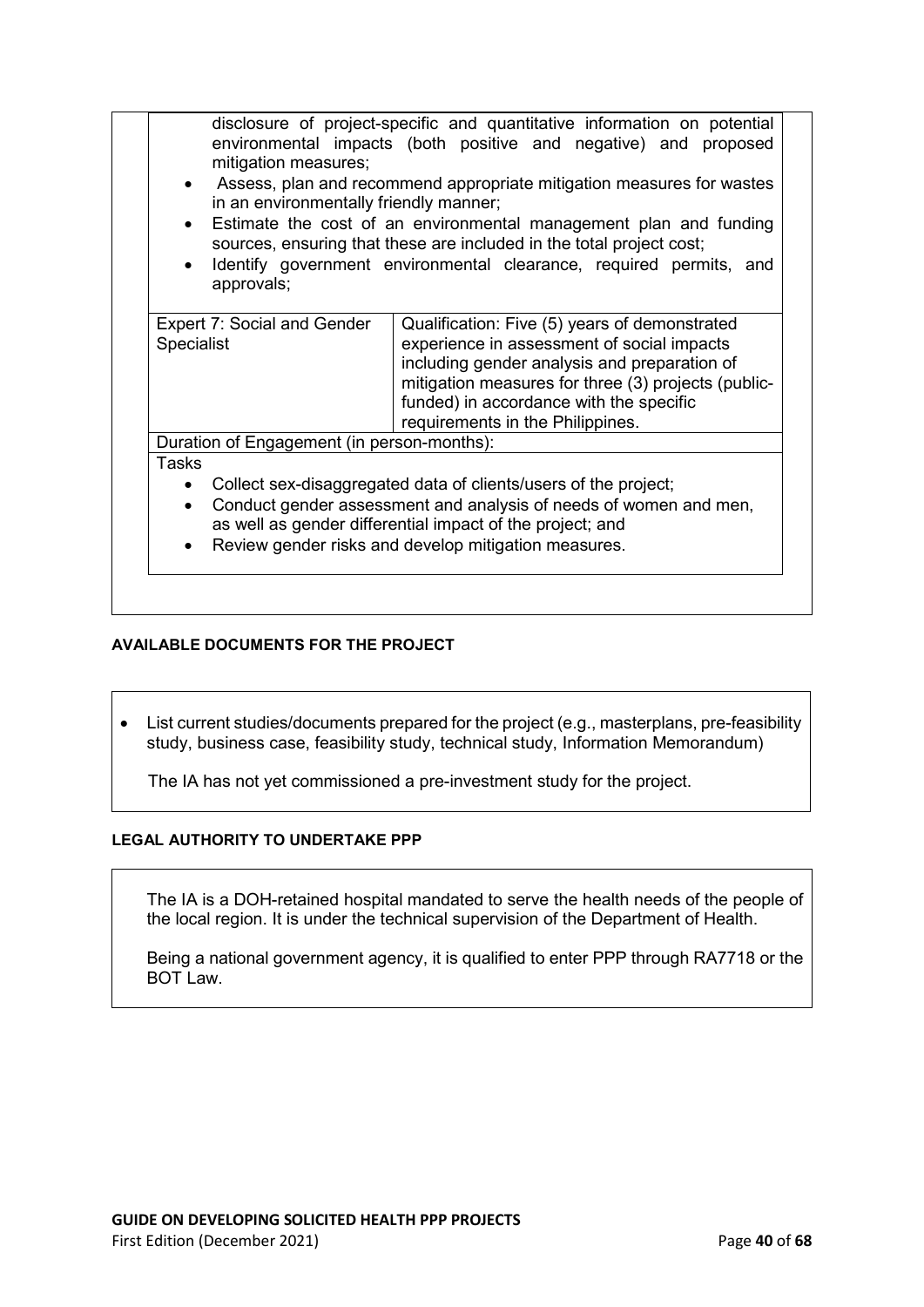### **Annex B: Latest Version of the PTC Form Adopted by NEDA ICC**

<span id="page-40-0"></span>

| Grp<br>No. | Item<br>No.      | Parameter, term,<br>or condition | Details of the parameter, term, or condition         |                                                                                       | <b>Referenced</b><br>sections of<br>the IRR of the<br><b>BOT Law</b> | <b>Approving</b><br>body's<br>position<br>(fixed,<br>restricted,<br>delegated) | If approving body's position<br>is fixed, state the position<br>If position is restricted, state<br>the options or the range of<br>options<br>If position is delegated:<br>a) And if a solicited project,<br>state the decision<br>delegated to the<br>agency/LGU<br>And if an unsolicited<br>b)<br>project, state whether the<br>negotiated position<br>requires approval by the<br>approving body |
|------------|------------------|----------------------------------|------------------------------------------------------|---------------------------------------------------------------------------------------|----------------------------------------------------------------------|--------------------------------------------------------------------------------|-----------------------------------------------------------------------------------------------------------------------------------------------------------------------------------------------------------------------------------------------------------------------------------------------------------------------------------------------------------------------------------------------------|
|            | 1.1              | Scope of the<br>project          | Construction                                         | What assets shall be<br>constructed?                                                  | Item a. of Sec.<br>4.4                                               |                                                                                |                                                                                                                                                                                                                                                                                                                                                                                                     |
|            | 1.2              |                                  | Supply                                               | What assets shall be<br>supplied?                                                     |                                                                      |                                                                                |                                                                                                                                                                                                                                                                                                                                                                                                     |
|            | 1.3              |                                  | Operation                                            | Shall operation be part of<br>the scope?                                              |                                                                      |                                                                                |                                                                                                                                                                                                                                                                                                                                                                                                     |
|            | 1.4              |                                  | Maintenance                                          | Shall maintenance be part<br>of the scope?                                            |                                                                      |                                                                                |                                                                                                                                                                                                                                                                                                                                                                                                     |
|            | 1.5              |                                  | Capacity<br>augmentation<br>/expansion<br>/extension | Shall capacity<br>augmentation or expansion<br>of the system be part of<br>the scope? |                                                                      |                                                                                |                                                                                                                                                                                                                                                                                                                                                                                                     |
|            | $\overline{1.6}$ |                                  |                                                      | Shall extension of the<br>alignment be part of the<br>scope?                          |                                                                      |                                                                                |                                                                                                                                                                                                                                                                                                                                                                                                     |
|            | 1.7              | Financing                        | Which elements<br>shall be financed                  |                                                                                       |                                                                      |                                                                                |                                                                                                                                                                                                                                                                                                                                                                                                     |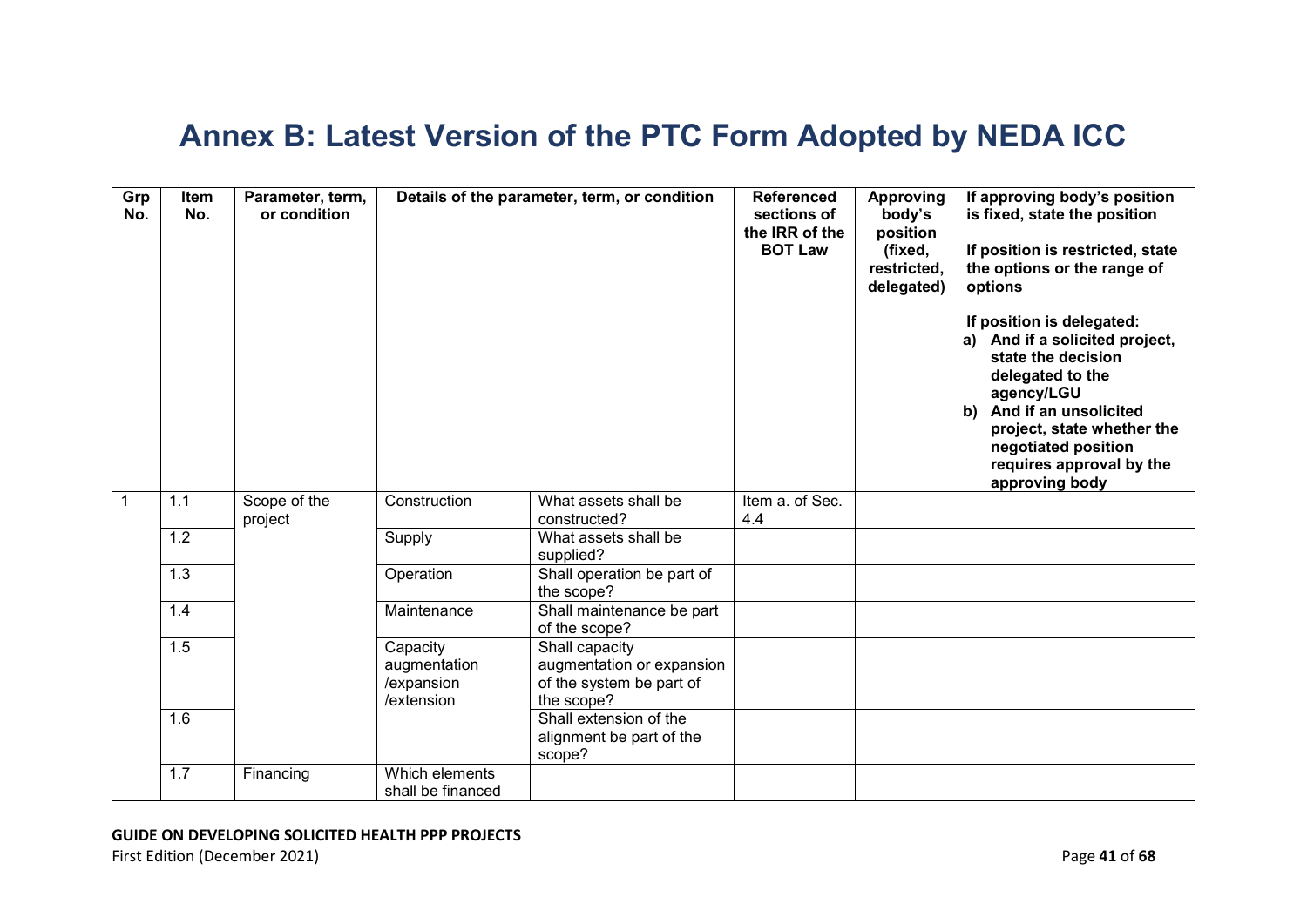|                |                  |                | by the private<br>sector? |                              |                 |  |
|----------------|------------------|----------------|---------------------------|------------------------------|-----------------|--|
|                | 1.8              |                | What is the               |                              |                 |  |
|                |                  |                | maximum Debt-to-          |                              |                 |  |
|                |                  |                | Equity ratio allowed      |                              |                 |  |
|                |                  |                | for this project?         |                              |                 |  |
|                | 1.9              |                | Shall the CapEx be        |                              |                 |  |
|                |                  |                | partly financed by        |                              |                 |  |
|                |                  |                | the agency/LGU?           |                              |                 |  |
| $\overline{2}$ | 2.1              | Contractual    | Contractual               | What shall be the            | Sec. 4.4 (a)    |  |
|                |                  | arrangement    | arrangement               | contractual arrangement of   | and Sec. 2.9    |  |
|                |                  |                |                           | the project?                 |                 |  |
| 3              | 3.1              | Term           | Contract duration         | How long shall the contract  | Item a. of Sec. |  |
|                |                  |                |                           | be in effect?                | 4.4, and Sec.   |  |
|                | $\overline{3.2}$ |                | Contract effectivity      | When shall the contract be   | 12.11(c)        |  |
|                |                  |                |                           | effective?                   |                 |  |
|                | $\overline{3.3}$ |                | Start of concession       | If a concession agreement,   | None            |  |
|                |                  |                |                           | what event shall trigger the |                 |  |
|                |                  |                |                           | start                        |                 |  |
|                |                  |                |                           | of the concession?           |                 |  |
| 4              | 4                | Milestones     | Milestones                | What shall be the            | Item c. of Sec. |  |
|                |                  |                |                           | milestones and when shall    | $4.4$ ; last    |  |
|                |                  |                |                           | each be due?                 | sentence of     |  |
|                |                  |                |                           |                              | Sec. 12.2       |  |
| 5              | 5.1              | Technical      | Capacity                  | What shall be the required   | Item b. of Sec. |  |
|                |                  | Specifications |                           | capacity of the project?     | 4.4             |  |
|                |                  | and system     |                           | E.g., No. of passengers      |                 |  |
|                |                  | features       |                           | per year (for airport), or   |                 |  |
|                |                  |                |                           | Daily passenger traffic (for |                 |  |
|                |                  |                |                           | rail)                        |                 |  |
|                | $\overline{5.2}$ |                | Specifications            | What shall be the            | Item b. of Sec. |  |
|                |                  |                | measured in units         | specifications measured in   | 4.4             |  |
|                |                  |                | of time                   | units of time of the         |                 |  |
|                |                  |                |                           | project?                     |                 |  |
|                |                  |                |                           | E.g., Passenger queueing     |                 |  |
|                |                  |                |                           | time (for airport), or       |                 |  |
|                |                  |                |                           | Headway (for rail)           |                 |  |
|                |                  |                |                           |                              |                 |  |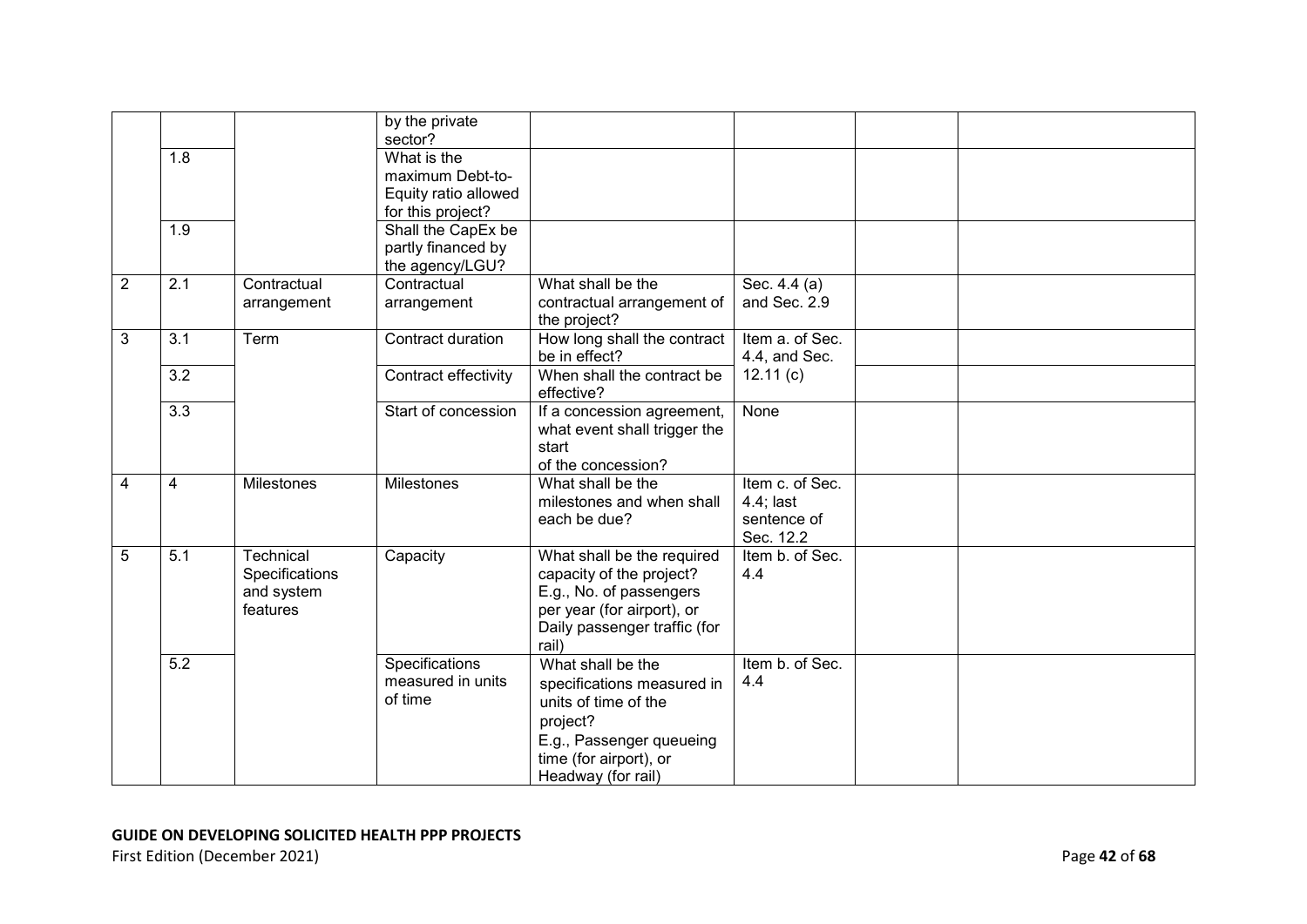|   | 5.3              |                                   | Quality<br>performance<br>specifications<br>(focused on users<br>of infrastructure) | What shall be the quality<br>performance specifications<br>(focused on users of<br>infrastructure) of the<br>project? E.g., Terminal<br>climate temperature (for<br>airport) | Item b. of Sec.<br>4.4 |  |  |
|---|------------------|-----------------------------------|-------------------------------------------------------------------------------------|------------------------------------------------------------------------------------------------------------------------------------------------------------------------------|------------------------|--|--|
|   | $\overline{5.4}$ |                                   | Environmental<br>performance<br>specifications                                      | What shall be the<br>environmental<br>performance<br>specifications of the<br>project?<br>E.g., Maximum level of<br>noise emission (for airport)                             | Item b. of Sec.<br>4.4 |  |  |
|   | $\overline{5.5}$ |                                   | Health and safety<br>performance<br>specifications                                  | What shall be the<br>health and safety<br>performance<br>specifications of<br>the project?<br>E.g., Maximum no. of<br>safety citations per month<br>(for airport or rail)    | Item b. of Sec.<br>4.4 |  |  |
|   | $\overline{5.6}$ |                                   | Other performance<br>specifications                                                 | What are the other<br>performance specifications<br>of the project?                                                                                                          |                        |  |  |
|   | 5.7              |                                   | New technology                                                                      | In the case of unsolicited<br>projects, is there a new<br>technology<br>to be introduced for the<br>project?                                                                 | Sec. 10.2              |  |  |
| 6 | 6.1              | Commencement<br>of implementation | <b>Financial close</b>                                                              | What documents shall be<br>submitted as proof of<br>financial close?                                                                                                         | None                   |  |  |
|   | 6.2              |                                   | Financial close                                                                     | When is the deadline for<br>financial close including<br>the submission of the<br>required proof of financial<br>close?                                                      |                        |  |  |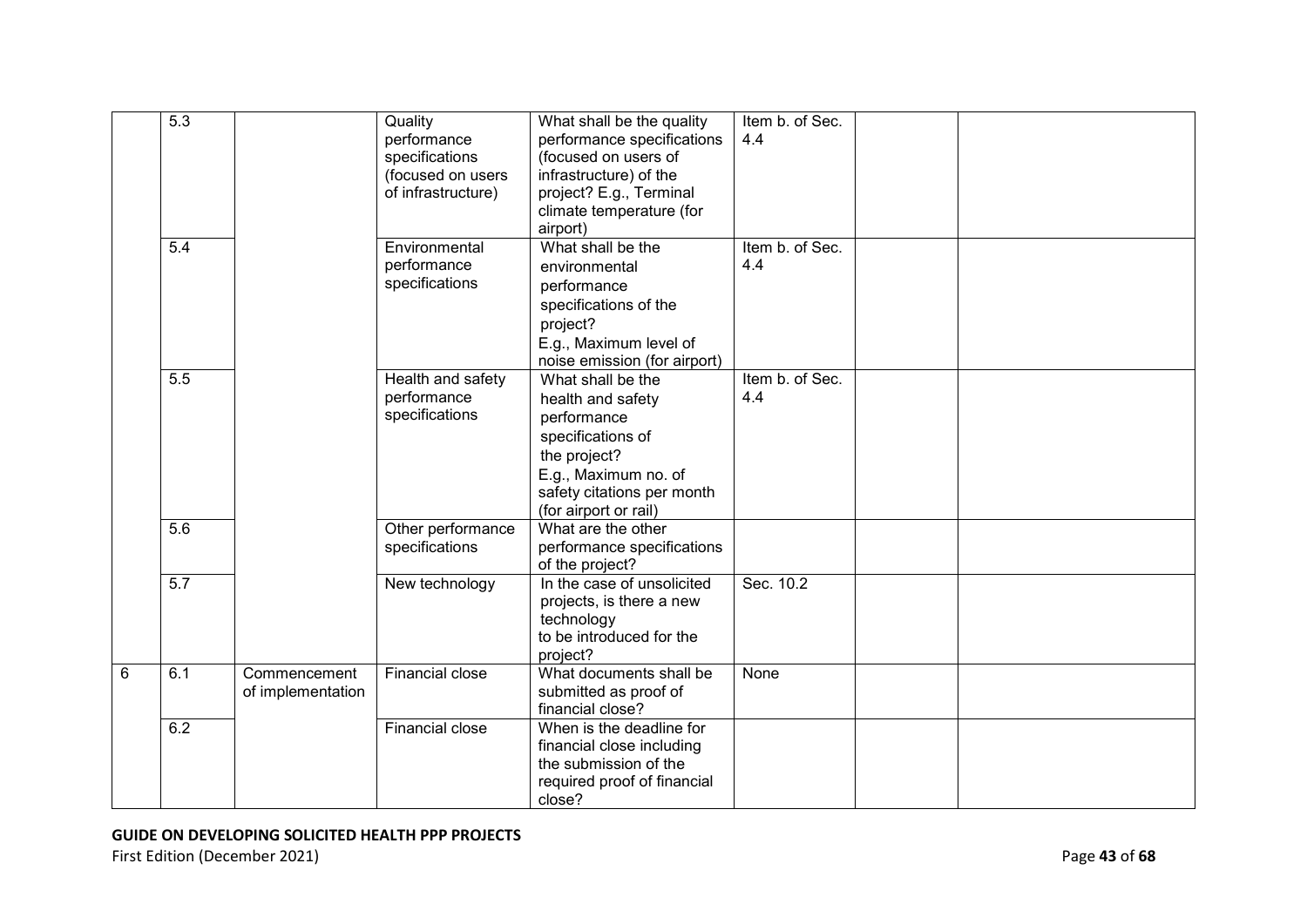|                | 6.3   |                    | Financial close     | What shall be the                                  |           |  |
|----------------|-------|--------------------|---------------------|----------------------------------------------------|-----------|--|
|                |       |                    |                     | consequence for failure to                         |           |  |
|                |       |                    |                     | achieve financial close? If                        |           |  |
|                |       |                    |                     | an event of default, see                           |           |  |
|                |       |                    |                     | Item 16.6.                                         |           |  |
|                | 6.4   |                    | Notice to           | Under what conditions                              | Sec. 12.5 |  |
|                |       |                    | commence            | shall the Notice to                                |           |  |
|                |       |                    |                     | Commence be<br>issued?                             |           |  |
| $\overline{7}$ | 7.1   | Terms related to   | Detailed            | What shall be the                                  | Sec. 12.6 |  |
|                |       | the construction & | engineering design  | procedures for approval of                         |           |  |
|                |       | supply of assets   |                     | the DED?                                           |           |  |
|                | 7.2   | by the proponent   |                     | Who shall shoulder the                             |           |  |
|                |       |                    |                     | cost of interconnection and                        |           |  |
|                |       |                    |                     | interoperability of the                            |           |  |
|                |       |                    |                     | proposed project with other                        |           |  |
|                |       |                    |                     | projects                                           |           |  |
|                | 7.3   |                    |                     | If the proposed project                            |           |  |
|                |       |                    |                     | shall connect with another                         |           |  |
|                |       |                    |                     | project:                                           |           |  |
|                | 7.3.1 |                    |                     | What components of the                             |           |  |
|                |       |                    |                     | interconnecting                                    |           |  |
|                |       |                    |                     | projects shall be part of the                      |           |  |
|                |       |                    |                     | interface plan?                                    |           |  |
|                | 7.3.2 |                    |                     | What shall be the                                  |           |  |
|                |       |                    |                     | procedures for the                                 |           |  |
|                |       |                    |                     | approval of                                        |           |  |
|                | 7.3.3 |                    |                     | Who shall shoulder the                             |           |  |
|                |       |                    |                     | cost of interruption of<br>operations of the other |           |  |
|                |       |                    |                     |                                                    |           |  |
|                | 7.4   |                    | Traffic             | project?<br>If a TMP is required, what             | None      |  |
|                |       |                    | Management Plan     | shall be the procedure for                         |           |  |
|                |       |                    | (TMP)               | approval?                                          |           |  |
|                | 7.5   |                    | Delivery of project | Is government assistance                           |           |  |
|                |       |                    | site / right-of-way | needed for securing                                |           |  |
|                |       |                    | (ROW)               | project site/ROW?                                  |           |  |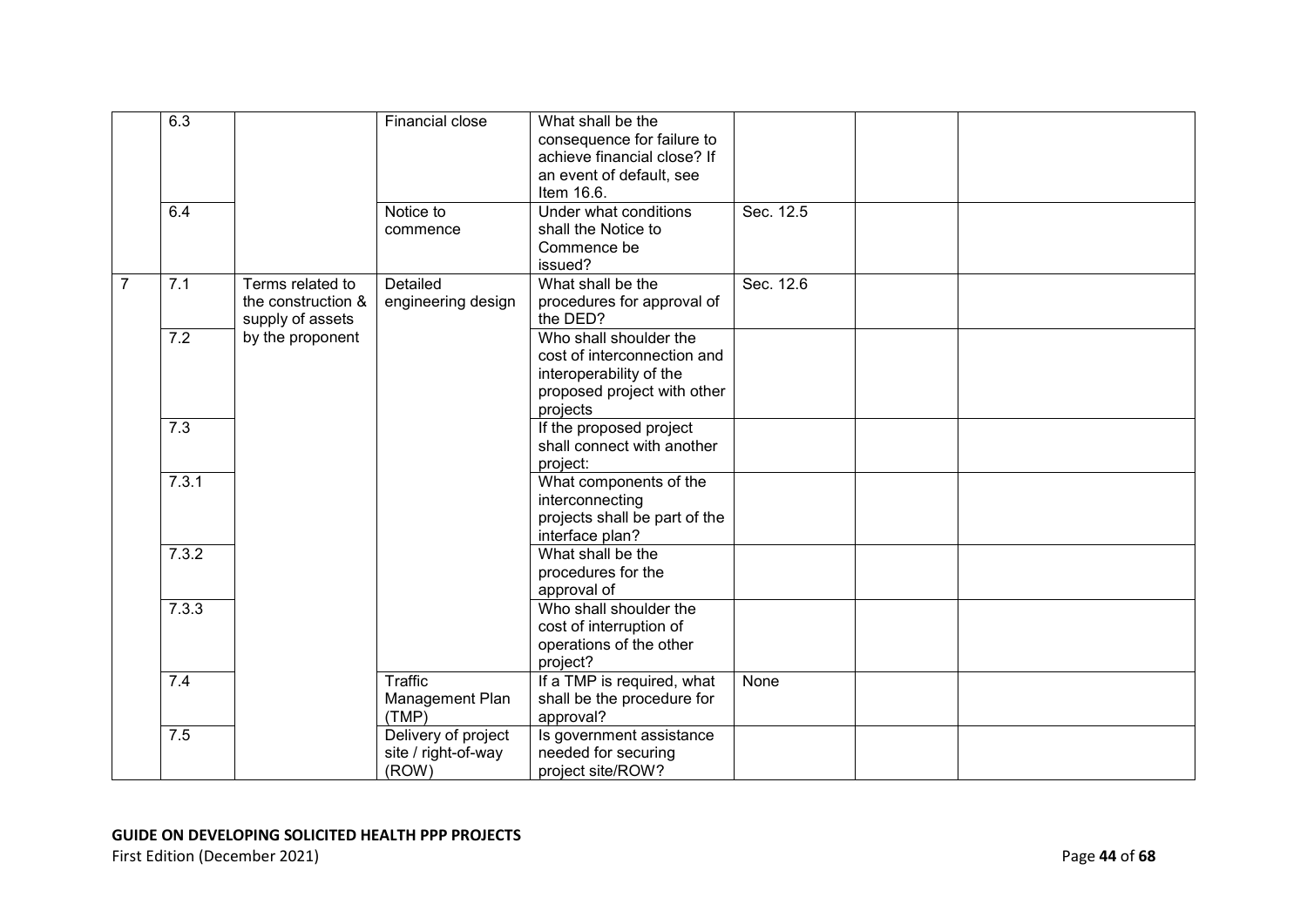| 7.6              |                     | For ROW that shall be       |                 |  |  |
|------------------|---------------------|-----------------------------|-----------------|--|--|
|                  |                     | acquired by the IA/LGU for  |                 |  |  |
|                  |                     | the project:                |                 |  |  |
| 7.6.1            |                     | What shall be the           |                 |  |  |
|                  |                     | procedure for               |                 |  |  |
|                  |                     | handover?                   |                 |  |  |
| 7.6.2            |                     | How shall the IA/LGU        | Last two items  |  |  |
|                  |                     | be compensated?             | of Sec. 10.4    |  |  |
| 7.7              | Performance         | How much shall be the       | Item f. of Sec. |  |  |
|                  | security for        | performance security?       | 4.4; Sec. 12.8  |  |  |
| $\overline{7.8}$ | construction works  | What shall be the form of   |                 |  |  |
|                  | and for supplied    | performance security?       |                 |  |  |
| 7.9              | assets              | What shall be the process   | last sentence   |  |  |
|                  |                     | and timing of release and   | of item a. of   |  |  |
|                  |                     | replenishment of security?  | Sec. 12.13      |  |  |
| 7.10             | Reviewing the       | Who shall represent the     | Sec. 12.10      |  |  |
|                  | progress of         | parties in the group that   |                 |  |  |
|                  | construction or of  | will                        |                 |  |  |
|                  | the installation of | monitor the progress of     |                 |  |  |
|                  | supplied assets     | construction?               |                 |  |  |
| 7.11             |                     | What shall be the roles     |                 |  |  |
|                  |                     | and responsibilities of the |                 |  |  |
|                  |                     | representatives from each   |                 |  |  |
|                  |                     | party?                      |                 |  |  |
| 7.12             |                     | How shall the progress of   |                 |  |  |
|                  |                     | the construction be         |                 |  |  |
|                  |                     | reported?                   |                 |  |  |
| 7.13             |                     | Shall an independent        |                 |  |  |
|                  |                     | consultant (IC) be hired?   |                 |  |  |
| 7.14             |                     | What shall be the roles     |                 |  |  |
|                  |                     | and responsibilities of the |                 |  |  |
|                  |                     | IC?                         |                 |  |  |
| 7.15             |                     | What shall be the           |                 |  |  |
|                  |                     | procedures for hiring an    |                 |  |  |
|                  |                     | IC?                         |                 |  |  |
| 7.16             |                     | How shall the cost of the   |                 |  |  |
|                  |                     | IC be shared?               |                 |  |  |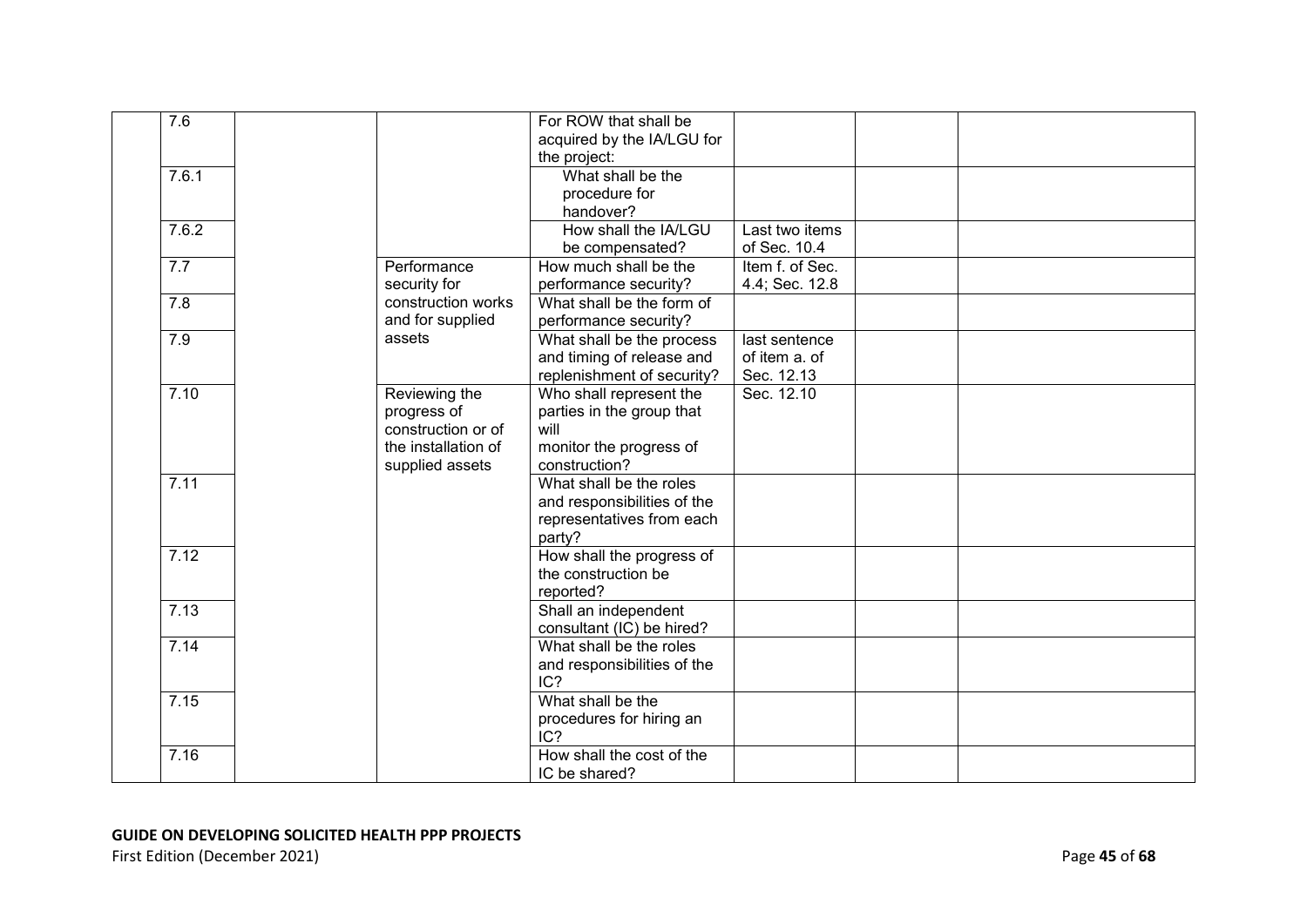|   | 7.17 |                                                                |                                                 | What shall be the<br>procedures for paying the<br>IC?                                                                                                                |                                          |  |
|---|------|----------------------------------------------------------------|-------------------------------------------------|----------------------------------------------------------------------------------------------------------------------------------------------------------------------|------------------------------------------|--|
|   | 7.18 |                                                                | Acceptance<br>procedures                        | What shall be the<br>procedures for acceptance<br>of the assets built or<br>supplied by the proponent?                                                               | Item a. of Sec.<br>12.13                 |  |
|   | 7.19 |                                                                | Liquidated<br>damages for delay                 | What shall be the<br>materiality threshold at<br>which the delay in<br>construction or arrival of<br>supplied assets, shall be<br>considered an event of<br>default? | Item e. of Sec.<br>$4.4$ ; Sec.<br>12.14 |  |
|   | 7.20 |                                                                |                                                 | What shall be the<br>mechanism for payment of<br>the liquidated                                                                                                      |                                          |  |
|   | 7.21 |                                                                | Insurance during<br>construction of             | What types of insurance<br>shall be included?                                                                                                                        | Item g. of Sec.<br>4.4                   |  |
|   | 7.22 |                                                                | assets or<br>installation of<br>supplied assets | For each type of<br>insurance, what shall be<br>the coverage?                                                                                                        |                                          |  |
|   | 7.23 |                                                                |                                                 | Which of these types of<br>insurance shall be<br>purchased from a<br>government insurance<br>entity?                                                                 |                                          |  |
| 8 | 8.1  | Terms related to<br>Hybrid or<br><b>Brownfield</b><br>Projects | Assets to be<br>constructed by the<br>proponent | Of the total assets to be<br>constructed (see Item No.<br>1.1 above), what assets<br>shall be constructed by the<br>proponent?                                       | None                                     |  |
|   | 8.2  |                                                                |                                                 | Of the total assets to be<br>supplied (see Item No. 1.2<br>above), what assets shall<br>be supplied by the<br>proponent?                                             | None                                     |  |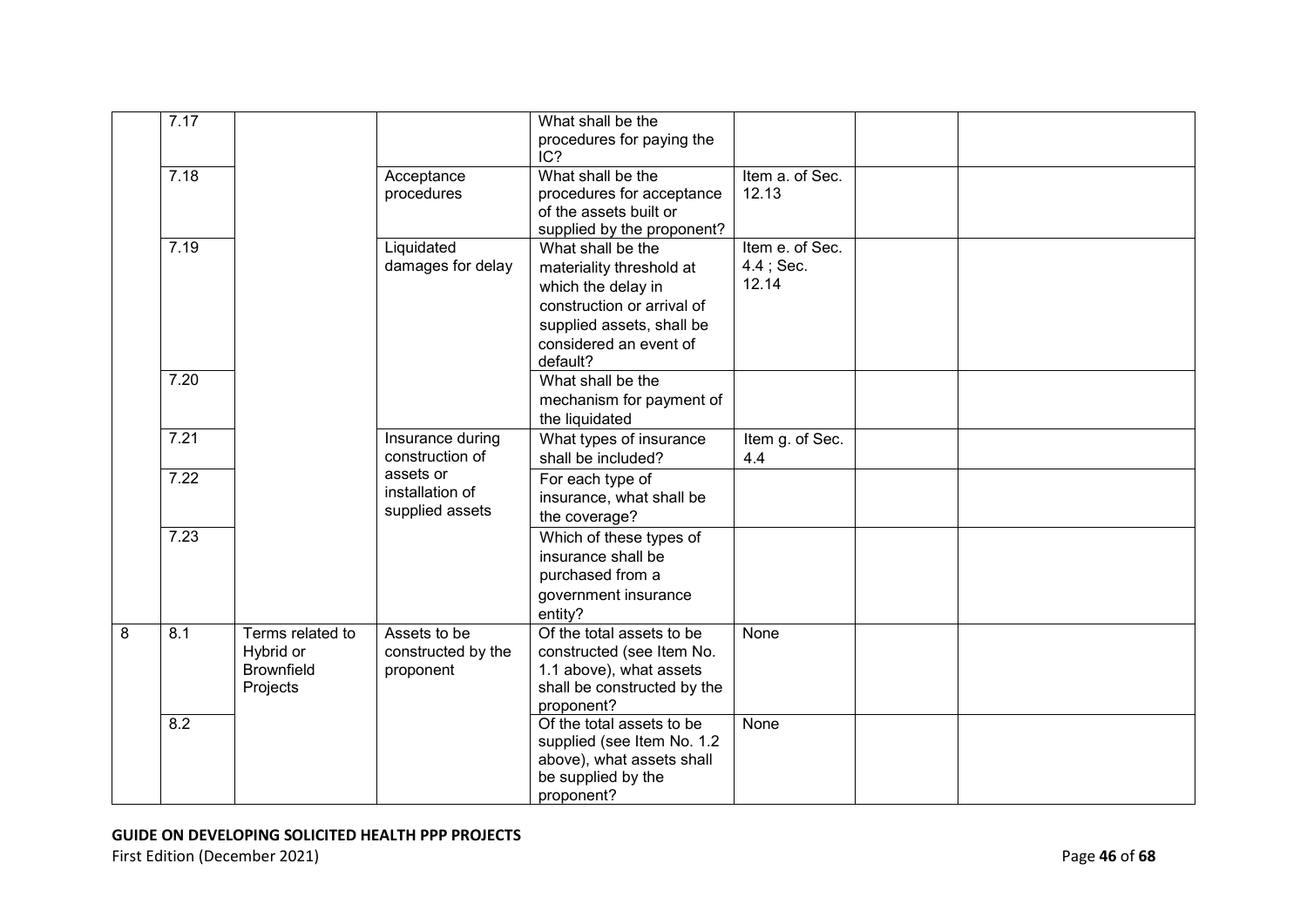|   | 8.3              |                                                                          | Terms related to<br>construction and<br>supply of assets by<br>the proponent | See Item 7 above                                                                                                   |                             |  |
|---|------------------|--------------------------------------------------------------------------|------------------------------------------------------------------------------|--------------------------------------------------------------------------------------------------------------------|-----------------------------|--|
|   | 8.4              |                                                                          | Assets to be<br>provided by the<br>agency/LGU                                | What assets shall be<br>supplied by the<br>agency/LGU?                                                             | 'Item c. of Sec.<br>13.3 c. |  |
|   | 8.5              |                                                                          |                                                                              | If an unsolicited project,<br>how shall the agency/LGU<br>be compensated?                                          | 'Item b of Sec.<br>10.4     |  |
|   | $\overline{8.6}$ |                                                                          |                                                                              | What shall be the condition<br>of the assets that will be<br>handed over by the<br>agency/LGU to the<br>proponent? | None                        |  |
|   | 8.7              |                                                                          |                                                                              | What shall be the<br>procedures for testing and<br>acceptance                                                      |                             |  |
|   | 8.8              |                                                                          |                                                                              | How shall existing<br>contracts related to these<br>assets be dealt<br>with?                                       |                             |  |
|   | 8.9              |                                                                          | Affected<br>government<br>employees                                          | What shall be the process<br>for selecting the<br>employees who will be<br>absorbed by the<br>proponent?           | None                        |  |
|   | 8.10             |                                                                          |                                                                              | How shall employees who<br>will not be absorbed be<br>handled?                                                     |                             |  |
| 9 | 9.1              | Terms related to<br>project assets<br>that would be<br>leased from third | Leased assets                                                                | What assets shall the<br>agency/LGU allow to be<br>leased from<br>third parties?                                   | None                        |  |
|   | 9.2              | parties                                                                  |                                                                              | What restrictions shall be<br>required to be included in a<br>lease agreement between                              |                             |  |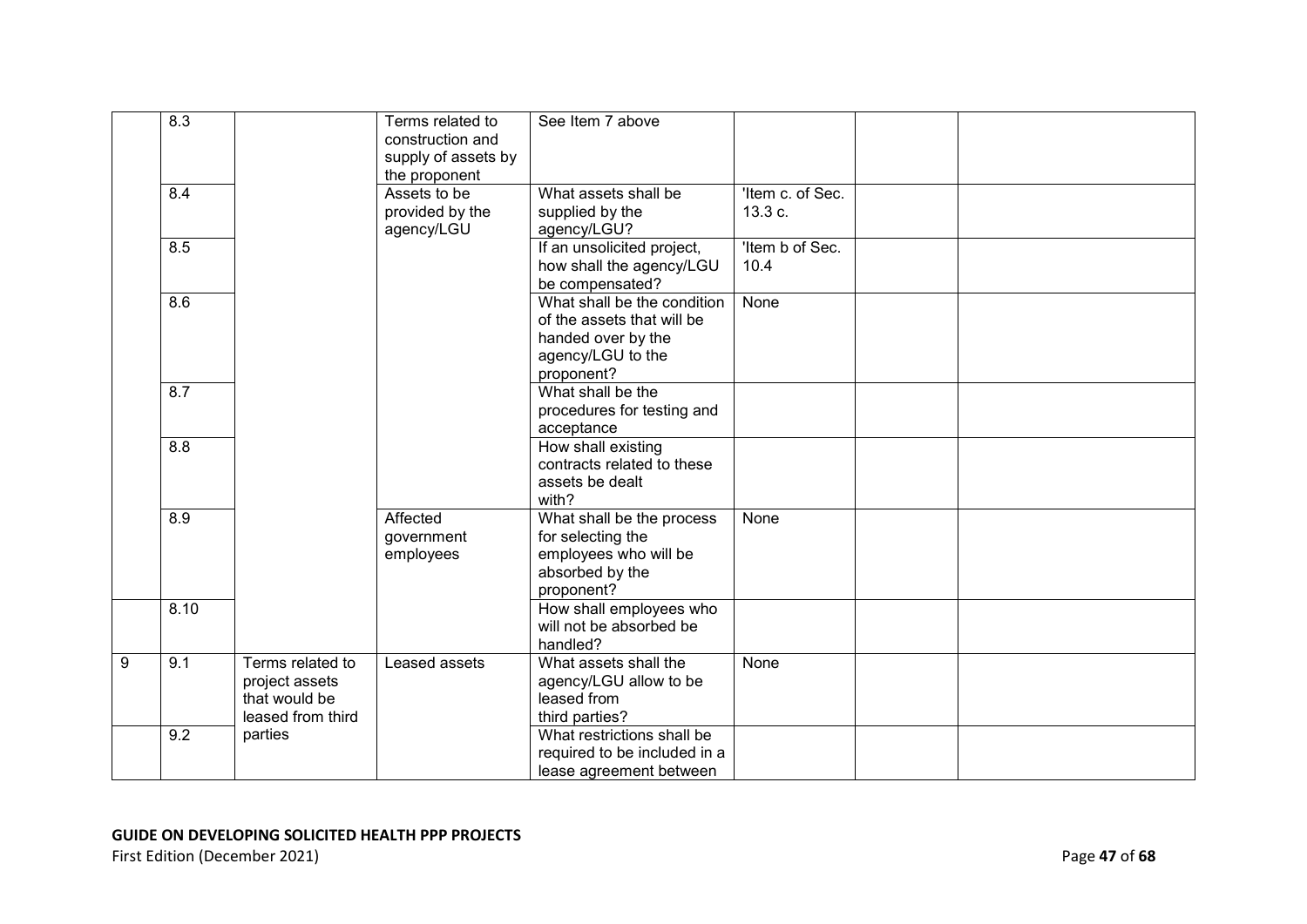|    |       |                  |                                  | the proponent and the                                |                 |  |
|----|-------|------------------|----------------------------------|------------------------------------------------------|-----------------|--|
| 10 | 10.1  | Terms related to | Division of                      | lessor?                                              | Item a. of Sec. |  |
|    |       |                  |                                  | Of the operations in Item<br>No. 1.3, which shall be | 4.4             |  |
|    |       | Operation        | responsibility for<br>operations | under the proponent's                                |                 |  |
|    |       |                  |                                  |                                                      |                 |  |
|    | 10.2  |                  |                                  | responsibility?<br>Shall the above include           | Item d. of Sec. |  |
|    |       |                  |                                  |                                                      |                 |  |
|    |       |                  |                                  | commercial operations? If                            | 12.16           |  |
|    |       |                  |                                  | yes, what shall be                                   |                 |  |
|    |       |                  |                                  | allowed?                                             |                 |  |
|    | 10.3  |                  |                                  | Of the operations in Item                            | none            |  |
|    |       |                  |                                  | No. 1.3, which shall be                              |                 |  |
|    |       |                  |                                  | under the agency/LGU's                               |                 |  |
|    |       |                  |                                  | responsibility?                                      |                 |  |
|    | 10.4  |                  | Performance                      | What are the operating                               | Sec. 12.9;      |  |
|    |       |                  | standards and                    | parameters and                                       | Sec. 12.13 (b)  |  |
|    |       |                  | specifications                   | specifications?                                      |                 |  |
|    | 10.5  |                  | Proponent's                      | How much shall be the                                | Sec. 12.9;      |  |
|    |       |                  | Performance                      | performance security?                                | Sec. 12.13 (b)  |  |
|    | 10.6  |                  | security for                     | What shall be the form of                            |                 |  |
|    |       |                  | operations                       | performance security?                                |                 |  |
|    | 10.7  |                  |                                  | What shall be the process                            |                 |  |
|    |       |                  |                                  | and timing of release and                            |                 |  |
|    |       |                  |                                  | replenishment of security?                           |                 |  |
|    | 10.8  |                  | Monitoring the                   | Who shall represent the                              | 'Sec. 12.10     |  |
|    |       |                  | performance of the               | parties in the group that                            |                 |  |
|    |       |                  | proponent during                 | will monitor the                                     |                 |  |
|    |       |                  | operation                        | performance?                                         |                 |  |
|    | 10.9  |                  |                                  | What shall be the roles                              |                 |  |
|    |       |                  |                                  | and responsibilities of the                          |                 |  |
|    |       |                  |                                  | representatives from each                            |                 |  |
|    |       |                  |                                  | party?                                               |                 |  |
|    | 10.10 |                  |                                  | How shall monitoring be                              |                 |  |
|    |       |                  |                                  | conducted?                                           |                 |  |
|    | 10.11 |                  |                                  | What testing procedures                              |                 |  |
|    |       |                  |                                  | shall be conducted?                                  |                 |  |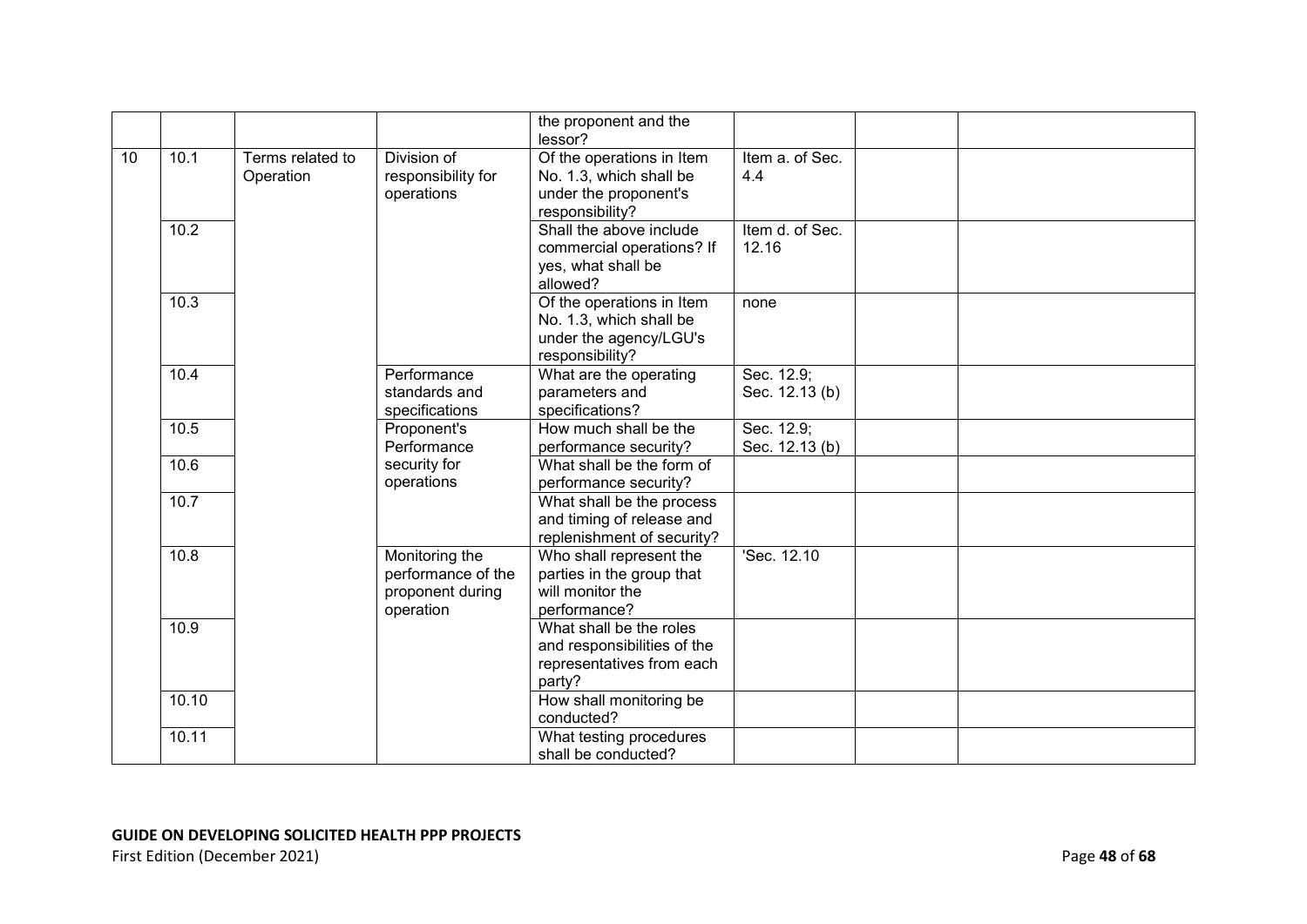| 10.12 |                                                                   | How shall the performance<br>of the proponent be<br>reported?                                           |                             |  |
|-------|-------------------------------------------------------------------|---------------------------------------------------------------------------------------------------------|-----------------------------|--|
| 10.13 |                                                                   | Shall an IC be hired?                                                                                   |                             |  |
| 10.14 |                                                                   | What shall be the roles<br>and responsibilities of the<br>IC?                                           |                             |  |
| 10.15 |                                                                   | What shall be the<br>procedures for hiring an<br>IC?                                                    |                             |  |
| 10.16 |                                                                   | How shall the cost of the<br>IC be shared?                                                              |                             |  |
| 10.17 |                                                                   | What shall be the<br>procedures for paying the<br>IC?                                                   |                             |  |
| 10.18 | Liquidated<br>damages for<br>deviation from, or<br>non-compliance | Under what conditions<br>shall the proponent be<br>liable to pay<br>liquidated damages?                 | Sec. 4.4 (e);<br>Sec. 12.14 |  |
| 10.19 | with<br>performance<br>standards                                  | How much shall the<br>proponent pay for<br>liquidated damages?                                          |                             |  |
| 10.20 |                                                                   | What shall be the<br>mechanism for payment of<br>the liquidated<br>damages?                             |                             |  |
| 10.21 | Repair and<br>maintenance costs                                   | What portion of the<br>project's revenues shall be<br>set aside for<br>repair and maintenance<br>costs? | Sec. 12.15                  |  |
| 10.22 |                                                                   | How shall the amount set<br>aside for repair and<br>maintenance<br>costs be reported?                   |                             |  |
| 10.23 | Insurance during<br>operations                                    | What types of insurance<br>shall be included?                                                           | Sec. 4.4 (g)                |  |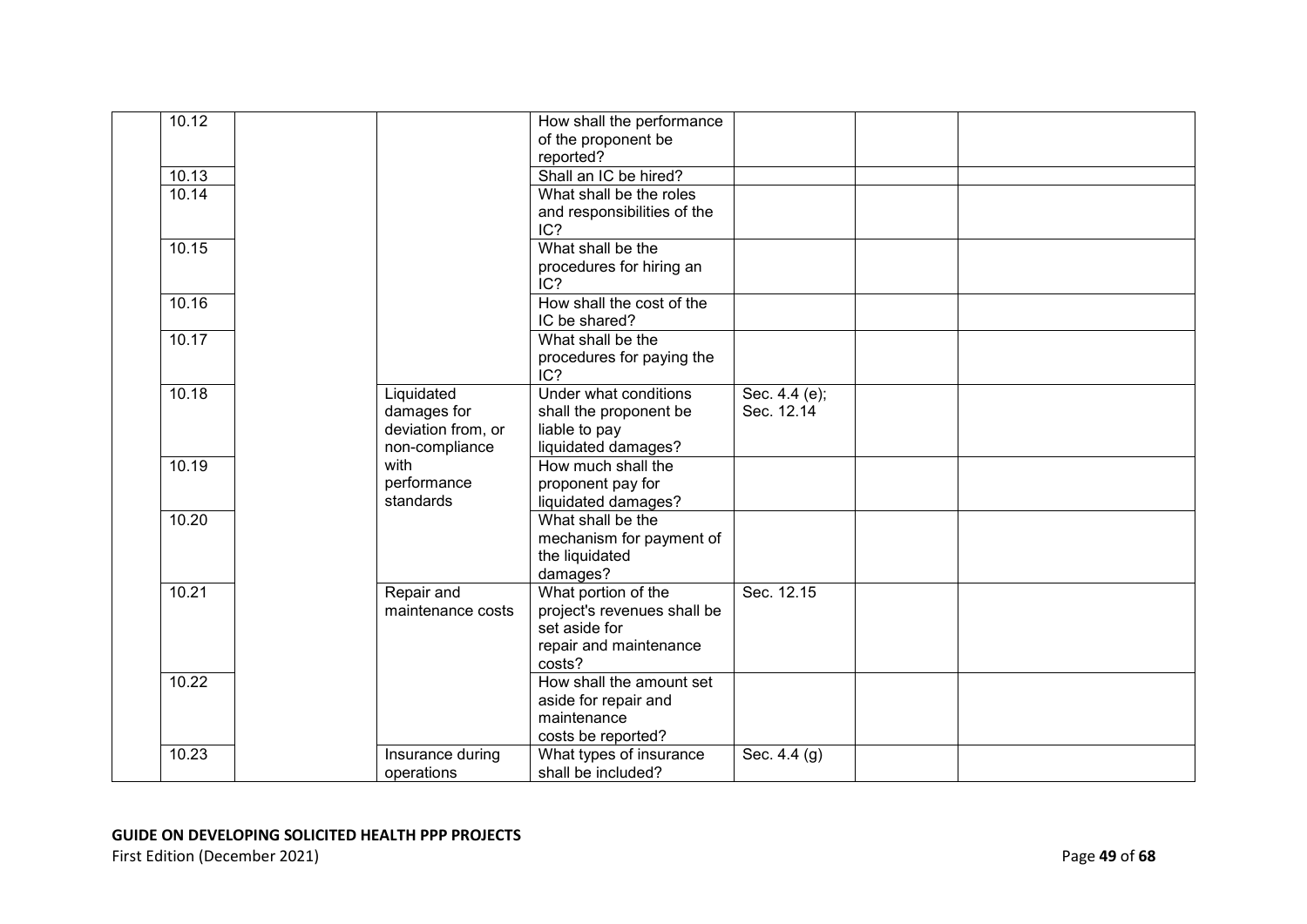| 10.24<br>For each type of<br>insurance, what shall be<br>the coverage?                      |  |
|---------------------------------------------------------------------------------------------|--|
|                                                                                             |  |
|                                                                                             |  |
|                                                                                             |  |
| 10.25<br>Which of these types of                                                            |  |
| insurance shall be                                                                          |  |
| purchased from a                                                                            |  |
| What conditions shall be<br>10.26<br>Hiring of                                              |  |
| imposed for government<br>government                                                        |  |
| employees for<br>employees to be absorbed                                                   |  |
| operations<br>by the proponent?                                                             |  |
| 11<br>11.1<br>Capacity<br>Submission of<br>If capacity augmentation is<br>None              |  |
| augmentation<br>capacity<br>part of the Scope of the                                        |  |
| augmentation plan<br>Project, what shall trigger                                            |  |
| the submission of a                                                                         |  |
| capacity augmentation                                                                       |  |
| plan?                                                                                       |  |
| What is the schedule of the<br>12<br>12.1<br>Agency/LGU<br>Item b. and c.<br>Revenues going |  |
| of Sec.<br>payments arising<br>payments to be made by<br>to the proponent                   |  |
| 12.16.1<br>from the nature of<br>agency/LGU (amount of                                      |  |
| the contractual<br>each payment, due date)?                                                 |  |
| 12.2<br>Shall payments be linked<br>arrangement                                             |  |
| to the performance of the                                                                   |  |
| proponent (as in the case                                                                   |  |
| of availability payments)? If                                                               |  |
| yes, how?                                                                                   |  |
| 12.3<br>In what manner shall the                                                            |  |
| Proponent be paid?                                                                          |  |
| 12.4<br>Under what conditions                                                               |  |
| shall the amount of                                                                         |  |
| government payments                                                                         |  |
| change?                                                                                     |  |
| 12.5<br>If regulated by contract:<br>Item a and b of<br>Fees, tolls, charges                |  |
| paid by users<br>Sec. 12.16.1,                                                              |  |
| Sec. 12.16.2;                                                                               |  |
| Sec. 12.18                                                                                  |  |
| Who shall approve the<br>12.5.1                                                             |  |
| fees/tolls/charges to be                                                                    |  |
| charged to users?                                                                           |  |

First Edition (December 2021) **Page 50** of 68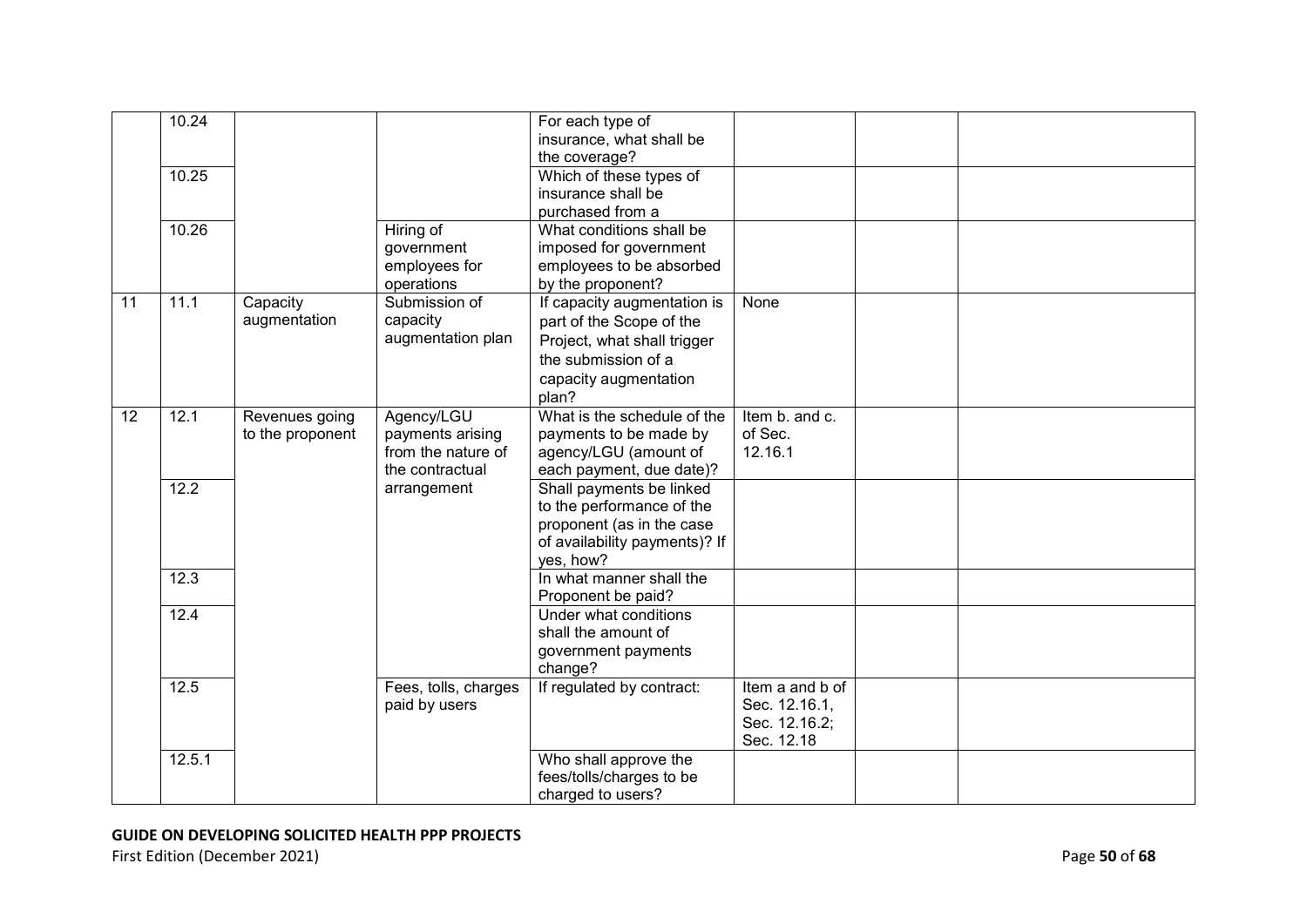|    | 12.5.2 |                |                      | How much shall be the       |                 |  |
|----|--------|----------------|----------------------|-----------------------------|-----------------|--|
|    |        |                |                      | fees/tolls/charges at the   |                 |  |
|    |        |                |                      | start of operation?         |                 |  |
|    | 12.5.3 |                |                      | What shall trigger the      |                 |  |
|    |        |                |                      | adjustment of               |                 |  |
|    |        |                |                      | fees/tolls/charges?         |                 |  |
|    | 12.5.4 |                |                      | What shall be the           |                 |  |
|    |        |                |                      | parametric formula for the  |                 |  |
|    |        |                |                      | adjustment of               |                 |  |
|    |        |                |                      | fees/tolls/charges?         |                 |  |
|    | 12.5.5 |                |                      | What is the rate of return  | First sentence  |  |
|    |        |                |                      | (RROR)?                     | of Sec 9.3      |  |
|    | 12.5.6 |                |                      | How shall the parametric    |                 |  |
|    |        |                |                      | formula take into account   |                 |  |
|    |        |                |                      | the prescribed RROR?        |                 |  |
|    | 12.6   |                | Other sources of     | What other sources of       | Items d. and e. |  |
|    |        |                | revenues             | revenues, if any, shall be  | of Sec.         |  |
|    |        |                |                      | granted to the proponent?   | 12.16.1         |  |
| 13 | 13.1   | Revenues going | Fees, tolls, charges | If collected by the         | Item b. of Sec. |  |
|    |        | to the         | paid by users        | Proponent on behalf of      | 12.16.1; Sec.   |  |
|    |        | agency/LGU     |                      | agency/LGU, how             | 12.19           |  |
|    |        |                |                      | shall these be accounted?   |                 |  |
|    | 13.2   |                |                      | How shall these be          |                 |  |
|    |        |                |                      | remitted to the             |                 |  |
|    |        |                |                      | agency/LGU?                 |                 |  |
|    | 13.3   |                | Share in             | Which of the proponent's    | Sec. 12.17;     |  |
|    |        |                | Proponent's          | revenues shall be shared    | Sec. 12.19      |  |
|    |        |                | revenues             | with the agency/LGU?        |                 |  |
|    | 13.4   |                |                      | How shall revenues, that    |                 |  |
|    |        |                |                      | shall be shared, be         |                 |  |
|    |        |                |                      | accounted for?              |                 |  |
|    | 13.5   |                |                      | How much shall be the       |                 |  |
|    |        |                |                      | agency/LGU's share?         |                 |  |
|    | 13.6   |                |                      | How shall these be          |                 |  |
|    |        |                |                      | remitted to the             |                 |  |
|    |        |                |                      | agency/LGU?                 |                 |  |
|    | 13.7   |                | Fixed Payment/s to   | What is the schedule of the | Sec. 12.17      |  |
|    |        |                | the agency/LGU       | payments to be made by      |                 |  |

First Edition (December 2021) **Page 51** of 68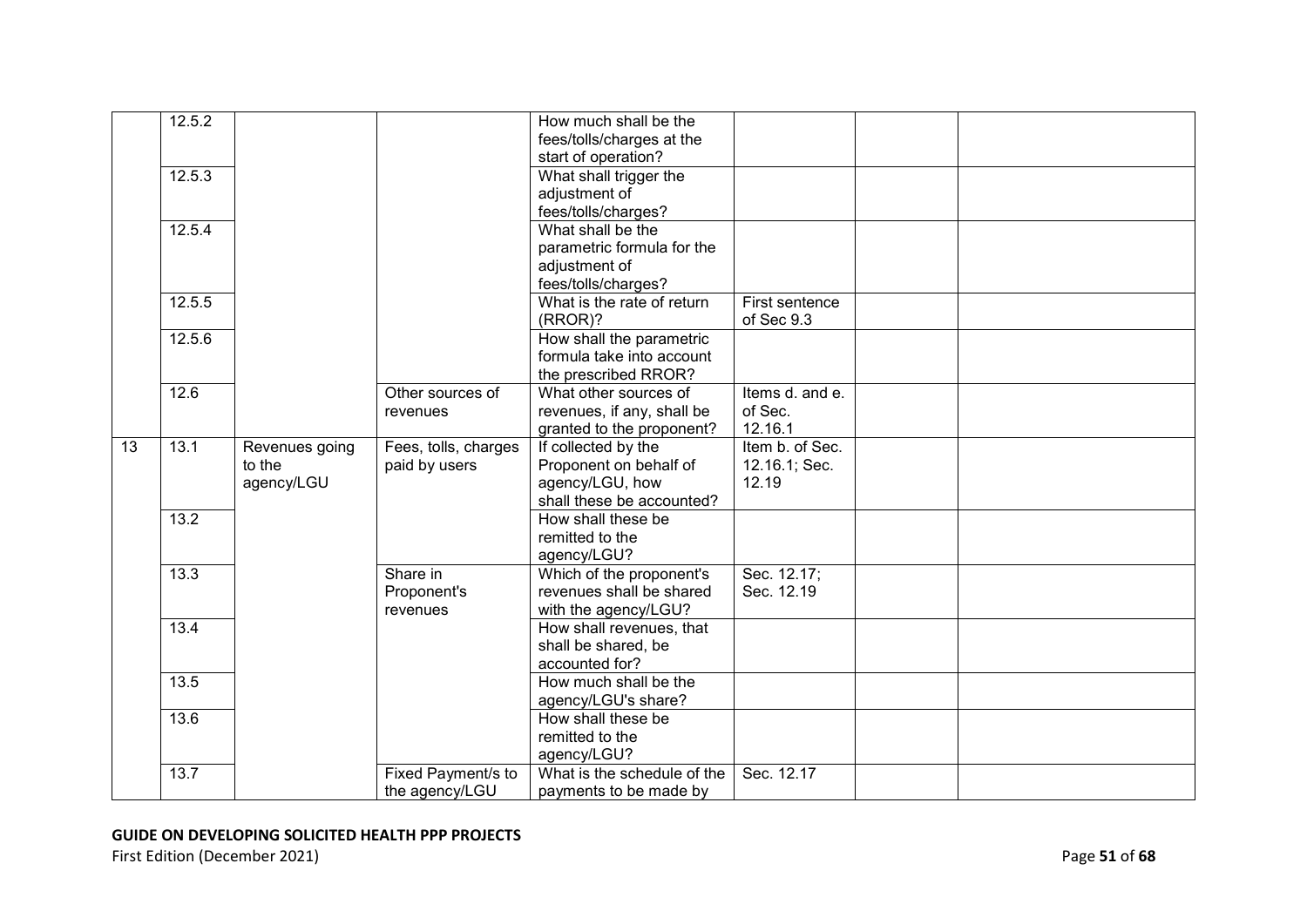|    |        |                    |                    | the proponent (amount of                                |                |  |
|----|--------|--------------------|--------------------|---------------------------------------------------------|----------------|--|
|    |        |                    |                    | each payment, due date)?                                |                |  |
|    | 13.8   |                    |                    | How shall these payments                                |                |  |
|    |        |                    |                    | be remitted to the                                      |                |  |
|    |        |                    |                    | agency/LGU?                                             |                |  |
| 14 | 14.1   | Accession/         | Lock-in period     | How long shall be the                                   | Sec. 12.20     |  |
|    |        | <b>Divestiture</b> |                    | required lock-in period?                                |                |  |
|    | 14.2   |                    | Approval of change | What shall be the                                       | None           |  |
|    |        |                    | in ownership       | procedure for securing                                  |                |  |
|    |        |                    |                    | approval of the change in                               |                |  |
|    |        |                    |                    | ownership?                                              |                |  |
| 15 | 15.1   | Loan covenant      | Consent of the     | What events of default in                               | None           |  |
|    |        |                    | agency/LGU         | the loan covenant shall                                 |                |  |
|    |        |                    |                    | require the prior consent of                            |                |  |
|    |        |                    |                    | the agency/LGU before the                               |                |  |
|    |        |                    |                    | loan covenant is signed?                                |                |  |
|    | 15.2   |                    | Payment in case of | How shall the private                                   | None           |  |
|    |        |                    | default            | proponent obtain the                                    |                |  |
|    |        |                    |                    | consent of agency/ LGU                                  |                |  |
|    |        |                    |                    | on the payments to be                                   |                |  |
|    |        |                    |                    | made in case of loan                                    |                |  |
|    |        |                    |                    | default?                                                |                |  |
|    | 15.3   |                    | Monitoring of the  | How shall the private                                   | None           |  |
|    |        |                    | obligations of the | proponent share with the                                |                |  |
|    |        |                    | private            | agency/ LGU the status of                               |                |  |
|    |        |                    | proponent          | obligations which, if not<br>fulfilled, could result to |                |  |
|    |        |                    |                    | loan default?                                           |                |  |
| 16 | 16.1   | Default by either  | Agency/LGU's       | Failure to comply with a                                | Item a. of     |  |
|    |        | Party (with        | events of default  | contract obligation                                     | Sec. 12.21     |  |
|    | 16.2.1 | respect to         | Proponent's events | Violation of Section 11.6 of                            | par. 2 of Sec. |  |
|    |        | obligations in the | of default         | the IRR -                                               | 11.6           |  |
|    |        | PPP contract)      |                    | Withdrawal/substitution of                              |                |  |
|    |        |                    |                    | a member                                                |                |  |
|    | 16.2.2 |                    |                    | Failure to correct non-                                 | par. 2 of Sec. |  |
|    |        |                    |                    | compliance with approved                                | 12.10          |  |
|    |        |                    |                    | plans, specifications and                               |                |  |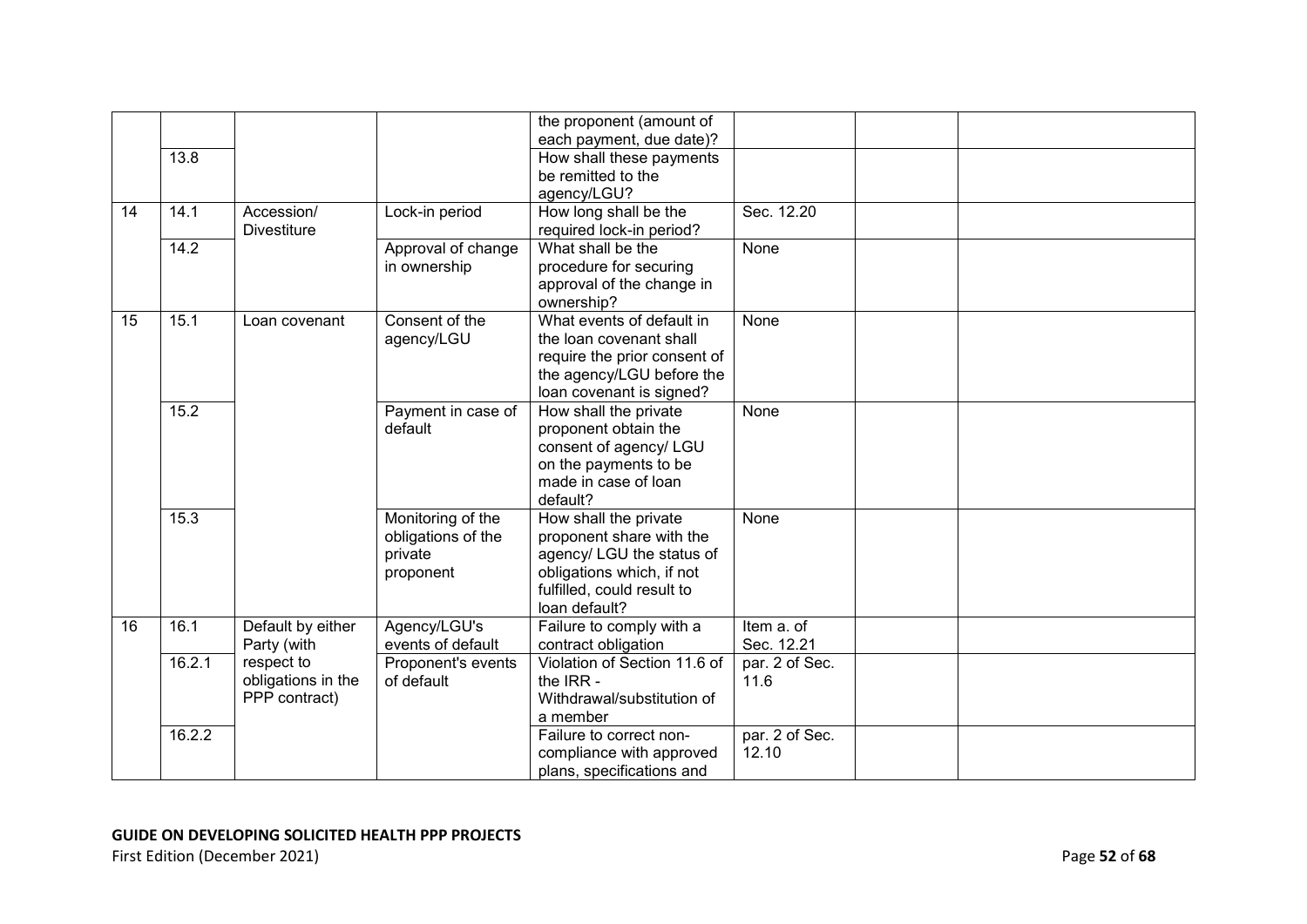|    |        |                |                                      | standards within<br>prescribed time                 |                 |  |
|----|--------|----------------|--------------------------------------|-----------------------------------------------------|-----------------|--|
|    | 16.2.3 |                |                                      | Failure to comply with                              | Sec. 12.12      |  |
|    |        |                |                                      | project milestones                                  |                 |  |
|    | 16.2.4 |                |                                      | Accession or divestiture                            | par. 2 of Sec.  |  |
|    |        |                |                                      | not in accordance with                              | 12.20           |  |
|    |        |                |                                      | Sec. 12 of the IRR                                  |                 |  |
|    | 16.2.5 |                |                                      | Failure to perform the                              | Item b. of Sec. |  |
|    |        |                |                                      | provisions of the contract                          | 12.21           |  |
|    | 16.3.1 |                | Curing the event of                  | What is the process for                             | None            |  |
|    |        |                | default                              | obtaining government                                |                 |  |
|    |        |                |                                      | consent for cures that may                          |                 |  |
|    |        |                |                                      | increase the government's                           |                 |  |
|    |        |                |                                      | liabilities?                                        |                 |  |
|    | 16.3.2 |                |                                      | How shall the private                               |                 |  |
|    |        |                |                                      | proponent share with the                            |                 |  |
|    |        |                |                                      | agency/ LGU                                         |                 |  |
| 17 | 17.1   | Termination of | Termination in case                  | How shall termination be                            | Item a. of Sec  |  |
|    |        | Contract       | of default by                        | effected in case the                                | 12.21           |  |
|    |        |                | agency/LGU                           | agency/LGU fails to cure                            |                 |  |
|    |        |                |                                      | an event of default within                          |                 |  |
|    |        |                |                                      | the curing period?                                  |                 |  |
|    | 17.2   |                |                                      | How shall the termination                           | par.2 and 3 of  |  |
|    |        |                |                                      | payment be calculated?                              | 12.21           |  |
|    | 17.3   |                |                                      | Who shall be the                                    |                 |  |
|    |        |                |                                      | independent appraiser?                              |                 |  |
|    | 17.4   |                |                                      | How shall the termination                           |                 |  |
|    |        |                |                                      | payment be made?                                    |                 |  |
|    | 17.5   |                |                                      | How shall the transfer of                           | None            |  |
|    |        |                |                                      | assets be made?                                     |                 |  |
|    | 17.6   |                | Termination by the                   | How shall the termination                           | Item c. of Sec  |  |
|    |        |                | government, by                       | payment be calculated?                              | 12.21           |  |
|    | 17.7   |                | mutual agreement,                    | Who shall be the                                    | par.2 and 3 of  |  |
|    | 17.8   |                | or by the court                      | independent appraiser?<br>How shall the termination | 12.21           |  |
|    |        |                | through no fault of<br>the proponent |                                                     |                 |  |
|    |        |                |                                      | payment be made?<br>How shall the transfer of       |                 |  |
|    | 17.9   |                |                                      |                                                     |                 |  |
|    |        |                |                                      | assets be made?                                     |                 |  |

First Edition (December 2021) **Page 53** of 68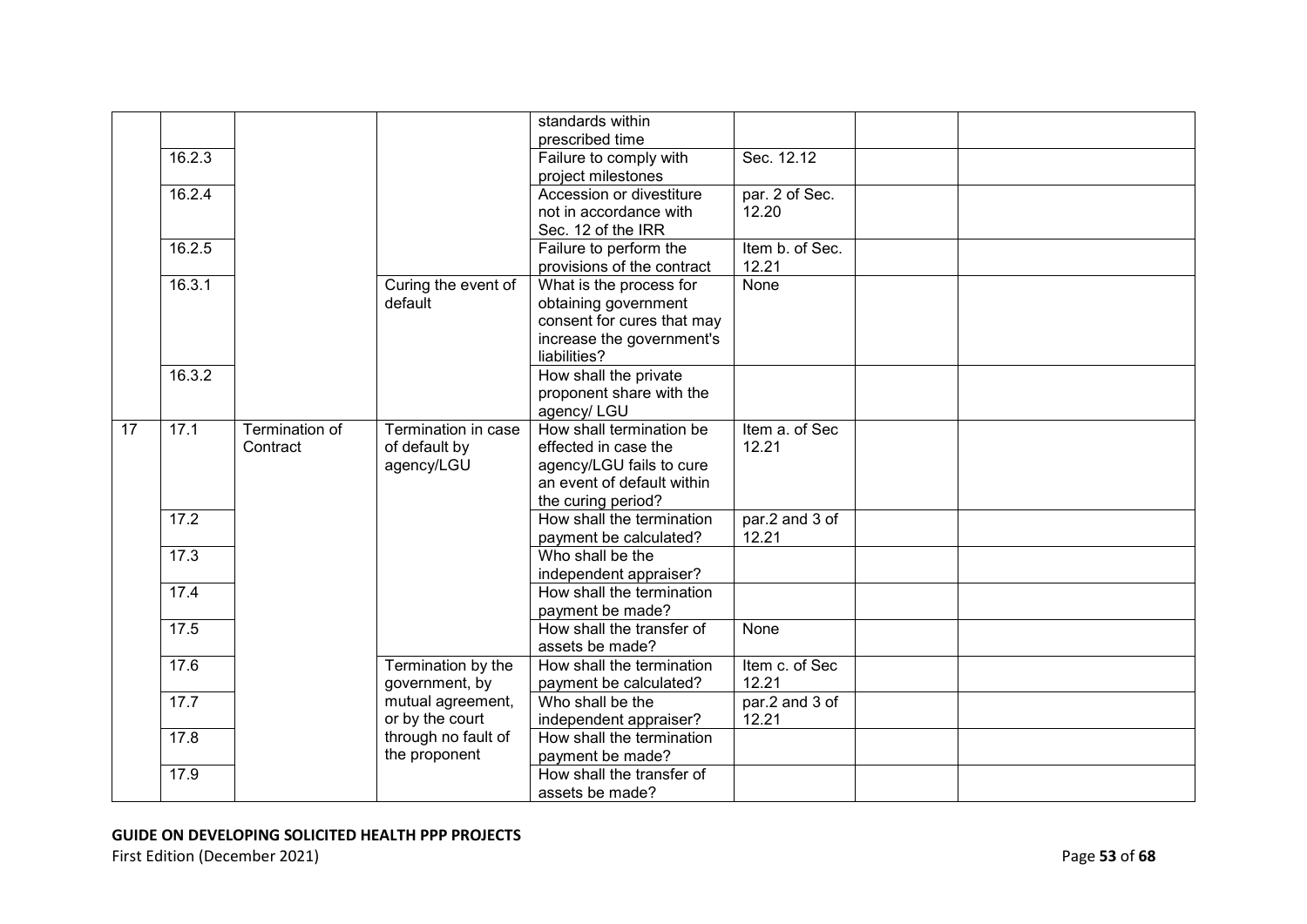| 17.10   | Termination in case<br>of default by | How shall termination be<br>effected in case the | Item b. of Sec<br>12.21(b) |    |
|---------|--------------------------------------|--------------------------------------------------|----------------------------|----|
|         | proponent                            | proponent                                        |                            |    |
| 17.11   |                                      | Shall lenders be allowed to                      | None                       |    |
|         |                                      | step-in?                                         |                            |    |
|         |                                      | If yes:                                          |                            |    |
| 17.11.1 |                                      | What shall be the lender's                       |                            | a) |
|         |                                      | step-in process?                                 |                            |    |
| 17.11.2 |                                      | What shall be the rights                         | None                       |    |
|         |                                      | and obligations of the                           |                            |    |
|         |                                      | lenders if they step in?                         |                            |    |
| 17.11.3 |                                      | What conditions shall lead                       | None                       |    |
|         |                                      | to termination of the                            |                            |    |
|         |                                      | process being<br>implemented by the              |                            |    |
|         |                                      | lender?                                          |                            |    |
| 17.11.4 |                                      | What shall be the                                | None                       |    |
|         |                                      | consequences of                                  |                            |    |
|         |                                      | termination of the process                       |                            |    |
|         |                                      | being implemented by the                         |                            |    |
|         |                                      | lender?                                          |                            |    |
|         |                                      | If $no:$                                         |                            |    |
| 17.11.5 |                                      | How shall termination                            | None                       |    |
|         |                                      | payment be calculated?                           |                            |    |
| 17.11.6 |                                      | Who shall be the                                 | None                       |    |
|         |                                      | independent appraiser?                           |                            |    |
| 17.11.7 |                                      | How shall the termination                        | None                       |    |
| 17.11.8 |                                      | payment be made?<br>How shall the transfer of    | None                       |    |
|         |                                      | assets be made?                                  |                            |    |
| 17.12   | Termination in case                  | What kinds of force                              | None                       |    |
|         | of force majeure                     | majeure shall lead to                            |                            |    |
|         |                                      | termination?                                     |                            |    |
| 17.13   |                                      | How shall the termination                        | None                       |    |
|         |                                      | payment be calculated?                           |                            |    |
| 17.14   |                                      | Who shall be the                                 | None                       |    |
|         |                                      | independent appraiser?                           |                            |    |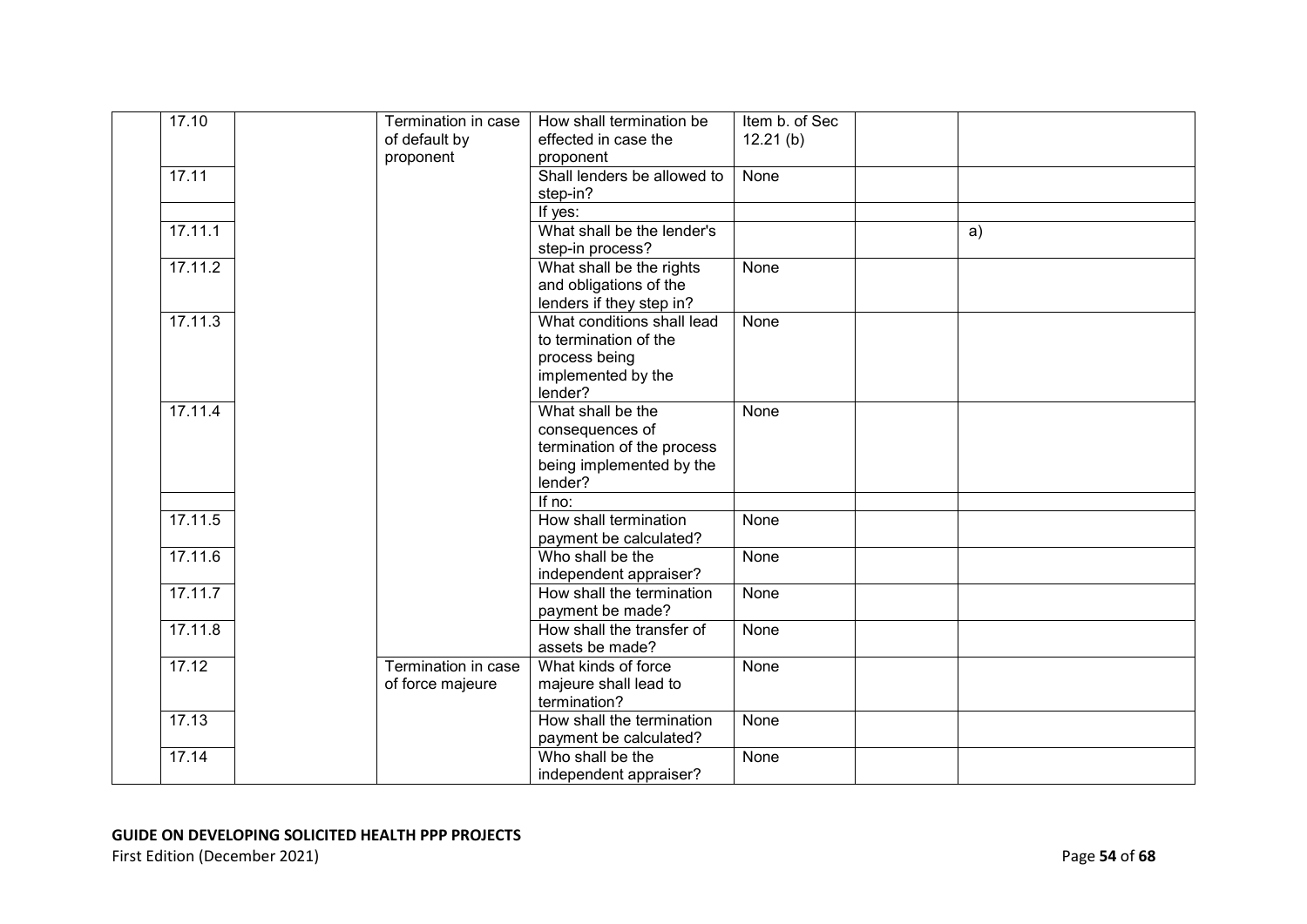|    | 17.15  |                    |                    | How shall the termination    | None       |    |
|----|--------|--------------------|--------------------|------------------------------|------------|----|
|    |        |                    |                    | payment be made?             |            |    |
| 18 | 18.1   | Temporary          | Conditions that    | What conditions will lead to | None       |    |
|    |        | takeover of the    | would trigger a    | the agency/LGU               |            |    |
|    |        | project by         | temporary takeover | temporarily                  |            |    |
|    |        | agency/LGU         | of the project by  | taking over the project?     |            |    |
|    | 18.2   |                    | agency/LGU         | How shall the proponent      | None       |    |
|    |        |                    |                    | be compensated for lost      |            |    |
|    |        |                    |                    | revenues in case of a        |            |    |
|    |        |                    |                    | temporary takeover?          |            |    |
|    | 18.3   |                    |                    | How shall the assets be      | None       |    |
|    |        |                    |                    | handed over to the           |            |    |
|    |        |                    |                    | agency/LGU?                  |            |    |
|    | 18.4   |                    |                    | At the end of the takeover,  | None       |    |
|    |        |                    |                    | how shall the assets be      |            |    |
|    |        |                    |                    | handed                       |            |    |
| 19 | 19.1   | Dispute resolution | Dispute resolution | What shall be the dispute    |            |    |
|    |        |                    |                    | resolution process?          |            |    |
|    | 19.2   |                    |                    | If arbitration shall be part |            |    |
|    |        |                    |                    | of dispute resolution        |            |    |
|    |        |                    |                    | process,                     |            |    |
|    | 19.2.1 |                    |                    | Who shall be the             |            |    |
|    |        |                    |                    | arbitrator?                  |            |    |
|    | 19.2.2 |                    |                    | Where shall be the           |            |    |
|    |        |                    |                    | seat of arbitration?         |            |    |
|    | 19.2.3 |                    |                    | Where shall be the           |            |    |
|    |        |                    |                    | venue of arbitration?        |            |    |
| 20 | 20.1   | Litigation         | Litigation         | What shall be the venue      |            |    |
|    |        |                    |                    | for litigation?              |            |    |
| 21 | 21.1   | Transfer at the    | Assets to be       | What assets shall be         | Sec. 12.23 | a) |
|    |        | end of the         | transferred        | transferred to the           |            |    |
|    |        | contract           |                    | agency/LGU?                  |            |    |
|    | 21.2   |                    |                    | What shall be the required   |            |    |
|    |        |                    |                    | condition of the assets      |            |    |
|    |        |                    |                    | when                         |            |    |
|    |        |                    |                    | transferred to the           |            |    |
|    |        |                    |                    | agency/LGU?                  |            |    |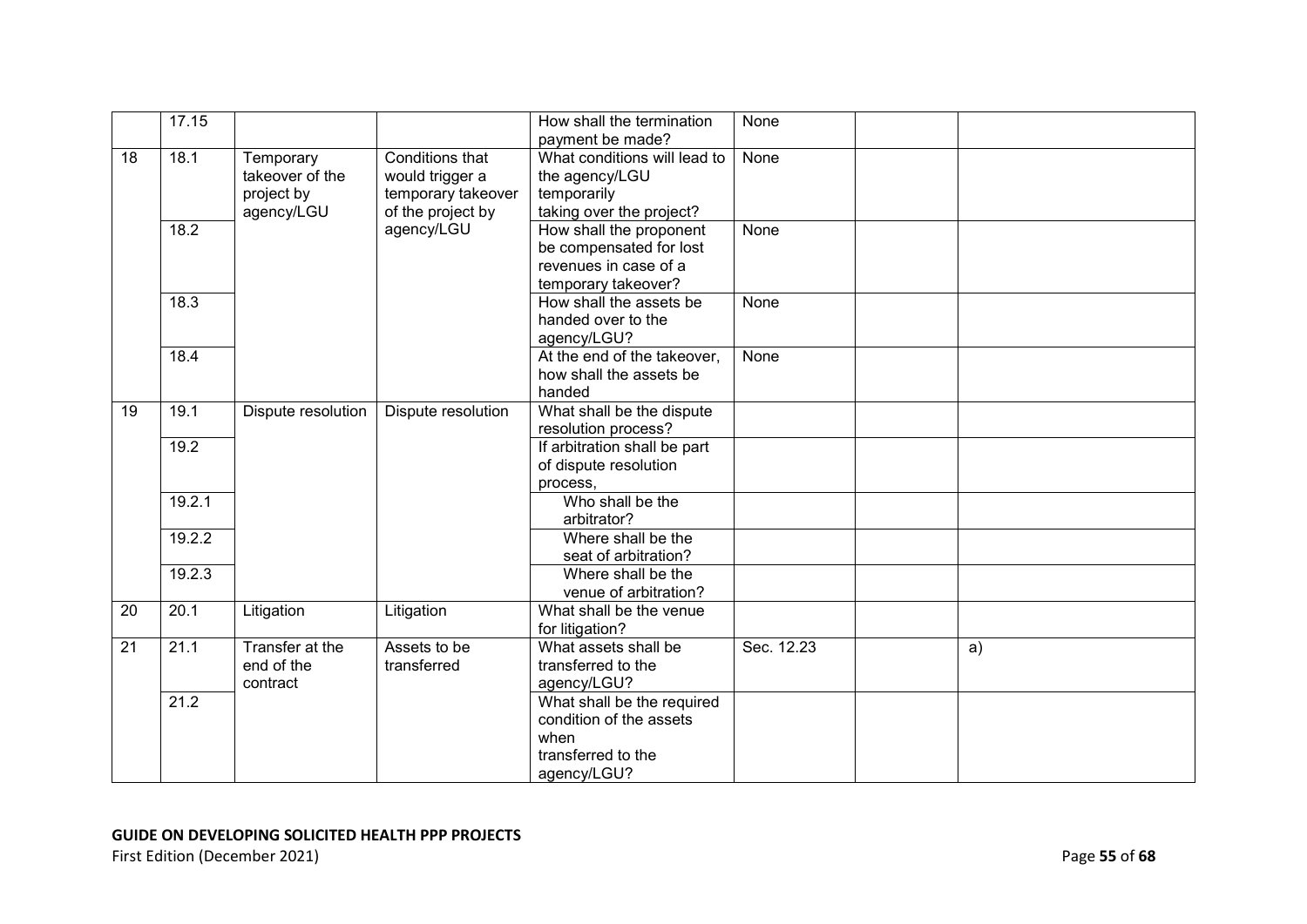| $\overline{21.3}$ |                | What shall be the           |  |  |
|-------------------|----------------|-----------------------------|--|--|
|                   |                | procedures to test          |  |  |
|                   |                | conditions of the assets to |  |  |
|                   |                | be transferred to the       |  |  |
|                   |                | agency/LGU?                 |  |  |
| 21.4              |                | How much shall be the       |  |  |
|                   |                | handback security?          |  |  |
|                   |                | "Handback Security"         |  |  |
|                   |                | means the security to be    |  |  |
|                   |                | given by the proponent for  |  |  |
|                   |                | the handback rectification  |  |  |
|                   |                | works to ensure that the    |  |  |
|                   |                | assets to be transferred to |  |  |
|                   |                | the agency/LGU meet the     |  |  |
|                   |                | required condition under    |  |  |
|                   |                | the contract.               |  |  |
| 21.5              |                | What shall be the form of   |  |  |
|                   |                | the handback security?      |  |  |
| 21.6              |                | What shall be the timing    |  |  |
|                   |                | and process of the release  |  |  |
|                   |                | and replenishment of the    |  |  |
|                   |                | handback security?          |  |  |
| 21.7              |                | When shall the testing be   |  |  |
|                   |                | conducted?                  |  |  |
| 21.8              |                | When shall the transfer of  |  |  |
|                   |                | assets to the agency/LGU    |  |  |
|                   |                | take place?                 |  |  |
| 21.9              |                | Who shall shoulder costs    |  |  |
|                   |                | related to transfer of      |  |  |
|                   |                | assets to the agency/LGU?   |  |  |
| 21.10             | Warranty after | What shall be the           |  |  |
|                   | transfer       | coverage of the warranty?   |  |  |
| 21.11             |                | How long shall be the       |  |  |
|                   |                | warranty period?            |  |  |
| 21.12             |                | How much shall be the       |  |  |
|                   |                | performance security        |  |  |
|                   |                | during the                  |  |  |
|                   |                | warranty period?            |  |  |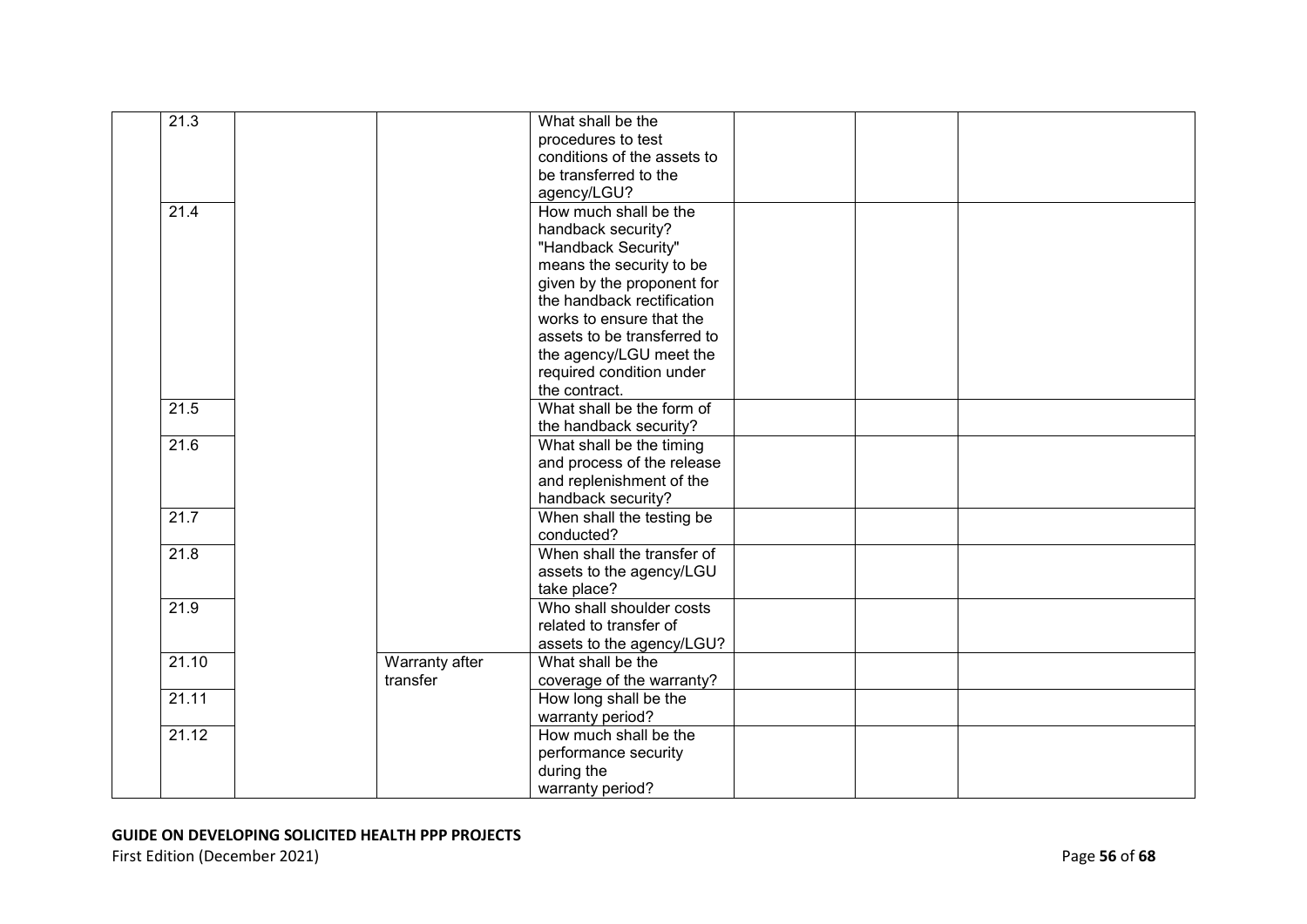| $\overline{22}$ | 22.1  | Other obligations<br>of the parties | Guarantee on<br><b>MAGA</b>                      | What agency/LGU actions<br>shall be treated as MAGA?                                      | None |  |
|-----------------|-------|-------------------------------------|--------------------------------------------------|-------------------------------------------------------------------------------------------|------|--|
|                 | 22.2  |                                     |                                                  | What obligations, if not<br>performed by agency/LGU,<br>shall be treated as MAGA?         |      |  |
|                 | 22.3  |                                     |                                                  | For compensation to take<br>effect, what shall be the<br>materiality threshold?           |      |  |
|                 | 22.4  |                                     |                                                  | How shall the proponent<br>be compensated in case of<br>a<br>MAGA?                        |      |  |
|                 | 22.5  |                                     |                                                  | How much shall be the cap<br>on compensation?                                             |      |  |
|                 | 22.6  |                                     |                                                  | When shall be the deadline<br>for the payment of<br>compensation?                         |      |  |
|                 | 22.7  |                                     | Sharing in<br>refinancing gains                  | How much shall be the<br>share of the agency/LGU<br>in.<br>refinancing gains, if any?     |      |  |
|                 | 22.8  |                                     | Assistance to be<br>provided by<br>agency/LGU    | What kinds of assistance<br>are needed from<br>agency/LGU?                                |      |  |
|                 | 22.9  |                                     |                                                  | How shall the agency/LGU<br>be compensated for<br>providing<br>such assistance?           |      |  |
|                 | 22.10 |                                     | Handling of labor<br>strikes                     | How shall the impact of<br>labor strikes on the<br>proponent's performance<br>be treated? |      |  |
|                 | 22.11 |                                     | <b>Handling Liabilities</b><br>to third- parties | How shall claims of third-<br>parties be handled?                                         |      |  |
| 23              | 23.1  | Permitted<br>Security Interests     | Collateral for debt<br>financing                 | What shall be permitted to<br>be used as collateral by<br>the proponent?                  | None |  |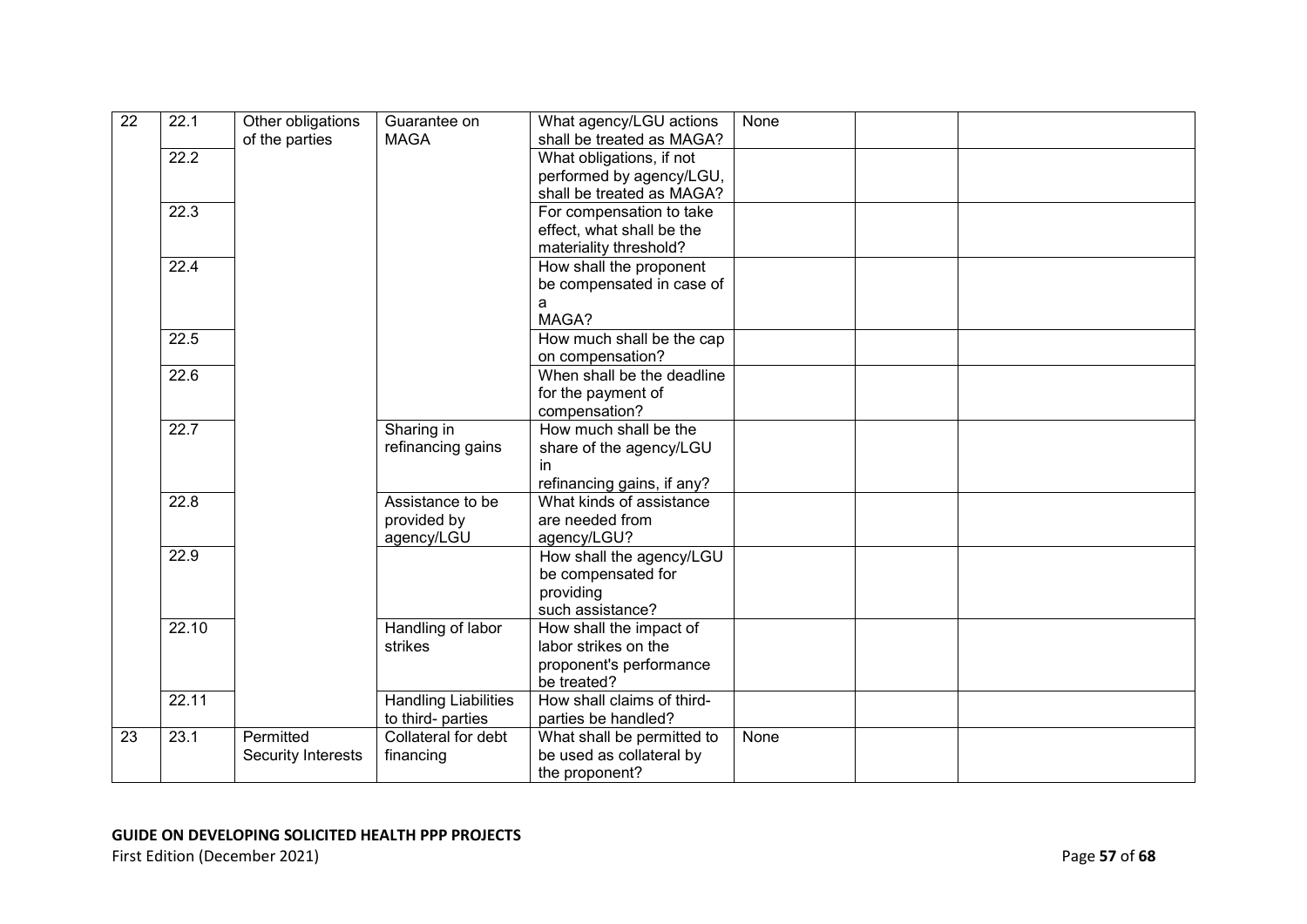|    | 23.2 |                                |                                | What restriction shall be<br>imposed on each permitted<br>security interest?                |                       |  |
|----|------|--------------------------------|--------------------------------|---------------------------------------------------------------------------------------------|-----------------------|--|
| 24 | 24.1 | Warranty against<br>corruption | Warranty against<br>corruption | What shall the provision<br>on warranty against<br>corruption<br>contain?                   | Item k of Sec.<br>4.4 |  |
|    | 24.2 |                                |                                | In case there is a claim of<br>corruption against a party,<br>how<br>shall this be settled? |                       |  |

### **Part 2: Assessment of Risks and Proposed Risk Allocation**

| Grp<br>No. | Item<br>No. | <b>Type of Risk</b>                                                 | <b>Details of Risk</b>                                                                                                                                                                                                                                                                                                   | As per GPRAM<br><b>issued August</b><br>2016, who should<br>take the risk?<br>G – government<br>$P$ – proponent<br>P&G – government<br>and proponent<br>$N$ – not stated | As per latest ICC<br>policy, who<br>should take the<br>risk?<br>G - government<br>$P$ – proponent<br>$PAG -$<br>government and<br>proponent<br>$N$ – not stated | For the project,<br>who shall take the<br>risk?<br>$G - government$<br>$P$ – proponent<br>$PAG -$<br>government and<br>proponent<br>$N$ – not stated | <b>Details of Approving</b><br><b>Body's Position on</b><br><b>Each Risk including</b><br>justifications for risk<br>allocations<br>deviating from the<br><b>GPRAM or latest</b><br><b>ICC policy</b> |
|------------|-------------|---------------------------------------------------------------------|--------------------------------------------------------------------------------------------------------------------------------------------------------------------------------------------------------------------------------------------------------------------------------------------------------------------------|--------------------------------------------------------------------------------------------------------------------------------------------------------------------------|-----------------------------------------------------------------------------------------------------------------------------------------------------------------|------------------------------------------------------------------------------------------------------------------------------------------------------|-------------------------------------------------------------------------------------------------------------------------------------------------------------------------------------------------------|
| 25         | 25.1        | Existing structure<br>and assets<br>(refurbishment /<br>extensions) | Risk that existing<br>structures (e.g.,<br>buildings, rail lines)<br>and other assets (e.g.,<br>computer systems) are<br>inadequate to support<br>new improvements or<br>structures / activities<br>subject of or involved<br>in PPP contract,<br>resulting in additional<br>construction, time, and<br>cost that may be | P&G                                                                                                                                                                      | P                                                                                                                                                               |                                                                                                                                                      |                                                                                                                                                                                                       |

### **GUIDE ON DEVELOPING SOLICITED HEALTH PPP PROJECTS**

First Edition (December 2021) **Page 58** of 68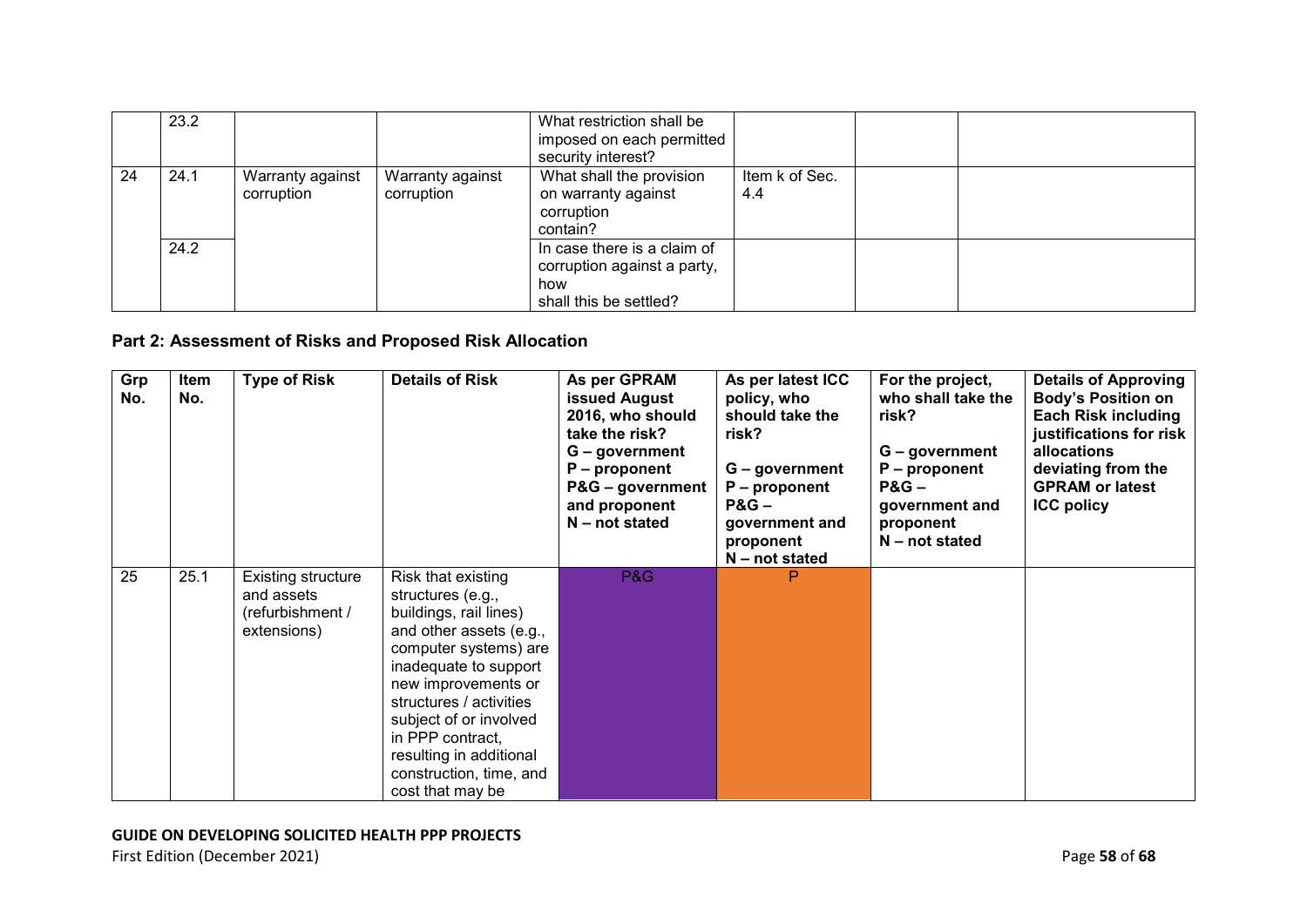|      |                                                                    | necessary to replace,<br>strengthen, or improve<br>the existing structures<br>or assets to enable it<br>to successfully support<br>the project                                                              |                |                |  |
|------|--------------------------------------------------------------------|-------------------------------------------------------------------------------------------------------------------------------------------------------------------------------------------------------------|----------------|----------------|--|
| 25.2 | <b>Existing facilities:</b><br><b>Current service</b><br>contracts | Uncertainties inherent<br>in existing contracts for<br>the delivery, upkeep or<br>refurbishment of the<br>asset lead to<br>unexpected benefits or<br>costs for the proponent<br>and/or interface issues     | <b>P&amp;G</b> | <b>P&amp;G</b> |  |
| 25.3 | <b>Existing facilities:</b><br>Current<br>Government<br>employees  | Risks relating to<br>uncertainties and costs<br>in utility of current<br>employees and in<br>retrenching redundant<br>employees                                                                             | $\overline{G}$ | <b>P&amp;G</b> |  |
| 25.4 | Geotechnical site<br>conditions                                    | Risk that unanticipated<br>adverse geological<br>conditions<br>(geotechnical risk) are<br>discovered which<br>cause construction or<br>maintenance costs to<br>increase and/or cause<br>construction delays | <b>P&amp;G</b> | P              |  |
| 25.5 | Permits and<br>approvals / Site<br>preparation                     | Risk that necessary<br>approvals may not be<br>obtained or may be<br>obtained only subject<br>to unanticipated<br>conditions, which have<br>adverse cost and time<br>consequences (e.g.<br>prolonged delay) | <b>P&amp;G</b> | P&G            |  |

### **GUIDE ON DEVELOPING SOLICITED HEALTH PPP PROJECTS**  First Edition (December 2021) **Page 59** of 68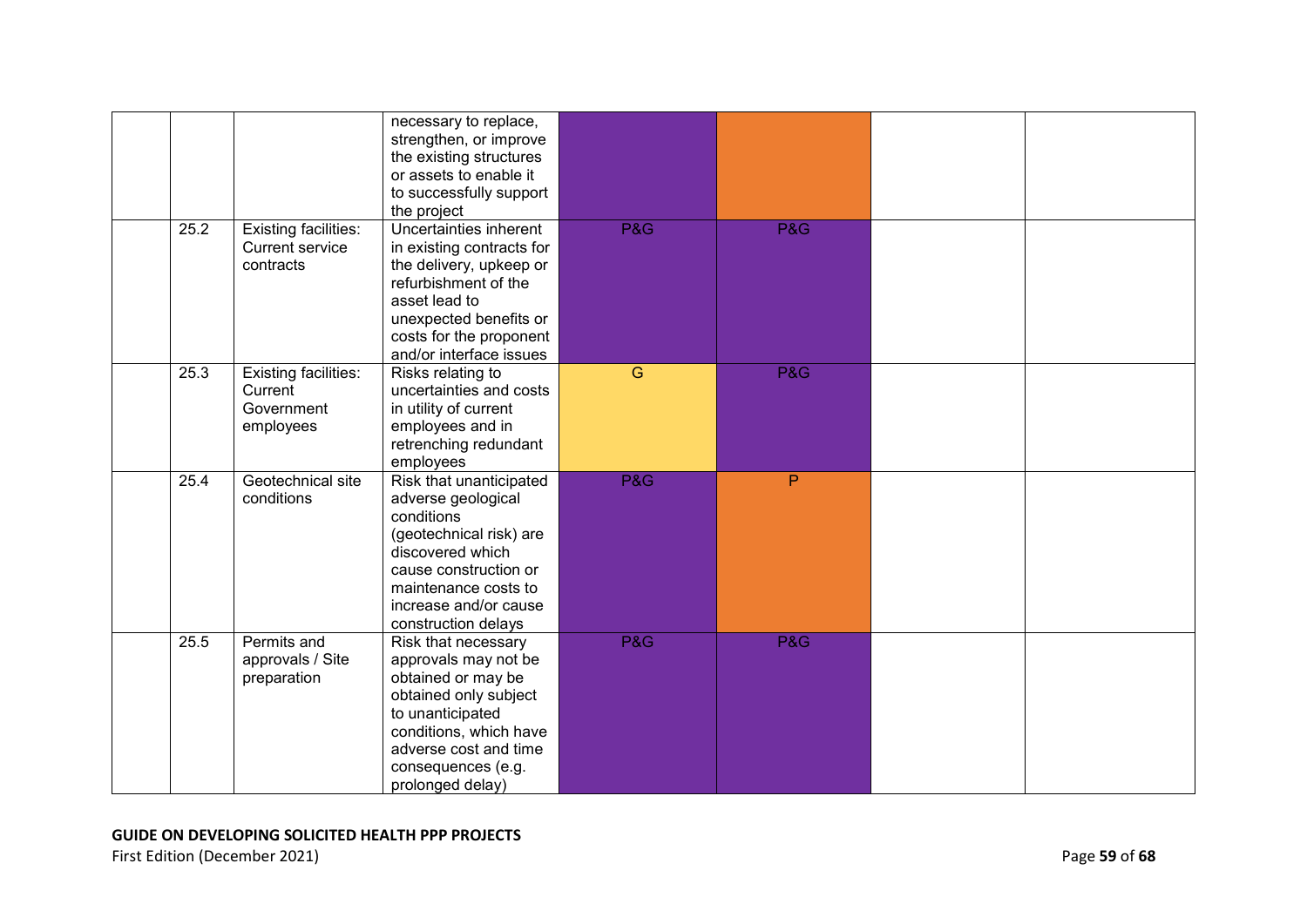| 25.6 | Environmental<br>liabilities existing<br>prior to the<br>project | Risk that the project<br>site is contaminated<br>requiring<br>significant remediation<br>expenses                                                                                                                                                                   | <b>P&amp;G</b> | P&G                                |  |
|------|------------------------------------------------------------------|---------------------------------------------------------------------------------------------------------------------------------------------------------------------------------------------------------------------------------------------------------------------|----------------|------------------------------------|--|
| 25.7 | Environmental<br>liabilities created<br>during operation         | Risk that the use of the<br>facility / project site<br>over the contract term<br>has resulted in<br>significant<br>environmental<br>liabilities (clean up or<br>rehabilitation required<br>to make the site fit for<br>future anticipated use)                      | P              | P                                  |  |
| 25.8 | Cultural heritage                                                | Risk of costs and<br>delays associated with<br>the discovery of<br>archaeological and<br>cultural heritage<br>attributable directly to<br>the Government's<br>mandated process of<br>conserving, protecting,<br>regulating, and<br>disposition of said<br>discovery | <b>P&amp;G</b> | P&G                                |  |
| 25.9 | Availability of site                                             | (i) Risk that tenure /<br>access to a selected<br>site which is not<br>presently owned by<br>Government<br>or<br>proponent cannot be<br>negotiated<br>Risk of costs and<br>delays in negotiating<br>land acquisition                                                | <b>P&amp;G</b> | P if unsolicited<br>G if solicited |  |

First Edition (December 2021) **Page 60** of 68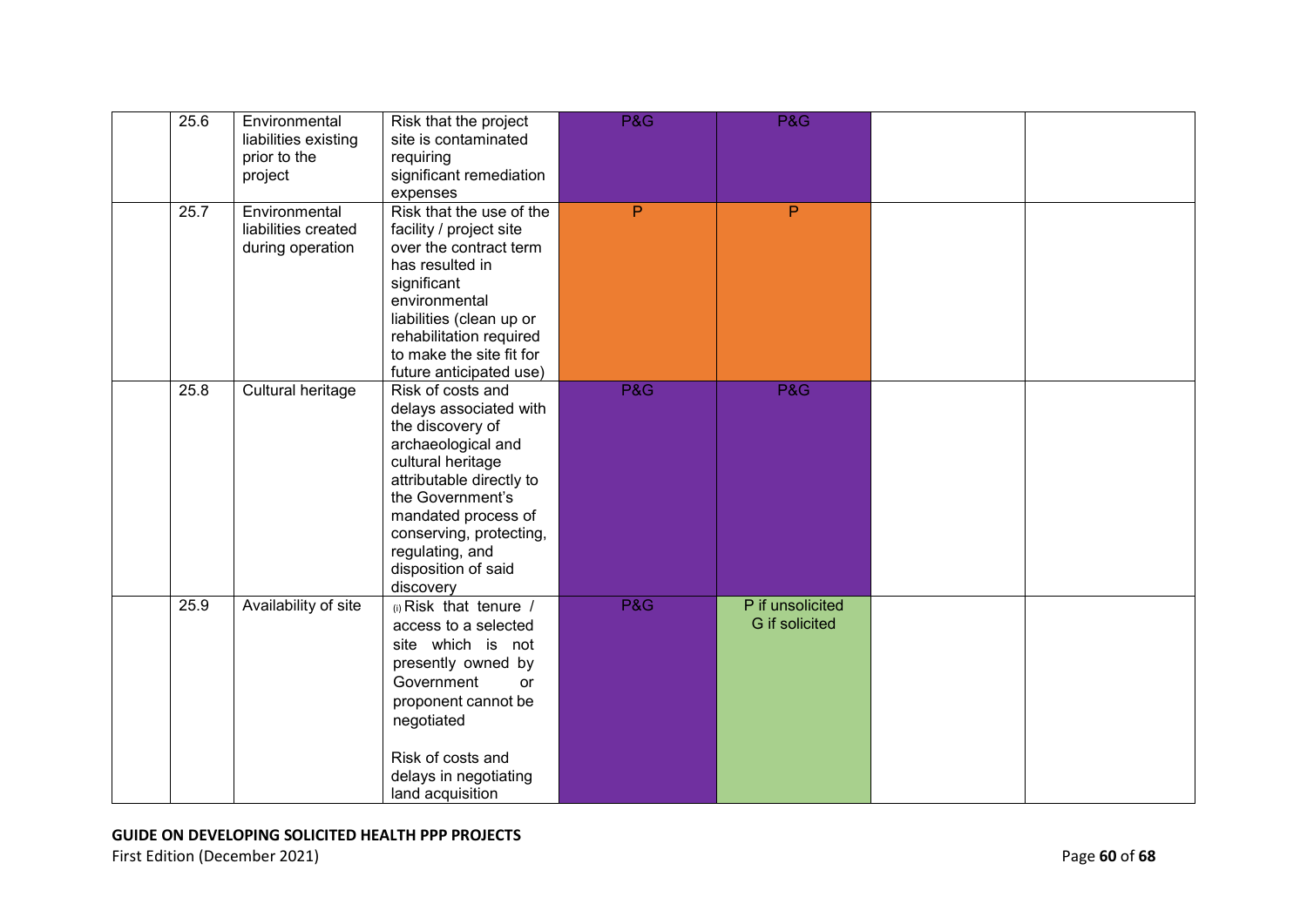| 25.10 | Design / Technical<br>risk | Risk that the design of<br>the facility is<br>substandard, unsafe,<br>or incapable of<br>delivering the services<br>at anticipated cost and<br>specified level of<br>service (often resulting<br>in long term increase<br>in recurrent costs and<br>long term inadequacy<br>of service) | <b>P&amp;G</b> | $\overline{P}$ |  |
|-------|----------------------------|-----------------------------------------------------------------------------------------------------------------------------------------------------------------------------------------------------------------------------------------------------------------------------------------|----------------|----------------|--|
| 25.11 | Interconnectivity<br>risk  | Interconnectivity refers<br>to the physical linkage<br>of a project to another<br>or to part of a network                                                                                                                                                                               | <b>P&amp;G</b> | P              |  |
| 25.12 | Inter-operability<br>risk  | Interoperability risk<br>refers to the risks<br>associated with<br>achieving clear and<br>efficient operational<br>arrangements with<br>other facility operator/s<br>which have to be<br>considered in the<br>project design and<br>operation system<br>requirements                    | <b>P&amp;G</b> | P              |  |
| 25.13 | Construction               | Risk that events occur<br>during construction<br>that prevent the facility<br>from being delivered<br>on time and on cost                                                                                                                                                               | P              | P              |  |
| 25.14 | Commissioning              | Risk that either the<br>physical or the<br>operational<br>commissioning tests<br>which are required to                                                                                                                                                                                  | P              | P              |  |

### **GUIDE ON DEVELOPING SOLICITED HEALTH PPP PROJECTS**  First Edition (December 2021) **Page 61** of 68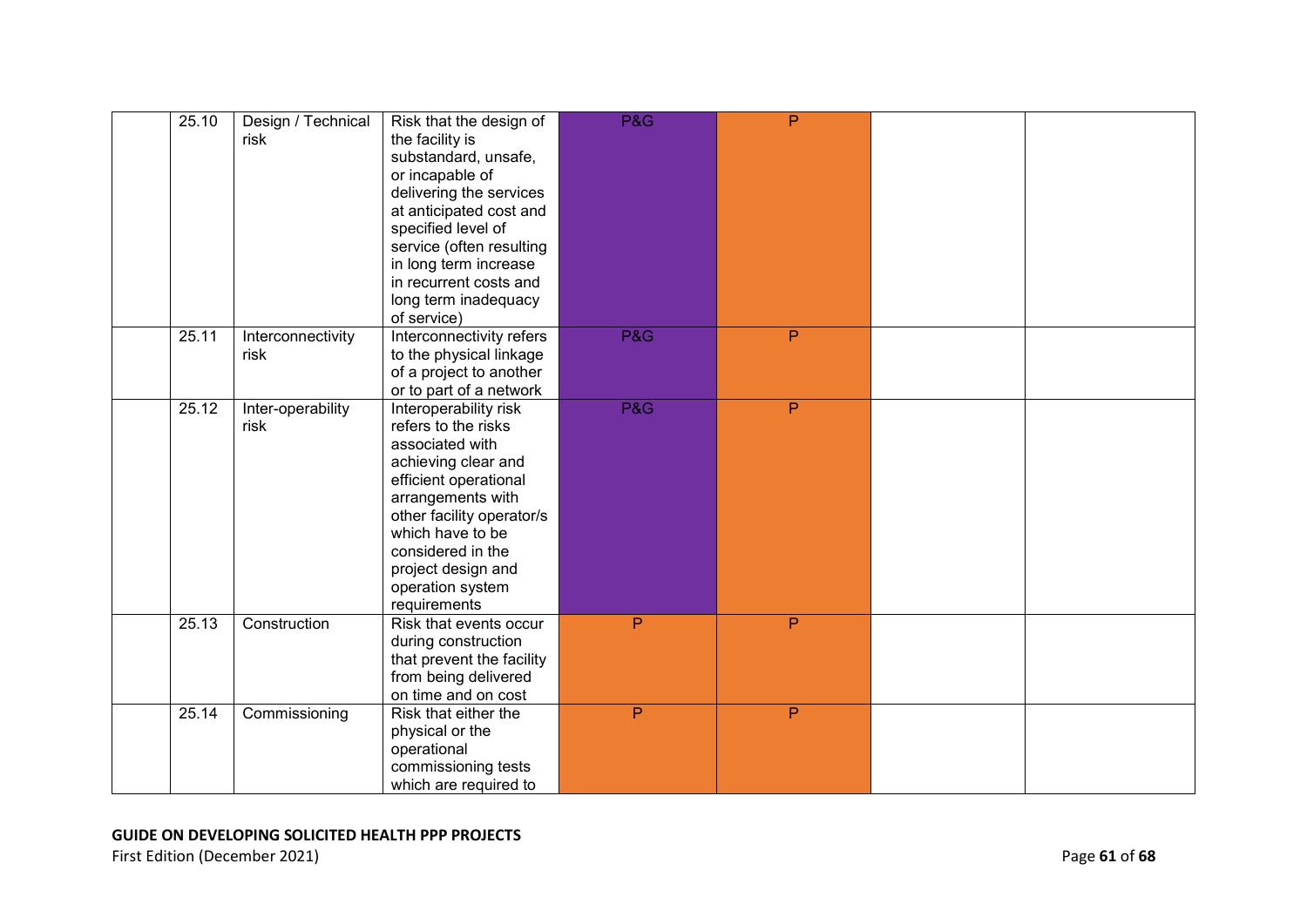| 25.15 | Interest rates prior<br>to construction<br>completion | be completed for the<br>provision of services to<br>commence, cannot be<br>successfully<br>completed<br>Risk that prior to<br>completion, interest<br>rates may move<br>adversely                  | P              | P              |  |
|-------|-------------------------------------------------------|----------------------------------------------------------------------------------------------------------------------------------------------------------------------------------------------------|----------------|----------------|--|
| 25.16 | Interest rates post-<br>completion of<br>construction | <b>Risk that after</b><br>completion, interest<br>rates may move<br>adversely                                                                                                                      | $\overline{P}$ | $\overline{P}$ |  |
| 25.17 | Exchange rate                                         | <b>Risk that during</b><br>operation, exchange<br>rates may move<br>adversely, affecting<br>the proponent's ability<br>to service foreign<br>denominated debt and<br>obtain its expected<br>profit | P              | P              |  |
| 25.18 | Inflation                                             | Risk that value of<br>payments received<br>during the term is<br>eroded by inflation                                                                                                               | <b>P&amp;G</b> | P              |  |
| 25.19 | Financing<br>unavailable                              | Risk that when debt<br>and/or equity is<br>required by the private<br>firm for the project, it is<br>not available then and,<br>in the amounts, and on<br>the conditions<br>anticipated            | P              | P              |  |
| 25.20 | Sponsor risk                                          | Risk that the<br>proponent is unable to<br>provide the required                                                                                                                                    | $\overline{G}$ | $\overline{G}$ |  |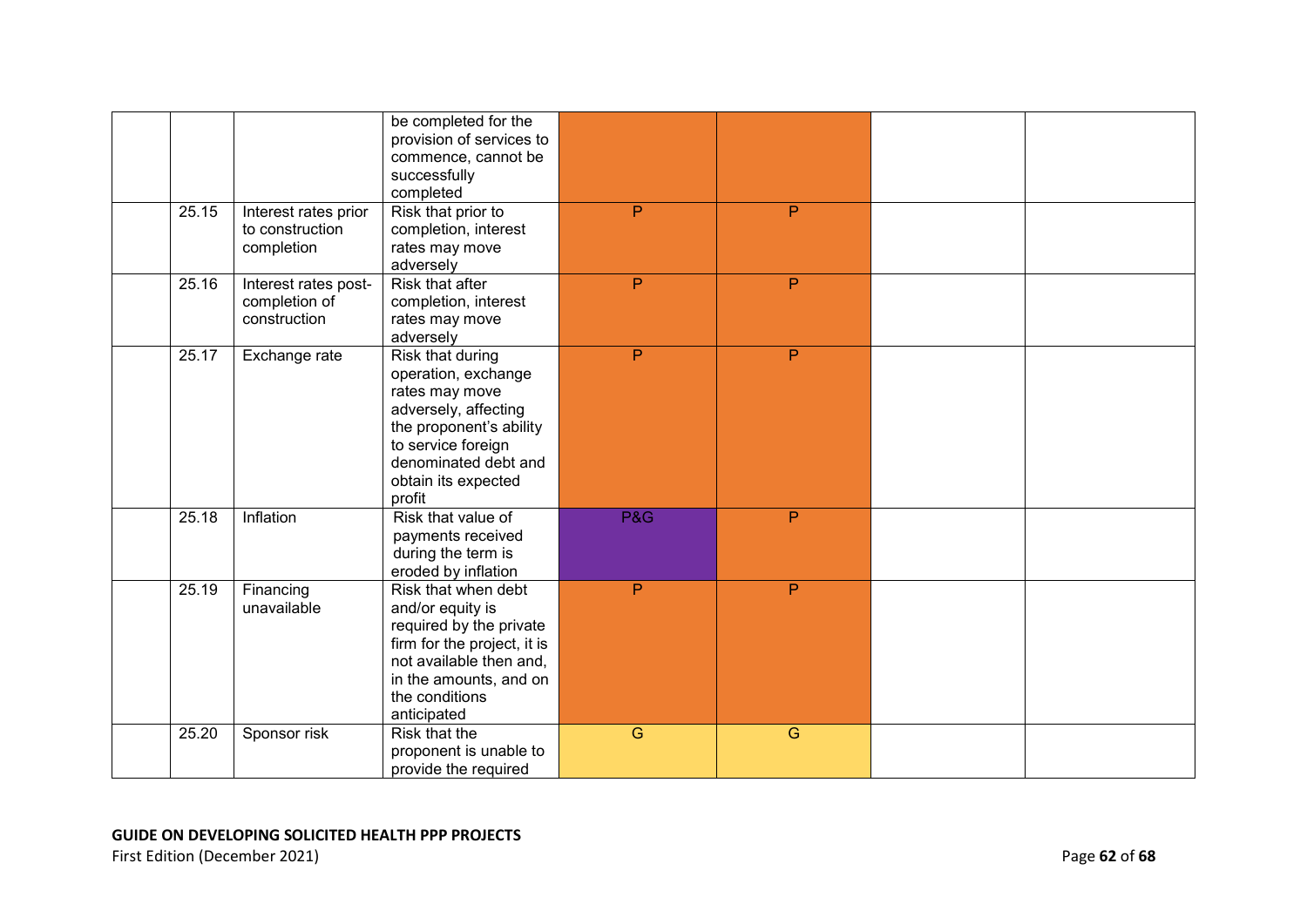|       |                                    | services or becomes<br>insolvent                                                                                                                                                                          |                |    |  |
|-------|------------------------------------|-----------------------------------------------------------------------------------------------------------------------------------------------------------------------------------------------------------|----------------|----|--|
| 25.21 | Change in<br>ownership             | Risk that a change in<br>ownership or control of<br>the proponent results<br>in a weakening in its<br>financial standing or<br>support or other<br>detriment to the project                               | P&G            | P  |  |
| 25.22 | Tax changes                        | Risk that before or<br>after completion, the<br>tax impost on the<br>proponent, its assets<br>or on the project, will<br>change                                                                           | <b>P&amp;G</b> | P  |  |
| 25.23 | Lessee risk                        | Risk that the major<br>critical assets<br>necessary for the<br>operational stage of<br>the project are<br>acquired through<br>leases and that the<br>proponent defaults on<br>those lease<br>obligations. | P              | P. |  |
| 25.24 | Inputs / Operating<br>cost overrun | Risk that required<br>inputs during the<br>operations stage cost<br>more than anticipated,<br>are of inadequate<br>quality or are                                                                         | P              | P. |  |
| 25.25 | Maintenance and<br>refurbishment   | Risk that design<br>and/or construction<br>quality is inadequate<br>resulting in higher than<br>anticipated<br>maintenance and                                                                            | P              | P  |  |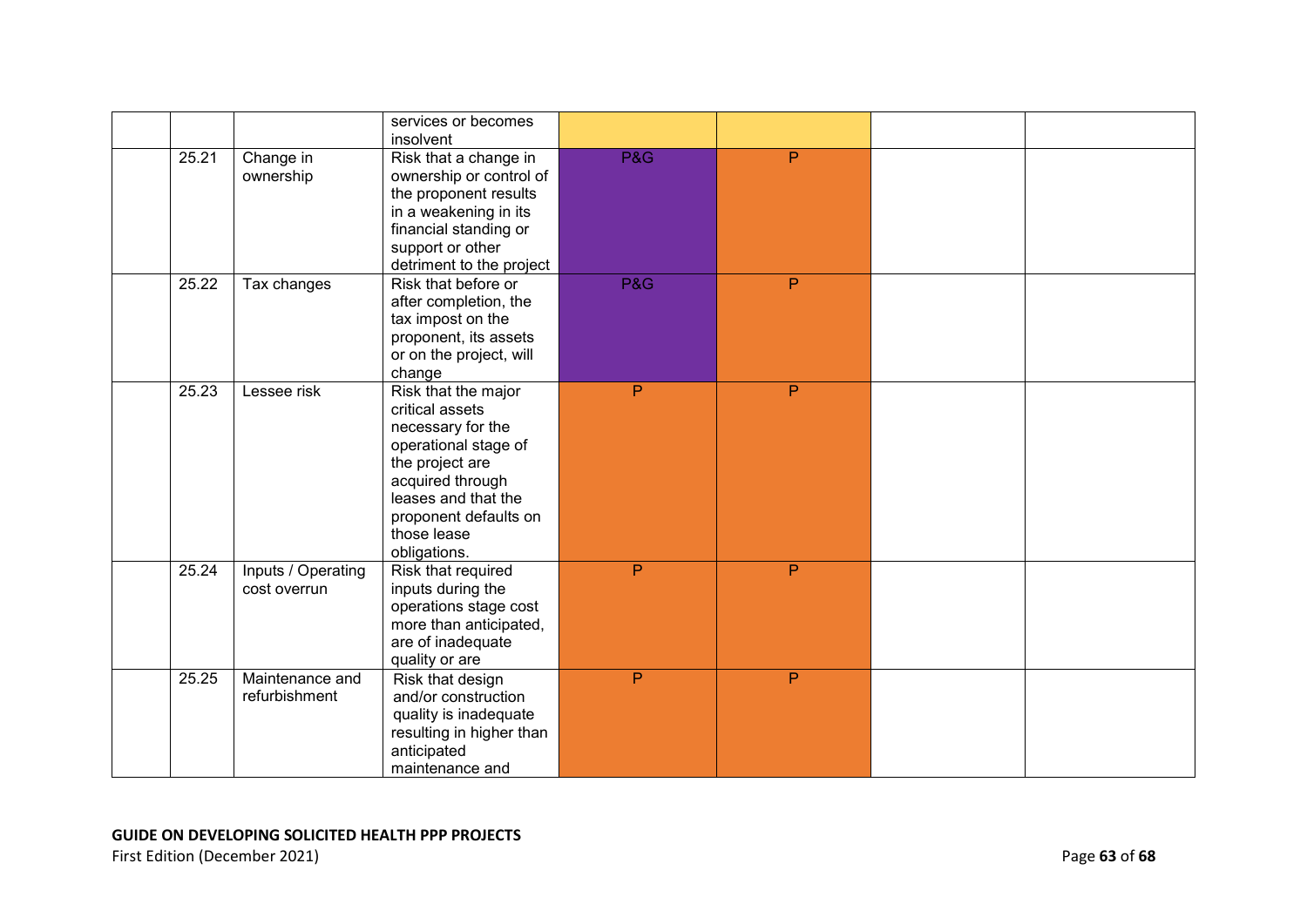| 25.26 | Changes in output<br>specification<br>outside agreed<br>specification range<br>(including<br>modifications and<br>augmentations) | Risk that<br>Government's output<br>requirements are<br>changed after<br>contract signing<br>whether pre or post<br>commissioning<br>Change prior to<br>commissioning may<br>require a design<br>change with capital<br>cost consequences<br>depending on the<br>significance of the<br>change and its<br>proximity to<br>completion<br>Change after<br>completion may have<br>a capital cost<br>consequence or a<br>change in recurrent<br>cost only (for example,<br>where an increase in<br>output requirements<br>can be accommodated<br>within existing facility<br>capacity) | P&G          | <b>P&amp;G</b> |  |
|-------|----------------------------------------------------------------------------------------------------------------------------------|------------------------------------------------------------------------------------------------------------------------------------------------------------------------------------------------------------------------------------------------------------------------------------------------------------------------------------------------------------------------------------------------------------------------------------------------------------------------------------------------------------------------------------------------------------------------------------|--------------|----------------|--|
| 25.27 | Operator failure /<br>shortfall in service<br>quality                                                                            | Risk that a<br>subcontract operator<br>may fail financially or<br>may fail to provide<br>contracted services to<br>specification                                                                                                                                                                                                                                                                                                                                                                                                                                                   | $\mathsf{P}$ | P              |  |

First Edition (December 2021) **Page 64** of 68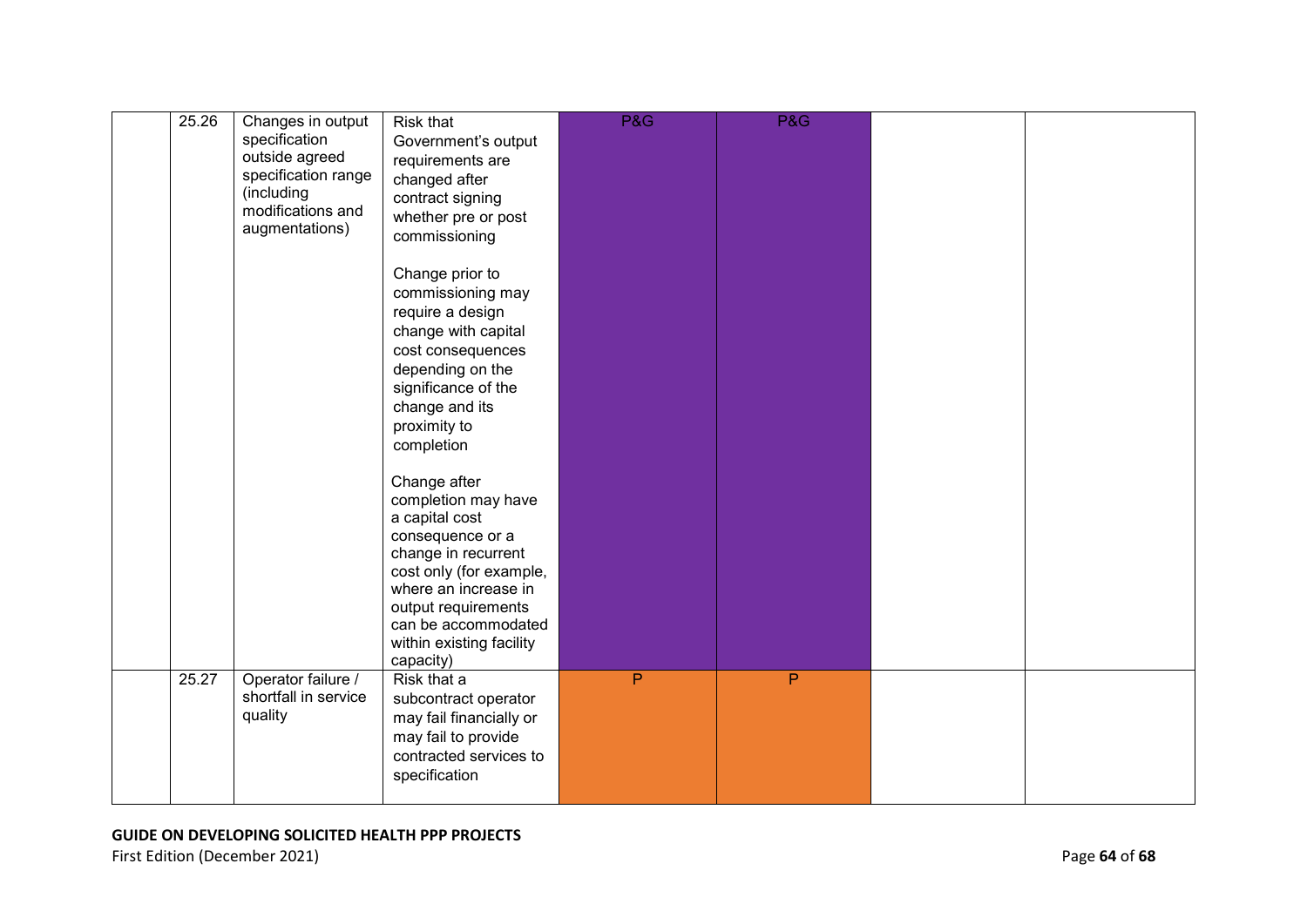|       |                                            | (Failure may lead to<br>service unavailability<br>and a need to make<br>alternate delivery<br>arrangements with<br>corresponding cost<br>consequences)                                                                                                                                                                                                                                                                                                        |     |                |  |
|-------|--------------------------------------------|---------------------------------------------------------------------------------------------------------------------------------------------------------------------------------------------------------------------------------------------------------------------------------------------------------------------------------------------------------------------------------------------------------------------------------------------------------------|-----|----------------|--|
| 25.28 | Technical<br>obsolescence or<br>innovation | Risk that the nature<br>of the contracted<br>service or its method<br>of delivery is not<br>keeping pace, from a<br>technological<br>perspective, with<br>competition and/or<br>public requirements<br>Proponent's revenue<br>may fall below<br>projections either via<br>loss of demand (user<br>pays model) to<br>competing services<br>and/or operating<br>costs increasing<br>Government may wish<br>to change<br>specifications of<br>contracted service | P&G | $\overline{P}$ |  |
| 25.29 | Third party liability                      | Risk that third parties<br>file suits or claim<br>damages against<br>Government for faults<br>of the proponent and<br>vice versa                                                                                                                                                                                                                                                                                                                              | P&G | P&G            |  |

### **GUIDE ON DEVELOPING SOLICITED HEALTH PPP PROJECTS**  First Edition (December 2021) **Page 65** of 68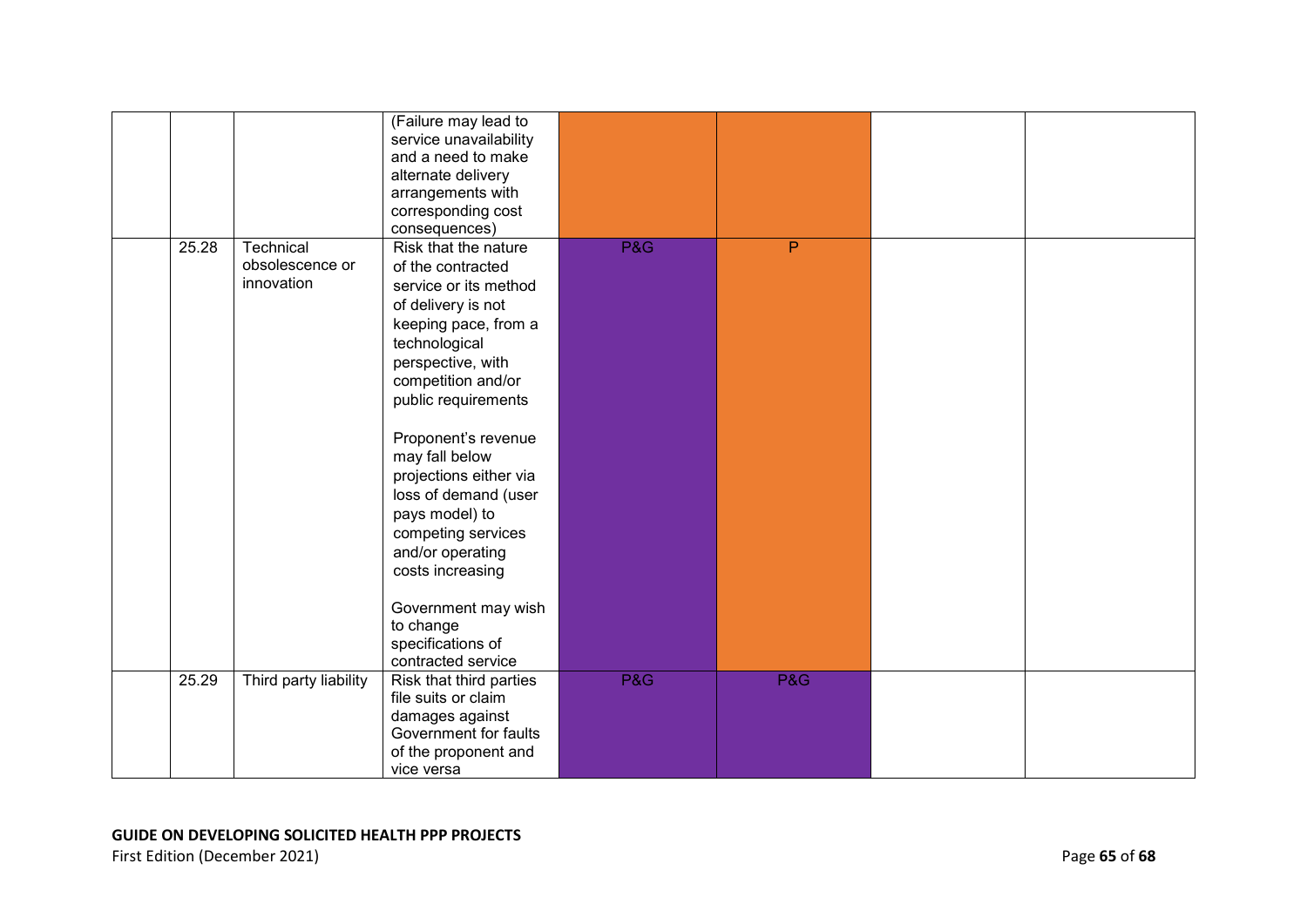| 25.30 | Demand risk                           | Risk that operating<br>revenues fall below<br>forecast as a result of<br>decrease service<br>volume (i.e., traffic<br>volume, water or<br>power consumption)<br>attributable to an<br>economic downturn,<br>competition in the<br>relevant market tariff<br>increases, or change<br>in consumer habits | <b>P&amp;G</b> | P   |  |
|-------|---------------------------------------|--------------------------------------------------------------------------------------------------------------------------------------------------------------------------------------------------------------------------------------------------------------------------------------------------------|----------------|-----|--|
| 25.31 | Changes in<br>competitive<br>network  | Risk that an existing<br>network is extended /<br>changed / re-<br>priced so as to<br>increase competition<br>for the facility                                                                                                                                                                         | $\mathsf{P}$   | P   |  |
| 25.32 | Ancillary<br>commercial<br>businesses | Risk that ancillary<br>commercial business<br>operations adversely<br>impact the proponent's<br>fulfilment of PPP<br>contractual obligations<br>and/or pose additional<br>exposures for<br>Government                                                                                                  | P              | P   |  |
| 25.33 | Industrial relations                  | Risk of strikes or<br>industrial action<br>causing delay and cost<br>to the project                                                                                                                                                                                                                    | P              | P   |  |
| 25.34 | Approvals                             | Risk that additional<br>necessary approvals<br>required during the<br>course of the project<br>cannot be obtained                                                                                                                                                                                      | <b>P&amp;G</b> | P&G |  |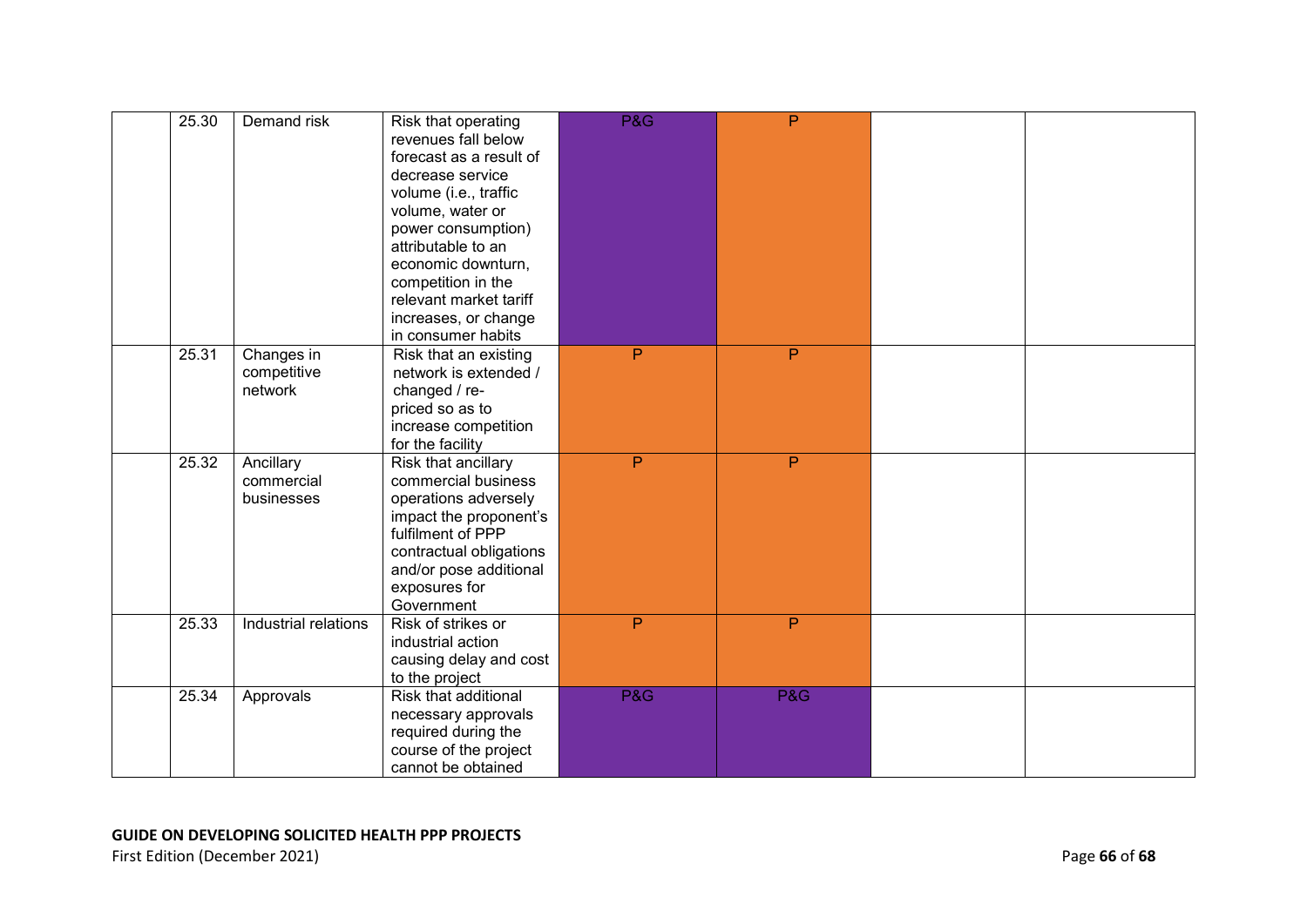| 25.35 | Changes in Law /<br>Policy                              | Risk of a change in<br>law / policy of<br>Government only,<br>which could not be<br>anticipated at contract<br>signing and which has<br>adverse effects on<br>revenues, capital<br>expenditure or<br>operating cost of the<br>proponent | P&G            | G if Change in<br>law/policy covers<br>only events<br>occurring as a<br>result of an<br>executive action of<br>the Gov't;<br>otherwise, P |  |
|-------|---------------------------------------------------------|-----------------------------------------------------------------------------------------------------------------------------------------------------------------------------------------------------------------------------------------|----------------|-------------------------------------------------------------------------------------------------------------------------------------------|--|
| 25.36 | Economic<br>Regulation                                  | Risk that where there<br>is a statutory economic<br>regulator involved<br>there are pricing or<br>other changes<br>imposed on the<br>proponent which do<br>not reflect its<br>investment<br>expectations                                | $\overline{G}$ | P                                                                                                                                         |  |
| 25.37 | Availability of<br>Government<br>Appropriations         | Risk in delays in<br>Government<br>contractual payments<br>to the proponent<br>arising from<br>unavailability of<br>Government budgetary<br>appropriations                                                                              | $\overline{G}$ | G                                                                                                                                         |  |
| 25.38 | Changes in<br>statutory rates of<br>general application | Risk of changes in<br>minimum wages and<br>other regulated rates<br>of general application<br>affecting the proponent                                                                                                                   | P              | P                                                                                                                                         |  |
| 25.39 | Force majeure risk                                      | Risk that inability to<br>meet contracted<br>service delivery (pre or<br>post completion) is                                                                                                                                            | P&G            | P&G                                                                                                                                       |  |

### **GUIDE ON DEVELOPING SOLICITED HEALTH PPP PROJECTS**  First Edition (December 2021) Page **67** of **68**